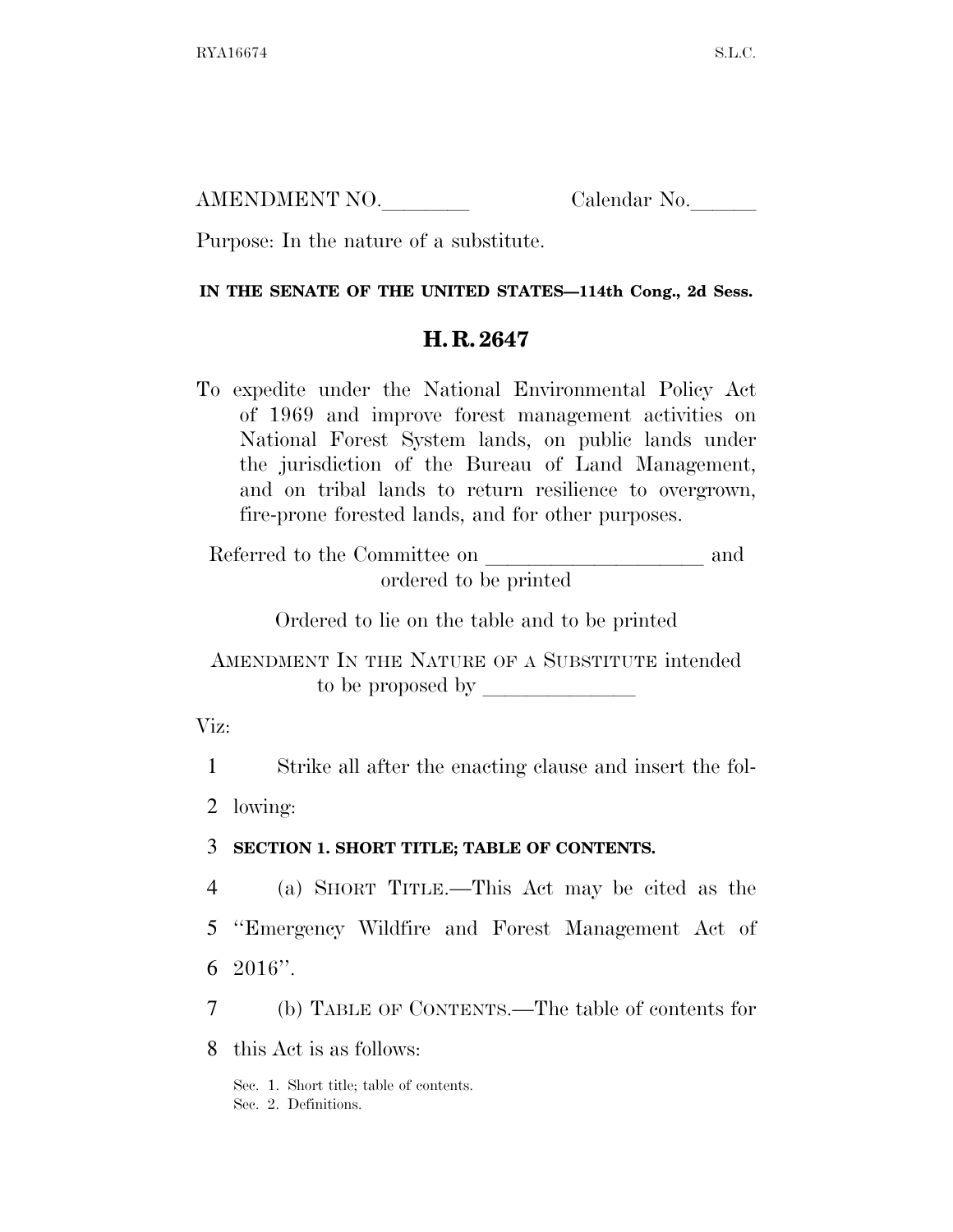### TITLE I—MAJOR DISASTER FOR WILDFIRE ON FEDERAL LAND

- Sec. 101. Wildfire on Federal land.
- Sec. 102. Declaration of a major disaster for wildfire on Federal land.
- Sec. 103. Prohibition on transfers.

### TITLE II—EXPEDITED ENVIRONMENTAL ANALYSIS AND AVAIL-ABILITY OF CATEGORICAL EXCLUSIONS TO EXPEDITE FOREST MANAGEMENT ACTIVITIES

- Sec. 201. Analysis of only 2 alternatives in proposed collaborative forest management activities.
- Sec. 202. Categorical exclusion to expedite certain critical response actions.
- Sec. 203. Categorical exclusion to expedite salvage operations in response to catastrophic events.
- Sec. 204. Categorical exclusion to meet forest plan goals for early successional forests.
- Sec. 205. Categorical exclusion to improve, restore, and reduce the risk of wildfire.
- Sec. 206. Consideration of resource conditions for extraordinary circumstances.
- Sec. 207. Compliance with forest plan.
- Sec. 208. Roads.
- Sec. 209. Exclusions.

#### TITLE III—TRIBAL FORESTRY PARTICIPATION AND PROTECTION

- Sec. 301. Protection of tribal forest assets.
- Sec. 302. Management of Indian forest land authorized to include related National Forest System land and public land.
- Sec. 303. Tribal forest management demonstration project.

#### TITLE IV—MISCELLANEOUS FOREST MANAGEMENT ACTIVITIES

- Sec. 401. Definition of Secretary.
- Sec. 402. State-supported planning of forest management activities.
- Sec. 403. Balancing of impacts in considering injunctive relief.
- Sec. 404. State and private forest landscape-scale restoration program.
- Sec. 405. Pilot arbitration program.
- Sec. 406. National Forest System accelerated landscape restoration pilot program.
- Sec. 407. Tennessee Wilderness.
- Sec. 408. Additional authority for sale or exchange of small parcels of National Forest System land.
- Sec. 409. Extension of authorization for conveyance of Forest Service administrative sites.

### TITLE V—KISATCHIE NATIONAL FOREST LAND CONVEYANCE

- Sec. 501. Short title.
- Sec. 502. Finding.
- Sec. 503. Definitions.
- Sec. 504. Authorization of conveyances.
- Sec. 505. Proceeds from the sale of land.
- Sec. 506. Administration.

### TITLE VI—CHATTAHOOCHEE-OCONEE NATIONAL FOREST LAND ADJUSTMENT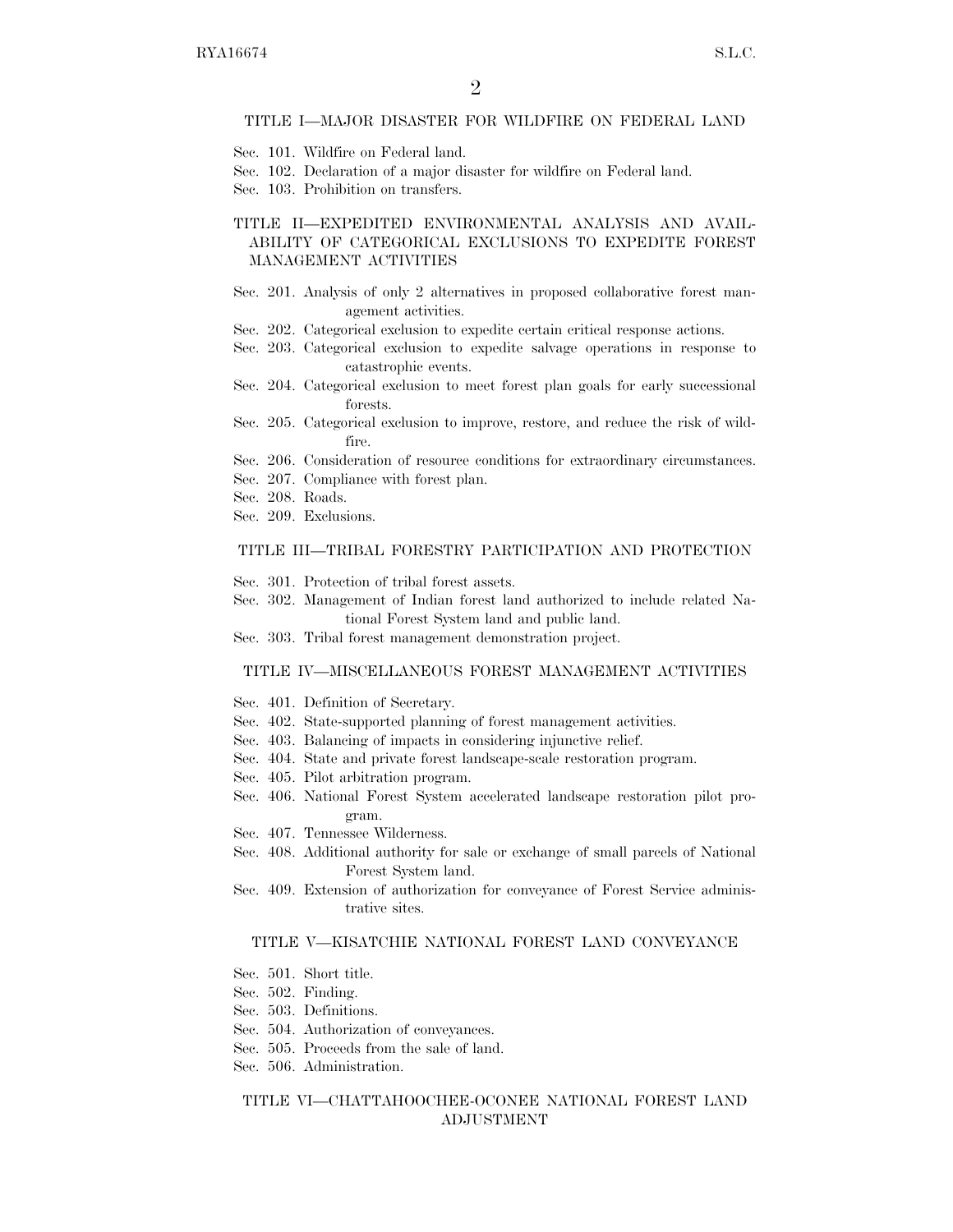Sec. 601. Short title. Sec. 602. Findings.

Sec. 603. Definition of Secretary.

Sec. 604. Land conveyance authority.

Sec. 605. Treatment of proceeds.

### **SEC. 2. DEFINITIONS.**

## In this Act:

 (1) CATASTROPHIC EVENT.—The term ''cata- strophic event'' means any natural disaster (such as a hurricane, tornado, windstorm, snow or ice storm, rain storm, high water, wind-driven water, tidal wave, earthquake, volcanic eruption, landslide, mudslide, drought, or insect or disease outbreak) or any fire, flood, or explosion, regardless of cause.

 (2) CATEGORICAL EXCLUSION.—The term ''cat- egorical exclusion'' means an exclusion from further analysis and documentation in an environmental as- sessment or an environmental impact statement under the National Environmental Policy Act of 1969 (42 U.S.C. 4321 et seq.) for a project or activ- ity relating to the management of National Forest System land or public land.

 (3) COLLABORATIVE PROCESS.—The term ''col- laborative process'' means a process relating to the management of National Forest System land or pub-21 lic land under which a project or activity is devel-oped and implemented—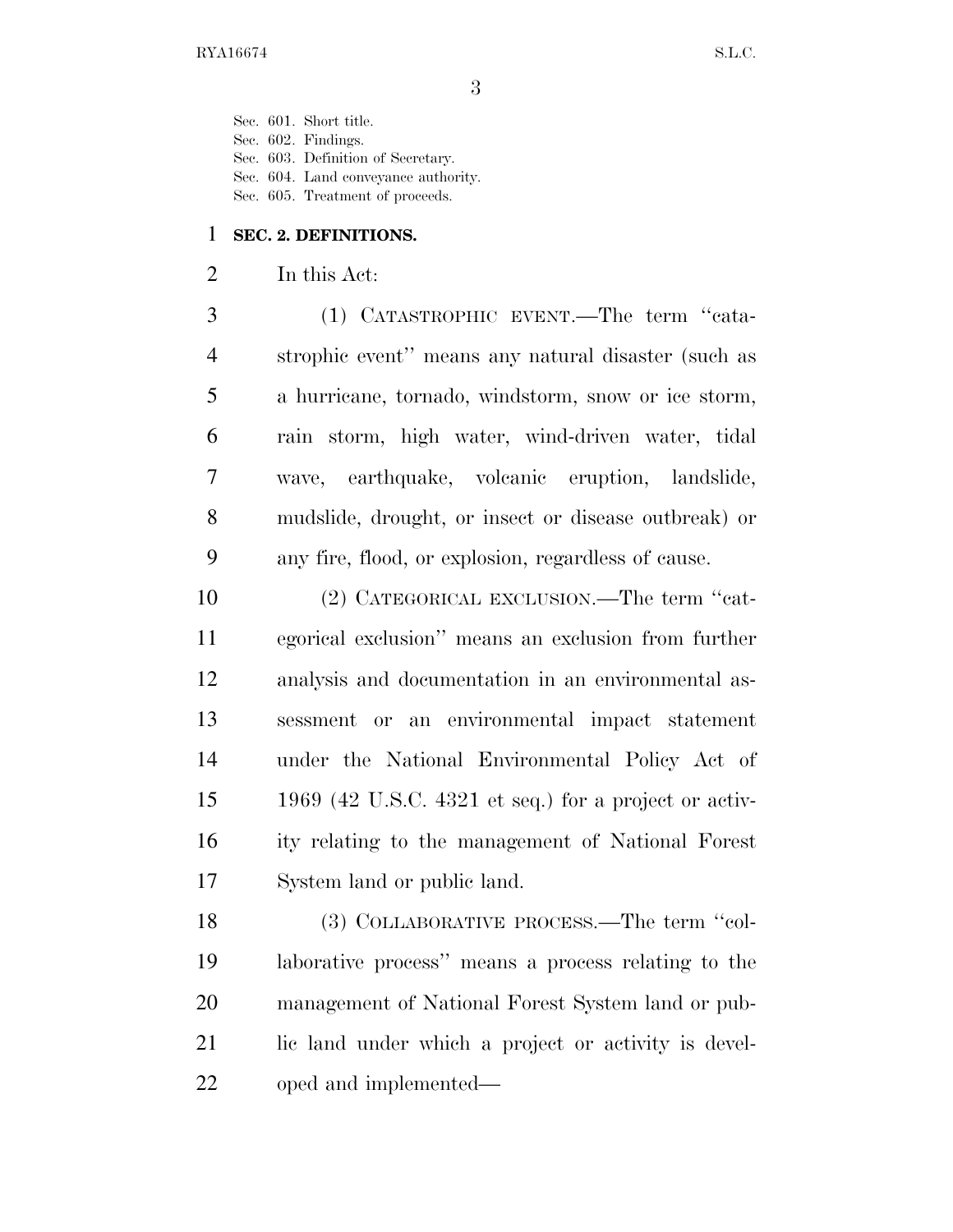| $\mathbf{1}$   | (A) by the Secretary concerned through                |
|----------------|-------------------------------------------------------|
| $\overline{2}$ | collaboration with interested persons, as de-         |
| 3              | scribed in section $603(b)(1)(C)$ of the Healthy      |
| $\overline{4}$ | Forests Restoration Act of 2003 (16 U.S.C.            |
| 5              | $6591b(b)(1)(C)$ ; or                                 |
| 6              | (B) through a collaborative process under             |
| $\overline{7}$ | the Collaborative Forest Landscape Restoration        |
| 8              | Program, as described in section $4003(b)(2)$ of      |
| 9              | the Omnibus Public Land Management Act of             |
| 10             | $2009$ (16 U.S.C. 7303(b)(2)).                        |
| 11             | COMMUNITY WILDFIRE<br>(4)<br><b>PROTECTION</b>        |
| 12             | PLAN.—The term "community wildfire protection         |
| 13             | plan" has the meaning given that term in section      |
| 14             | 101 of the Healthy Forests Restoration Act of 2003    |
| 15             | $(16$ U.S.C. $6511)$ .                                |
| 16             | (5) FOREST MANAGEMENT ACTIVITY.—The                   |
| 17             | term "forest management activity" means a project     |
| 18             | or activity carried out by the Secretary concerned on |
| 19             | National Forest System land or public land that is    |
| 20             | consistent with an applicable forest plan.            |
| 21             | (6) FOREST PLAN.—The term "forest plan"               |
| 22             | means, as applicable—                                 |
| 23             | (A) a resource management plan prepared               |
| 24             | by the Bureau of Land Management for public           |
| 25             | land pursuant to section 202 of the Federal           |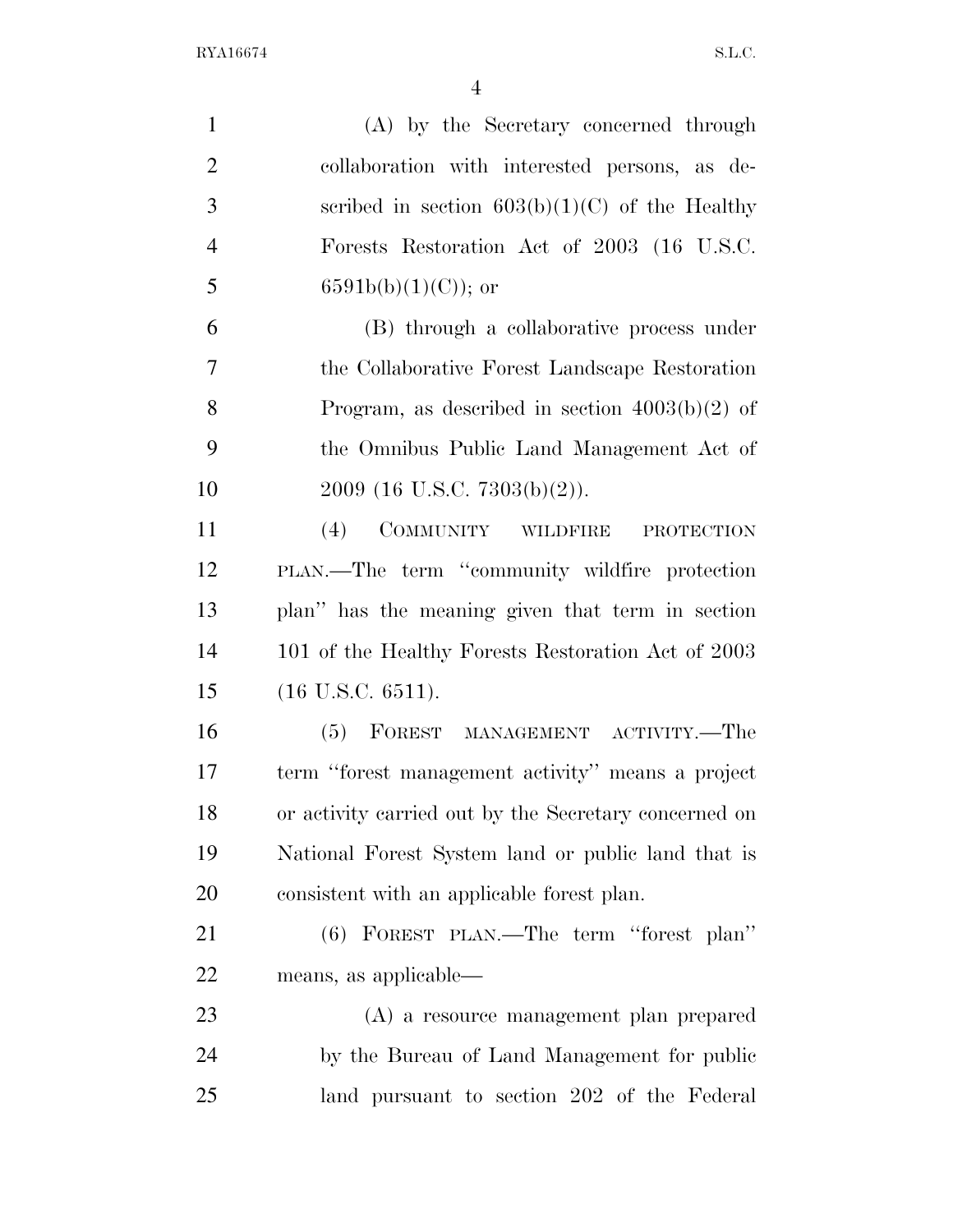| $\mathbf{1}$   | Land Policy and Management Act of 1976 (43)           |
|----------------|-------------------------------------------------------|
| $\overline{2}$ | U.S.C. $1712$ ); or                                   |
| 3              | (B) a land management plan prepared by                |
| $\overline{4}$ | the Forest Service for a unit of the National         |
| 5              | Forest System pursuant to section 6 of the            |
| 6              | Forest and Rangeland Renewable Resources              |
| 7              | Planning Act of 1974 (16 U.S.C. 1604).                |
| 8              | (7) NATIONAL FOREST SYSTEM.—The term                  |
| 9              | "National Forest System" has the meaning given        |
| 10             | that term in section $11(a)$ of the Forest and Range- |
| 11             | land Renewable Resources Planning Act of 1974 (16)    |
| 12             | U.S.C. $1609(a)$ ).                                   |
| 13             | (8) PUBLIC LAND.—The term "public land"               |
| 14             | has the meaning given the term "public lands" in      |
| 15             | section 103 of the Federal Land Policy and Manage-    |
| 16             | ment Act of 1976 (43 U.S.C. 1702).                    |
| 17             | (9) REFORESTATION ACTIVITY.-                          |
| 18             | (A) IN GENERAL.—The term "reforest-                   |
| 19             | ation activity" means a project or activity car-      |
| 20             | ried out by the Secretary concerned, the pri-         |
| 21             | mary purpose of which is the reforestation of         |
| 22             | impacted National Forest System land or public        |
| 23             | land following a large-scale catastrophic event.      |
| 24             | (B) INCLUSIONS.—The term "reforestation               |
| 25             | activity" includes—                                   |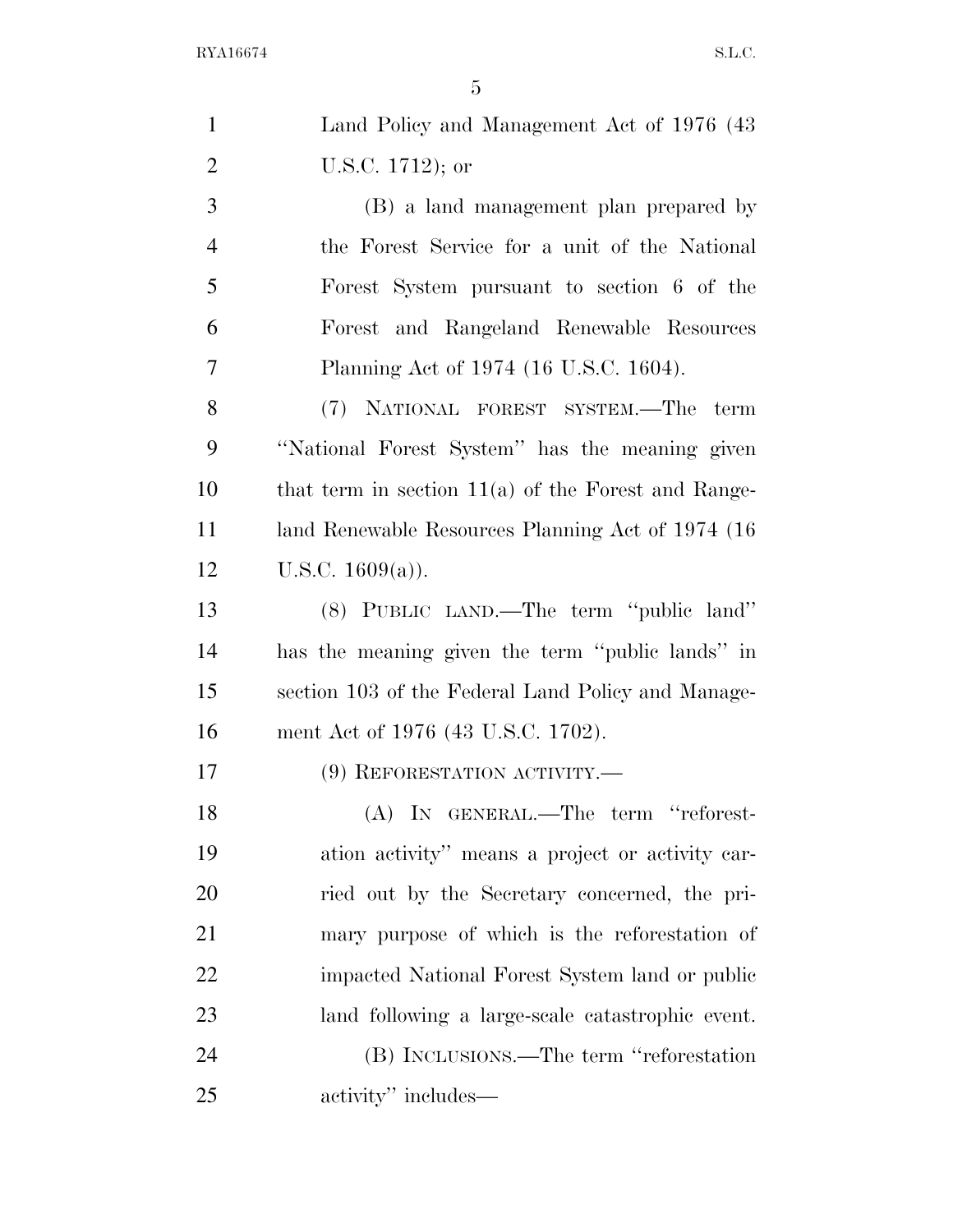| $\mathbf{1}$   | (i) planting, evaluating, and enhanc-                  |
|----------------|--------------------------------------------------------|
| $\overline{2}$ | ing natural regeneration;                              |
| 3              | (ii) clearing competing vegetation; and                |
| $\overline{4}$ | (iii) any other activity relating to rees-             |
| 5              | tablishment of a forest species on fire-im-            |
| 6              | pacted National Forest System land or                  |
| 7              | public land.                                           |
| 8              | (10) RESOURCE ADVISORY COMMITTEE.—The                  |
| 9              | term "resource advisory committee" means—              |
| 10             | (A) a resource advisory committee estab-               |
| 11             | lished under section 205 of the Secure Rural           |
| 12             | Schools and Community Self-Determination Act           |
| 13             | of 2000 (16 U.S.C. 7125); or                           |
| 14             | (B) an advisory committee determined by                |
| 15             | the Secretary concerned to satisfy the require-        |
| 16             | ments of section 205 of the Secure Rural               |
| 17             | Schools and Community Self-Determination Act           |
| 18             | of 2000 (16 U.S.C. 7125).                              |
| 19             | (11) SALVAGE OPERATION.—The term "salvage              |
| 20             | operation" means a forest management activity car-     |
| 21             | ried out in response to a catastrophic event, the pri- |
| 22             | mary purpose of which is—                              |
| 23             | $(A)(i)$ to prevent wildfire as a result of the        |
| 24             | catastrophic event; or                                 |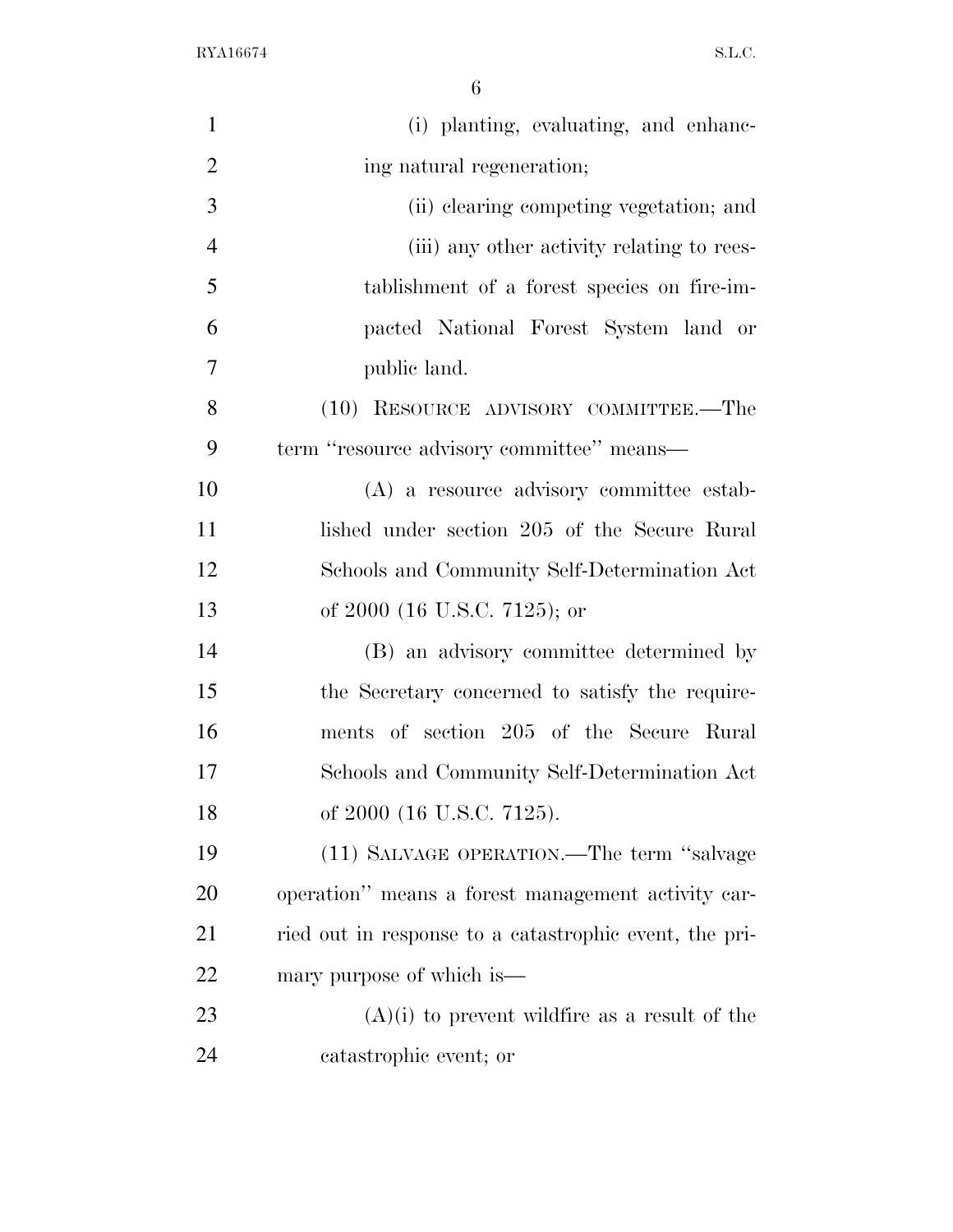| $\mathbf{1}$   | (ii) if the catastrophic event is a wildfire,         |
|----------------|-------------------------------------------------------|
| $\overline{2}$ | to prevent a reburn of the fire-impacted area;        |
| 3              | (B) to provide an opportunity for use of              |
| $\overline{4}$ | any forest material damaged as a result of the        |
| 5              | catastrophic event; or                                |
| 6              | (C) to provide a funding source for refor-            |
| $\overline{7}$ | estation or other restoration activities for Na-      |
| 8              | tional Forest System land or public land im-          |
| 9              | pacted by the catastrophic event.                     |
| 10             | (12) SECRETARIES.—The term "Secretaries"              |
| 11             | means the Secretary of the Interior and the Sec-      |
| 12             | retary of Agriculture.                                |
| 13             | (13) SECRETARY CONCERNED.—The<br>term                 |
| 14             | "Secretary concerned" means—                          |
| 15             | (A) the Secretary of Agriculture, with re-            |
| 16             | spect to National Forest System land; and             |
| 17             | (B) the Secretary of the Interior, with re-           |
| 18             | spect to public land.                                 |
| 19             | <b>TITLE I-MAJOR DISASTER FOR</b>                     |
| 20             | WILDFIRE ON FEDERAL LAND                              |
| 21             | SEC. 101. WILDFIRE ON FEDERAL LAND.                   |
| 22             | (a) IN GENERAL.—Section 102 of the Robert T.          |
| 23             | Stafford Disaster Relief and Emergency Assistance Act |
|                | 24 (42 U.S.C. 5122) is amended—                       |
|                |                                                       |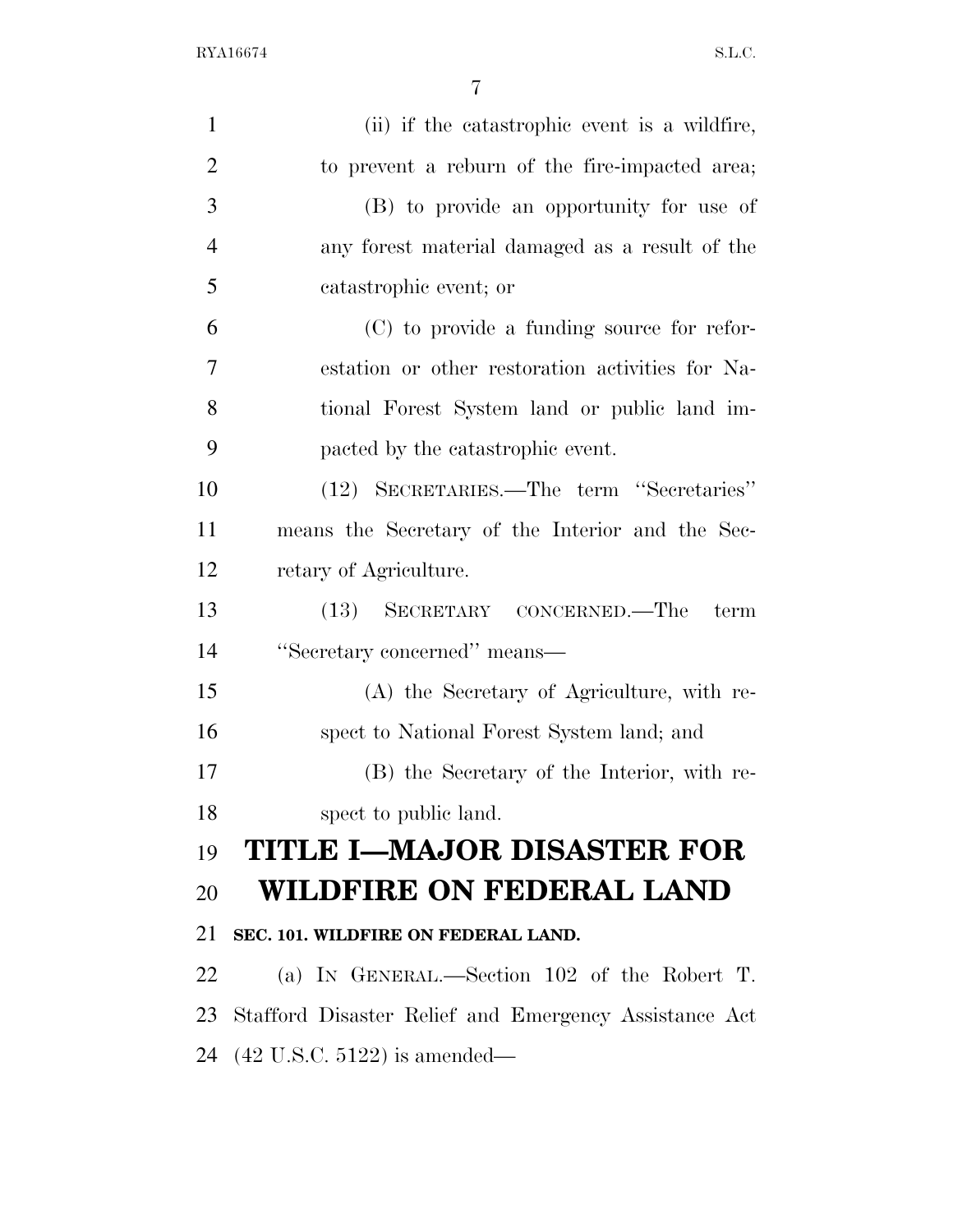| $\mathbf{1}$   | (1) by redesignating paragraphs (3) through                                |
|----------------|----------------------------------------------------------------------------|
| $\overline{2}$ | $(12)$ as paragraphs $(4)$ through $(13)$ , respectively;                  |
| 3              | and                                                                        |
| $\overline{4}$ | $(2)$ by inserting after paragraph $(2)$ the fol-                          |
| 5              | lowing:                                                                    |
| 6              | "(3) MAJOR DISASTER FOR WILDFIRE ON FED-                                   |
| $\tau$         | ERAL LAND.—The term 'major disaster for wildfire                           |
| 8              | on Federal land' means any wildfire or wildfires that                      |
| 9              | in the determination of the President in accordance                        |
| 10             | with section 802 warrants assistance under section                         |
| 11             | 803 to supplement the efforts and resources of the                         |
| 12             | Secretary of the Interior or the Secretary of Agri-                        |
| 13             | culture—                                                                   |
|                |                                                                            |
| 14             | $\lq\lq$ (A) on Federal land; or                                           |
| 15             | "(B) on non-Federal land in accordance                                     |
| 16             | with a fire protection agreement or cooperative                            |
| 17             | agreement.".                                                               |
| 18             | CONFORMING<br>(b)<br>AMENDMENT.-Section                                    |
| 19             | $251(b)(2)(D)(iii)$ of the Balanced Budget and Emergency                   |
| 20             | Deficit Control Act of 1985 (2 U.S.C. 901(b)(2)(D)(iii))                   |
| 21             | is amended by striking "section $102(2)$ of the Robert T.                  |
| 22             | Stafford Disaster Relief and Emergency Assistance Act                      |
| 23             | $(42 \text{ U.S.C. } 5122(2))$ " and inserting "paragraph $(2)$ or $(3)$ " |
| 24             | of section 102 of the Robert T. Stafford Disaster Relief                   |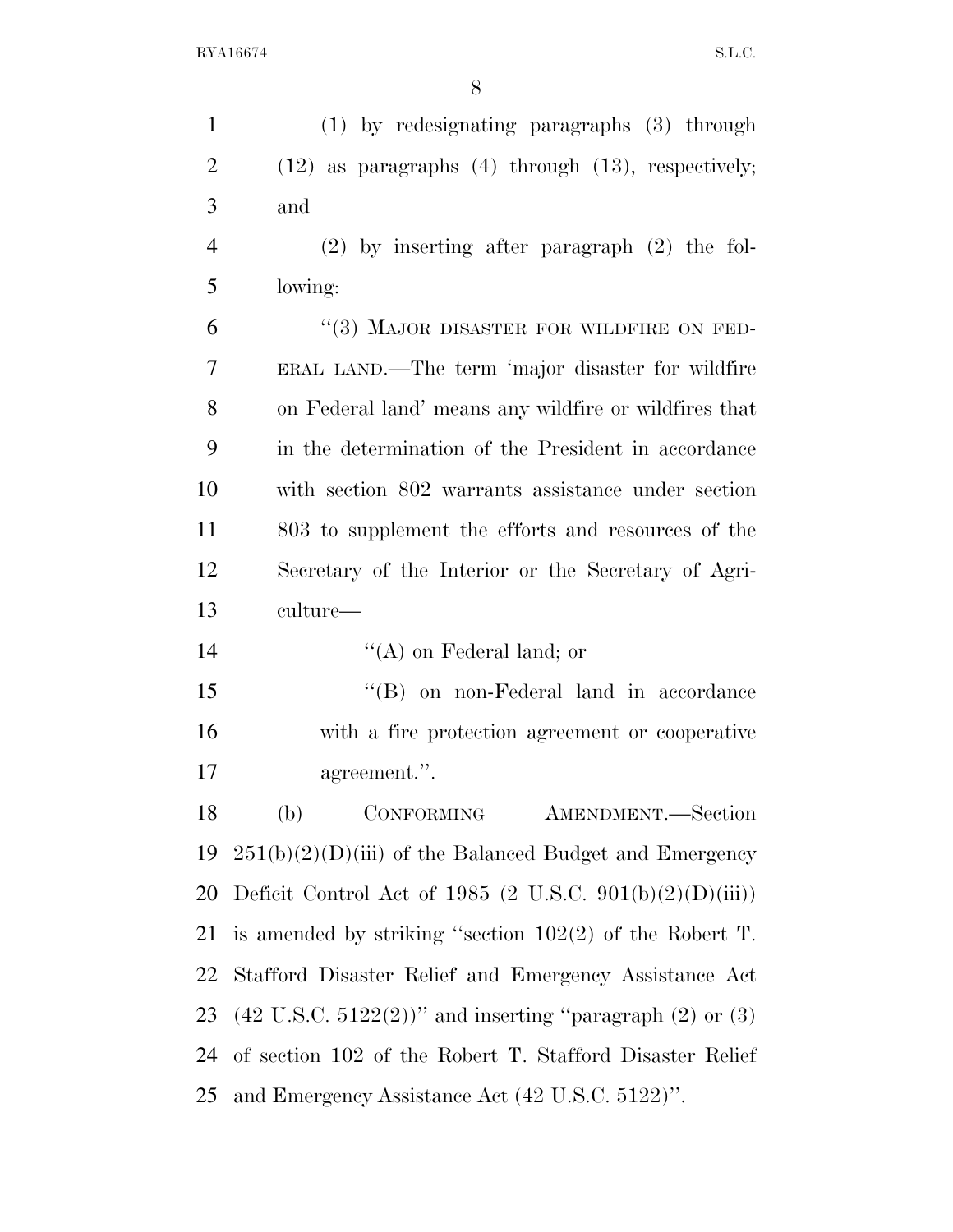| 1              | SEC. 102. DECLARATION OF A MAJOR DISASTER FOR WILD-      |
|----------------|----------------------------------------------------------|
| $\overline{2}$ | FIRE ON FEDERAL LAND.                                    |
| 3              | The Robert T. Stafford Disaster Relief and Emer-         |
| 4              | gency Assistance Act (42 U.S.C. 5121 et seq.) is amended |
| 5              | by adding at the end the following:                      |
| 6              | "TITLE VIII—MAJOR DISASTER                               |
| 7              | FOR WILDFIRE ON FEDERAL                                  |
| 8              | <b>LAND</b>                                              |
| 9              | "SEC. 801. DEFINITIONS.                                  |
| 10             | "In this title:                                          |
| 11             | "(1) FEDERAL LAND.—The term 'Federal land'               |
| 12             | means-                                                   |
| 13             | "(A) any land under the jurisdiction of the              |
| 14             | Secretary of the Interior; and                           |
| 15             | "(B) any land under the jurisdiction of the              |
| 16             | Secretary of Agriculture, acting through the             |
| 17             | Chief of the Forest Service.                             |
| 18             | "(2) FEDERAL LAND MANAGEMENT AGEN-                       |
| 19             | CIES.—The term 'Federal land management agen-            |
| 20             | cies' means—                                             |
| 21             | "(A) the Bureau of Land Management;                      |
| 22             | "(B) the National Park Service;                          |
| 23             | $\lq\lq$ (C) the Bureau of Indian Affairs;               |
| 24             | "(D) the United States Fish and Wildlife                 |
| 25             | Service; and                                             |
| 26             | $f'(E)$ the Forest Service.                              |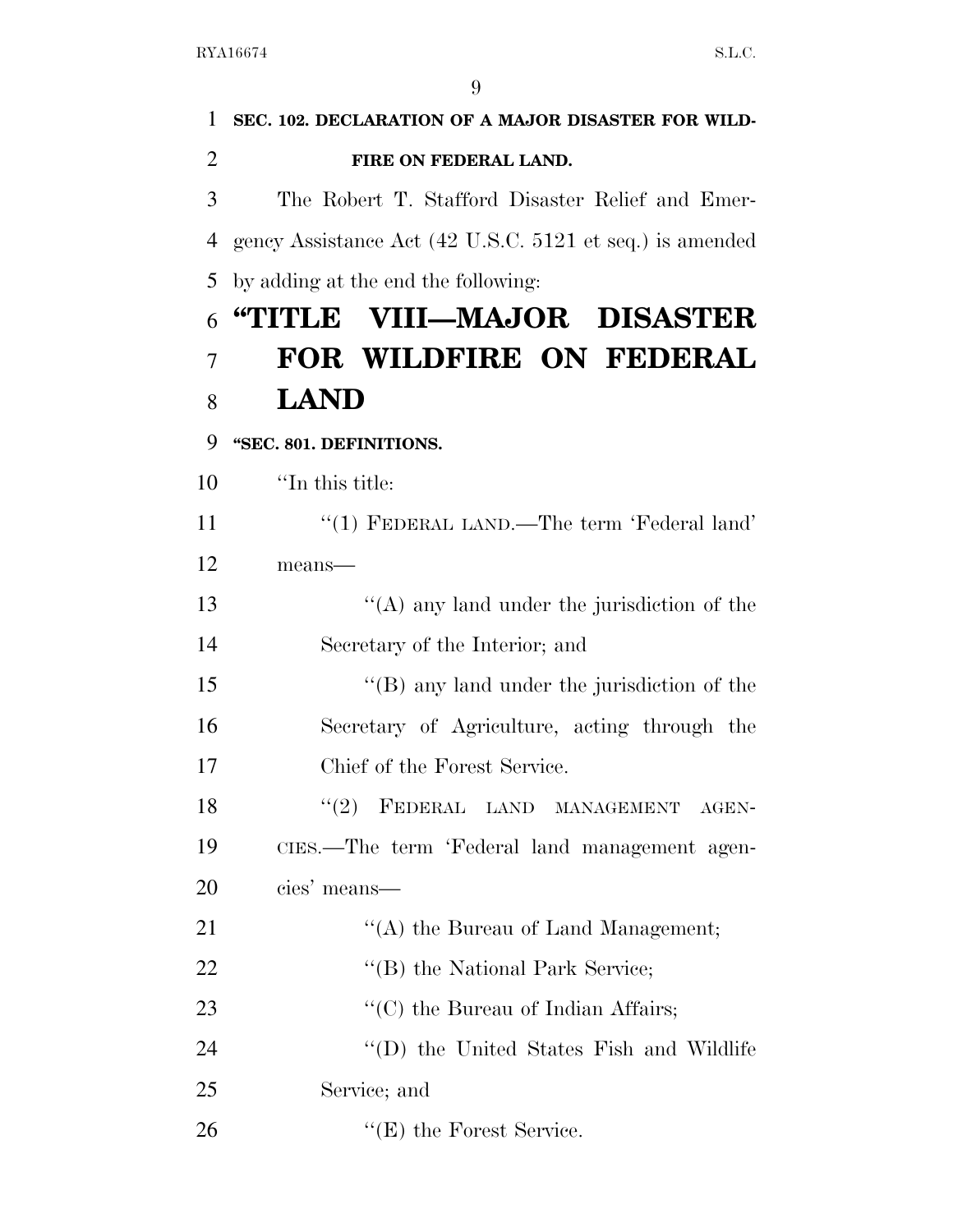| $\mathbf{1}$   | $"$ (3) WILDFIRE SUPPRESSION OPERATIONS.—                   |
|----------------|-------------------------------------------------------------|
| $\overline{2}$ | The term 'wildfire suppression operations' means the        |
| 3              | emergency and unpredictable aspects of wildland             |
| $\overline{4}$ | firefighting, including support, response, emergency        |
| 5              | stabilization activities, and other emergency manage-       |
| 6              | ment activities of wildland firefighting on Federal         |
| $\overline{7}$ | land, or on non-Federal land in accordance with a           |
| 8              | fire protection agreement or cooperative agreement,         |
| 9              | by the Federal land management agencies covered             |
| 10             | $by-$                                                       |
| 11             | $\lq\lq$ the wildfire suppression subactivity of            |
| 12             | the Wildland Fire Management account of the                 |
| 13             | Federal land management agencies; or                        |
| 14             | "(B) the FLAME Wildfire Suppression                         |
| 15             | Reserve Fund account of the Federal land man-               |
| 16             | agement agencies.                                           |
| 17             | "SEC. 802. PROCEDURE FOR DECLARATION OF A MAJOR             |
| 18             | DISASTER FOR WILDFIRE ON FEDERAL LAND.                      |
| 19             | "(a) IN GENERAL.—The Secretary of the Interior or           |
| 20             | the Secretary of Agriculture may submit a request to the    |
| 21             | President in accordance with the requirements of this title |
| 22             | for a declaration by the President that a major disaster    |
| 23             | for wildfire on Federal land exists.                        |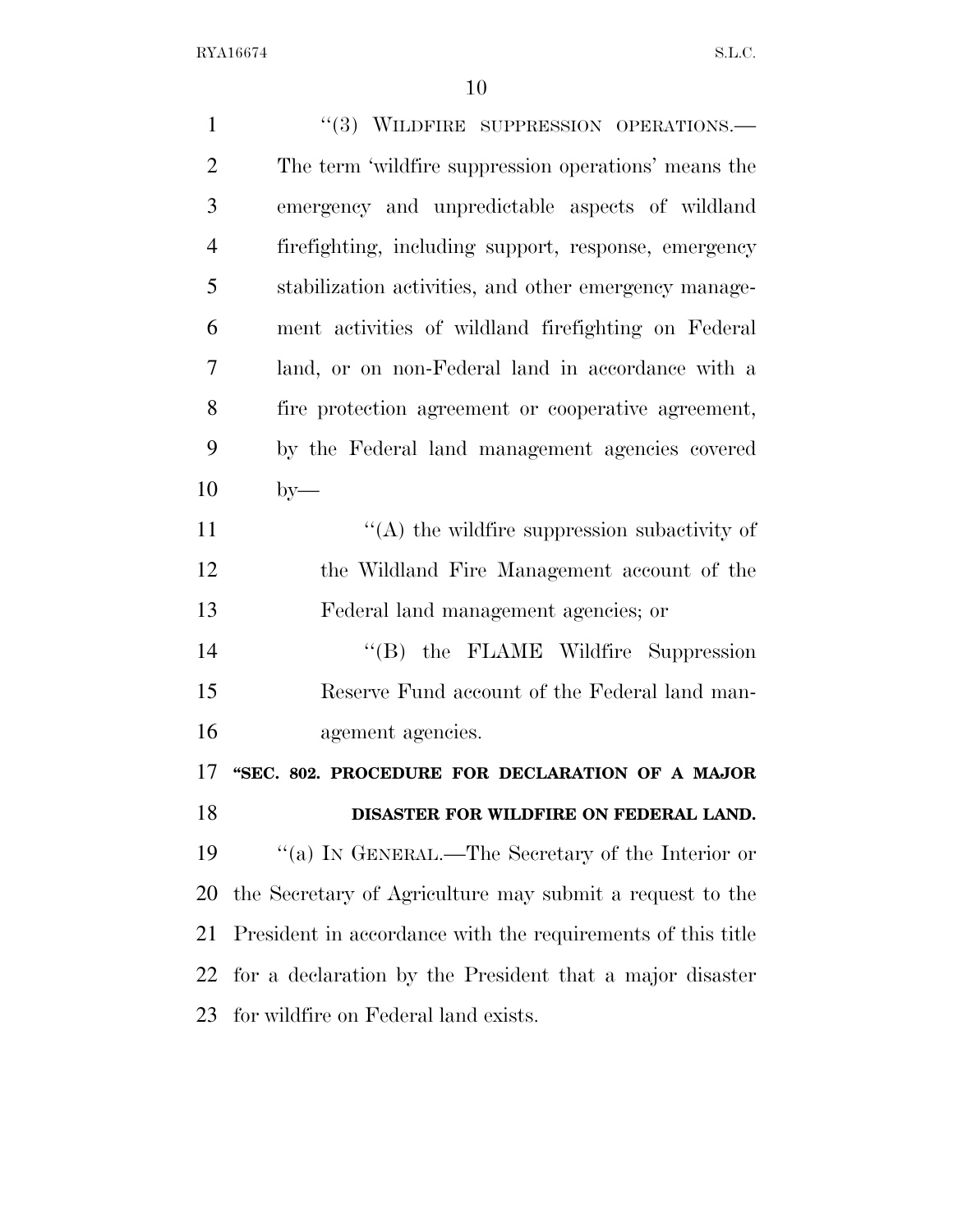''(b) REQUIREMENTS.—A request for a declaration by the President that a major disaster for wildfire on Fed-eral land exists shall—

4  $\frac{4}{1}$  be made in writing by the appropriate Sec-retary;

 $(2)$  certify that the amount made available for the current fiscal year for wildfire suppression oper- ations of the Federal land management agencies under the jurisdiction of the appropriate Secretary, net of any concurrently enacted rescissions of wild- fire suppression funds, increases the total unobli- gated balance of the amount available for wildfire suppression by an amount not less than the average total cost incurred by the Federal land management agencies per year for wildfire suppression operations, including the suppression costs in excess of amounts made available, during the previous 10 fiscal years;  $\frac{1}{3}$  certify that the amount available for wild- fire suppression operations of the Federal land man- agement agencies under the jurisdiction of the ap- propriate Secretary will be obligated not later than 30 days after the date on which the Secretary noti- fies the President that amounts for wildfire suppres-sion will be exhausted to fund ongoing and antici-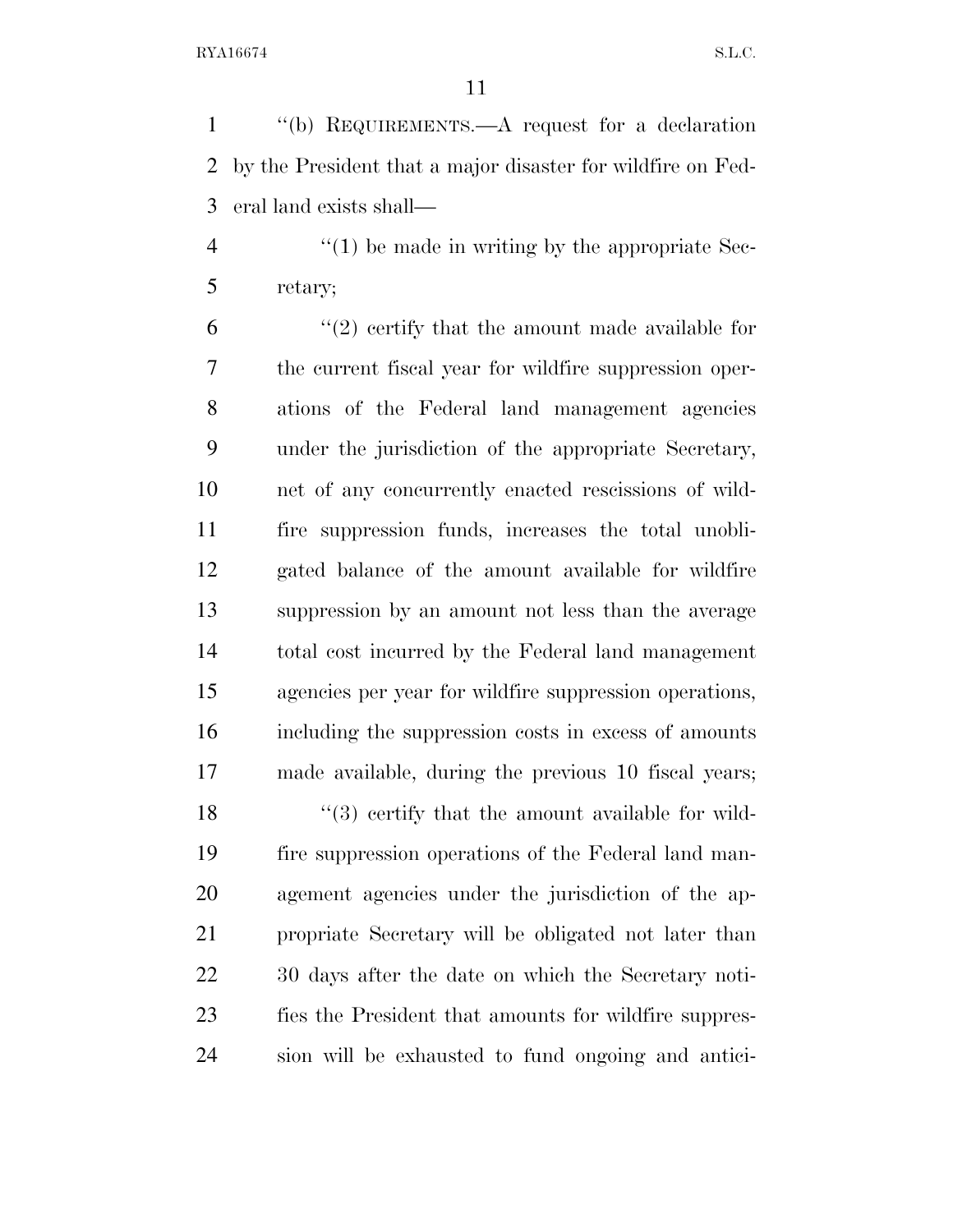pated wildfire suppression operations relating to the wildfire on which the request is based; and

3 "(4) specify the amount required for the fiscal year during which the request is made to fund wild- fire suppression operations relating to the wildfire on which the request is based.

 ''(c) DECLARATION.—Based on the request of the ap- propriate Secretary in accordance with this title, the Presi- dent may declare that a major disaster for wildfire on Fed-eral land exists.

### **''SEC. 803. WILDFIRE ON FEDERAL LAND ASSISTANCE.**

 ''(a) IN GENERAL.—During a period for which the President has declared that a major disaster for wildfire on Federal land exists in accordance with this title, the President may transfer funds only from the account estab- lished in accordance with subsection (b) to the Secretary of the Interior or the Secretary of Agriculture to conduct wildfire suppression operations on—

19 ''(1) Federal land; and

 ''(2) non-Federal land in accordance with a fire protection agreement or cooperative agreement.

 ''(b) WILDFIRE SUPPRESSION OPERATIONS AC-COUNT.—

24 "(1) IN GENERAL.—The President shall estab-lish a specific account, to be known as the 'wildfire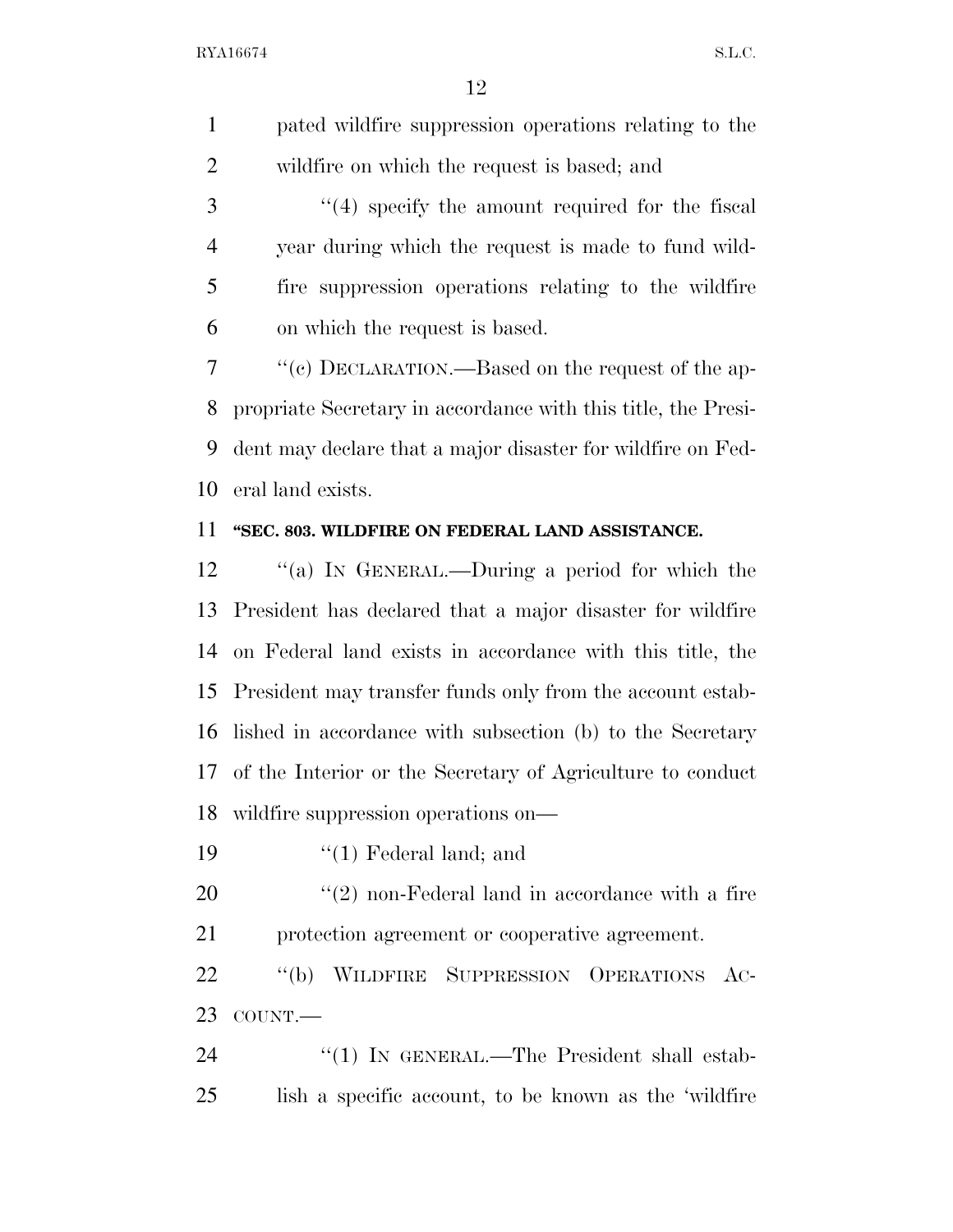| $\mathbf{1}$   | suppression operations account', for amounts that    |
|----------------|------------------------------------------------------|
| $\overline{2}$ | may be provided to the appropriate Secretary to con- |
| 3              | duct wildfire suppression operations in accordance   |
| $\overline{4}$ | with this title.                                     |
| 5              | "(2) LIMITATION.—The account established in          |
| 6              | accordance with paragraph (1) may only be used to    |
| $\overline{7}$ | provide amounts to the appropriate Secretary to      |
| 8              | conduct wildfire suppression operations in accord-   |
| 9              | ance with this title.                                |
| 10             | $``(e)$ LIMITATION.—                                 |
| 11             | $``(1)$ LIMITATION OF TRANSFER.—                     |
| 12             | "(A) IN GENERAL.—The amounts available               |
| 13             | to the appropriate Secretary to conduct wildfire     |
| 14             | suppression operations in accordance with this       |
| 15             | title are limited to the amount requested in ac-     |
| 16             | cordance with section $802(b)(4)$ .                  |
| 17             | WILDFIRES SUPPRESSION<br>$\lq\lq (B)$<br>OPER-       |
| 18             | ATIONS ACCOUNT.—Amounts available<br>for             |
| 19             | transfer to the appropriate Secretary to conduct     |
| 20             | wildfire suppression operations in accordance        |
| 21             | with this title shall not exceed the amount con-     |
| 22             | tained in the wildfire suppression operations ac-    |
| 23             | count.                                               |
| 24             | "(2) TRANSFER OF FUNDS.—A transfer under             |
| 25             | subsection (a) shall be made by the transfer of      |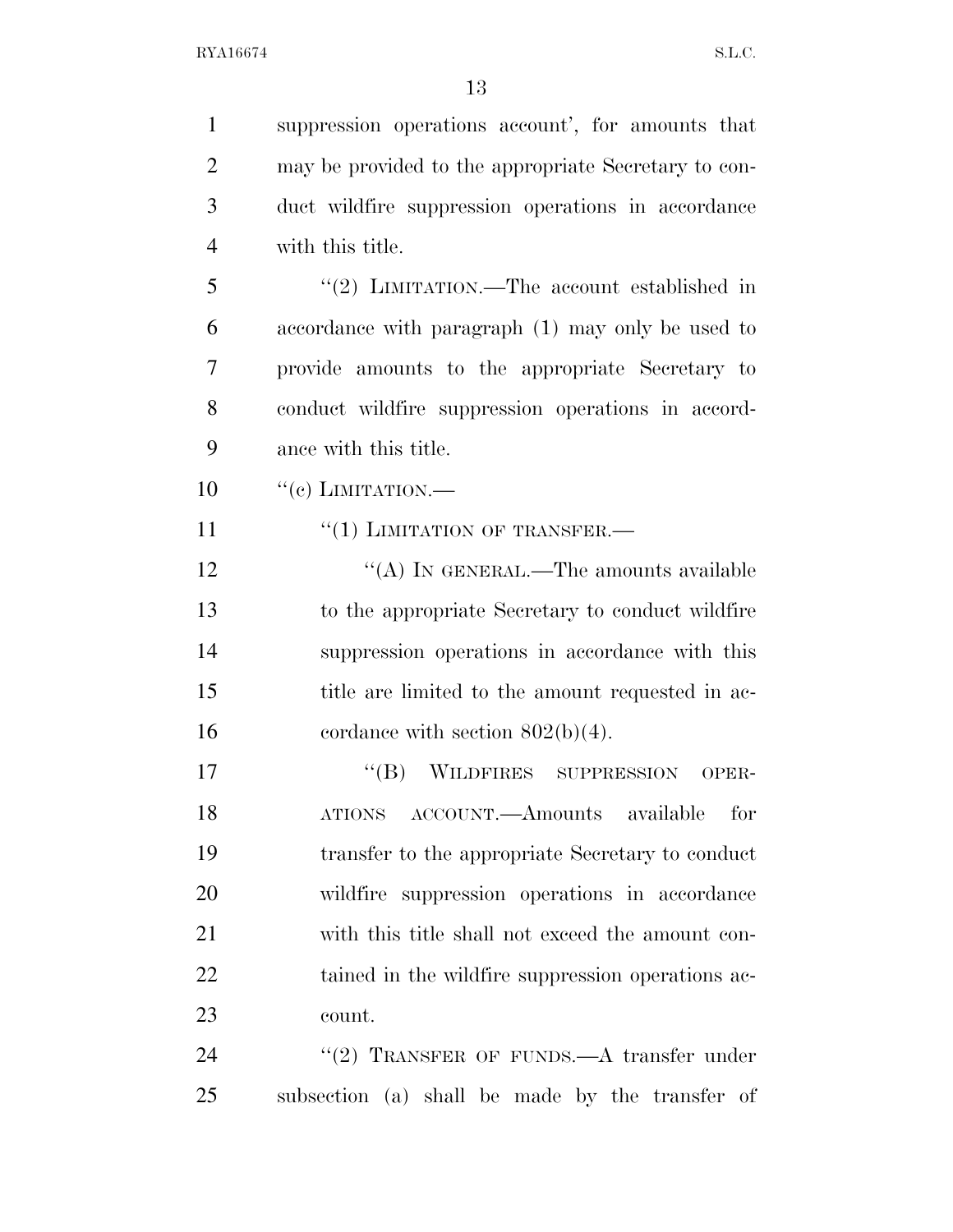amounts from the wildfire suppression operations ac- count to the wildfire suppression subactivity of the Wildland Fire Management Account.

4 "(d) PROHIBITION OF OTHER TRANSFERS.—Except as provided in this section, no amounts may be transferred to or from the wildfire suppression operations account to or from any other fund or account.

8 "(e) REIMBURSEMENT FOR WILDFIRE SUPPRESSION OPERATIONS ON NON-FEDERAL LAND.—If amounts transferred to the appropriate Secretary to conduct wild- fire suppression operations in accordance with this title are used to conduct wildfire suppression operations on non-Federal land, the appropriate Secretary shall—

14  $\frac{1}{2}$  (1) secure reimbursement for the cost of the wildfire suppression operations conducted on the non-Federal land; and

17 ''(2) transfer the amounts received under para- graph (1) to the wildfire suppression operations ac-count.

20 "(f) ANNUAL ACCOUNTING AND REPORTING RE-QUIREMENTS.—

22 "(1) IN GENERAL.—Not later than 90 days after the last day of each fiscal year for which the Secretary of the Interior or the Secretary of Agri-culture receives amounts to conduct wildfire suppres-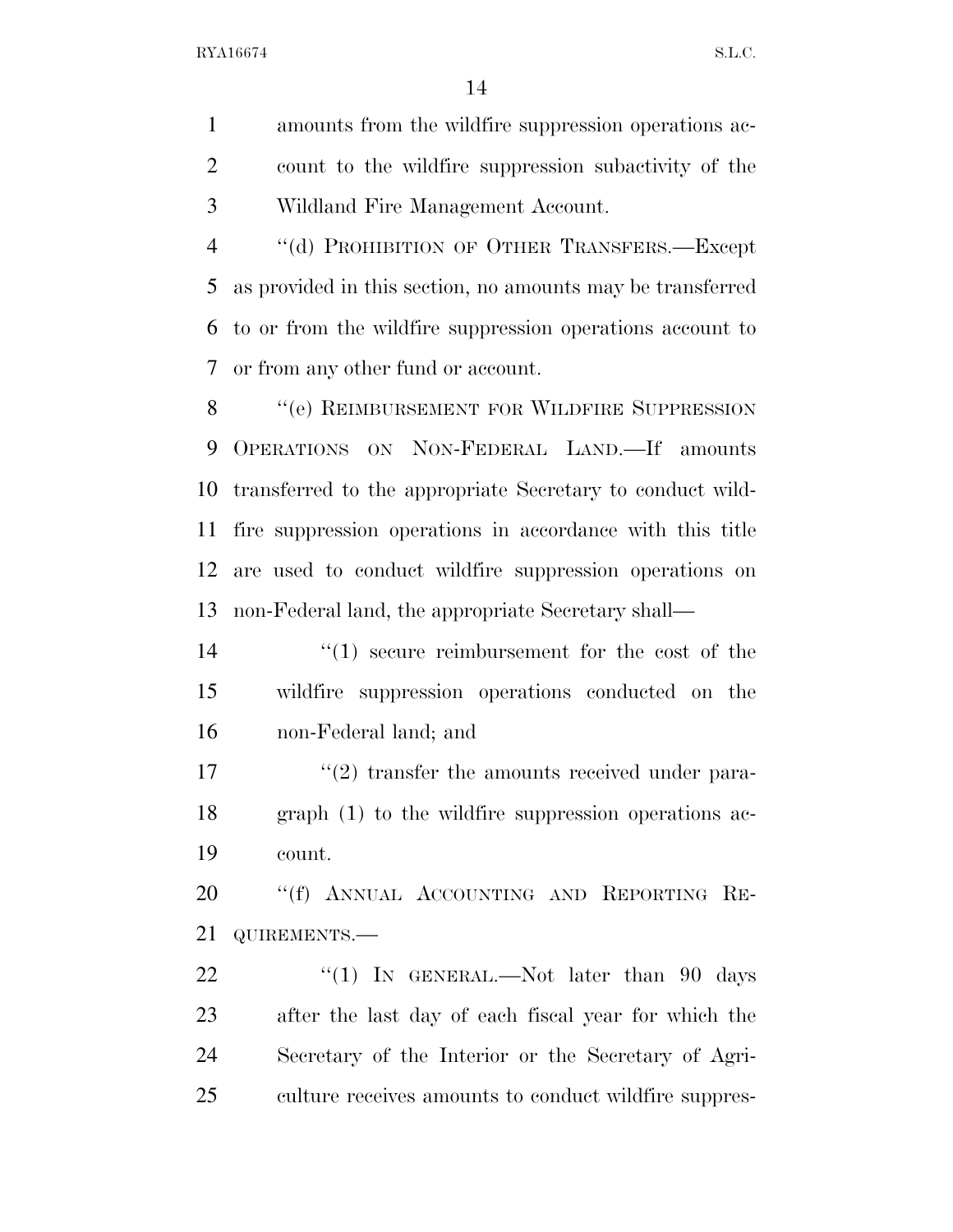| $\mathbf{1}$   | sion operations in accordance with this title, the ap-                                                                                                                                                                         |
|----------------|--------------------------------------------------------------------------------------------------------------------------------------------------------------------------------------------------------------------------------|
| $\overline{2}$ | propriate Secretary shall submit to the committees                                                                                                                                                                             |
| 3              | described in paragraph $(2)$ , and make available to                                                                                                                                                                           |
| $\overline{4}$ | the public, a report that describes the following:                                                                                                                                                                             |
| 5              | $\lq\lq$ . The risk-based factors that influenced                                                                                                                                                                              |
| 6              | management decisions regarding wildfire sup-                                                                                                                                                                                   |
| 7              | pression operations of the Federal land man-                                                                                                                                                                                   |
| 8              | agement agencies under the jurisdiction of the                                                                                                                                                                                 |
| 9              | Secretary.                                                                                                                                                                                                                     |
| 10             | "(B) Specific discussion of a statistically                                                                                                                                                                                    |
| 11             | significant sample of large fires, in which each                                                                                                                                                                               |
| 12             | fire is analyzed for—                                                                                                                                                                                                          |
| 13             | ``(i) cost drivers;                                                                                                                                                                                                            |
| 14             | "(ii) the effectiveness of risk manage-                                                                                                                                                                                        |
| 15             | ment techniques;                                                                                                                                                                                                               |
| 16             | "(iii) resulting positive or negative im-                                                                                                                                                                                      |
| 17             | pacts of fire on the landscape;                                                                                                                                                                                                |
| 18             | "(iv) the impact of any investments in                                                                                                                                                                                         |
| 19             | preparedness;                                                                                                                                                                                                                  |
| 20             | $f'(v)$ suggested corrective actions; and                                                                                                                                                                                      |
| 21             | $``(\vec{vi})$ such other factors as the Sec-                                                                                                                                                                                  |
| 22             | retary considers appropriate.                                                                                                                                                                                                  |
| 23             | $\lq\lq$ $\lq$ $\lq$ $\lq$ $\lq$ $\lq$ $\lq$ $\lq$ $\lq$ $\lq$ $\lq$ $\lq$ $\lq$ $\lq$ $\lq$ $\lq$ $\lq$ $\lq$ $\lq$ $\lq$ $\lq$ $\lq$ $\lq$ $\lq$ $\lq$ $\lq$ $\lq$ $\lq$ $\lq$ $\lq$ $\lq$ $\lq$ $\lq$ $\lq$ $\lq$ $\lq$ $\$ |
| 24             | pression operations of the Federal land man-                                                                                                                                                                                   |
| 25             | agement agencies under the jurisdiction of the                                                                                                                                                                                 |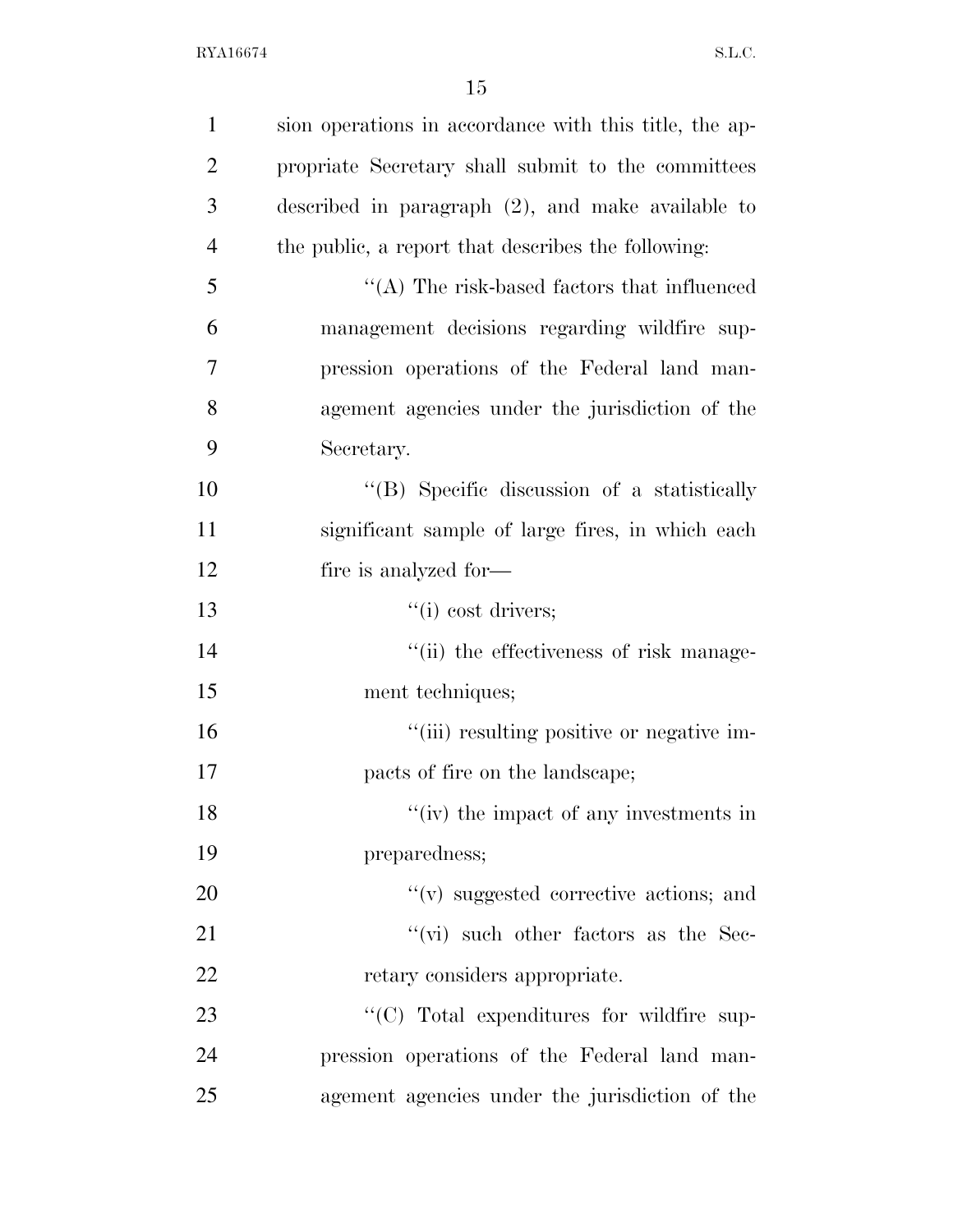| $\mathbf{1}$   | Secretary, including a description of expendi- |
|----------------|------------------------------------------------|
| $\overline{2}$ | tures by—                                      |
| 3              | $``(i)$ fire size;                             |
| $\overline{4}$ | ``(ii) cost;                                   |
| 5              | "(iii) regional location; and                  |
| 6              | $``(iv)$ such other factors as the Sec-        |
| 7              | retary considers appropriate.                  |
| 8              | $\lq\lq$ (D) Lessons learned.                  |
| 9              | " $(E)$ Such other matters as the Secretary"   |
| 10             | considers appropriate.                         |
| 11             | "(2) COMMITTEES DESCRIBED.—The commit-         |
| 12             | tees referred to in paragraph (1) are—         |
| 13             | $\lq\lq$ of the Senate—                        |
| 14             | "(i) the Committee on Agriculture,             |
| 15             | Nutrition, and Forestry;                       |
| 16             | "(ii) the Committee on Appropria-              |
| 17             | tions;                                         |
| 18             | "(iii) the Committee on the Budget;            |
| 19             | "(iv) the Committee on Energy and              |
| 20             | Natural Resources;                             |
| 21             | $f'(v)$ the Committee on Homeland Se-          |
| 22             | curity and Governmental Affairs; and           |
| 23             | $\lq\lq$ (vi) the Committee on Indian Af-      |
| 24             | fairs; and                                     |
| 25             | "(B) of the House of Representatives—          |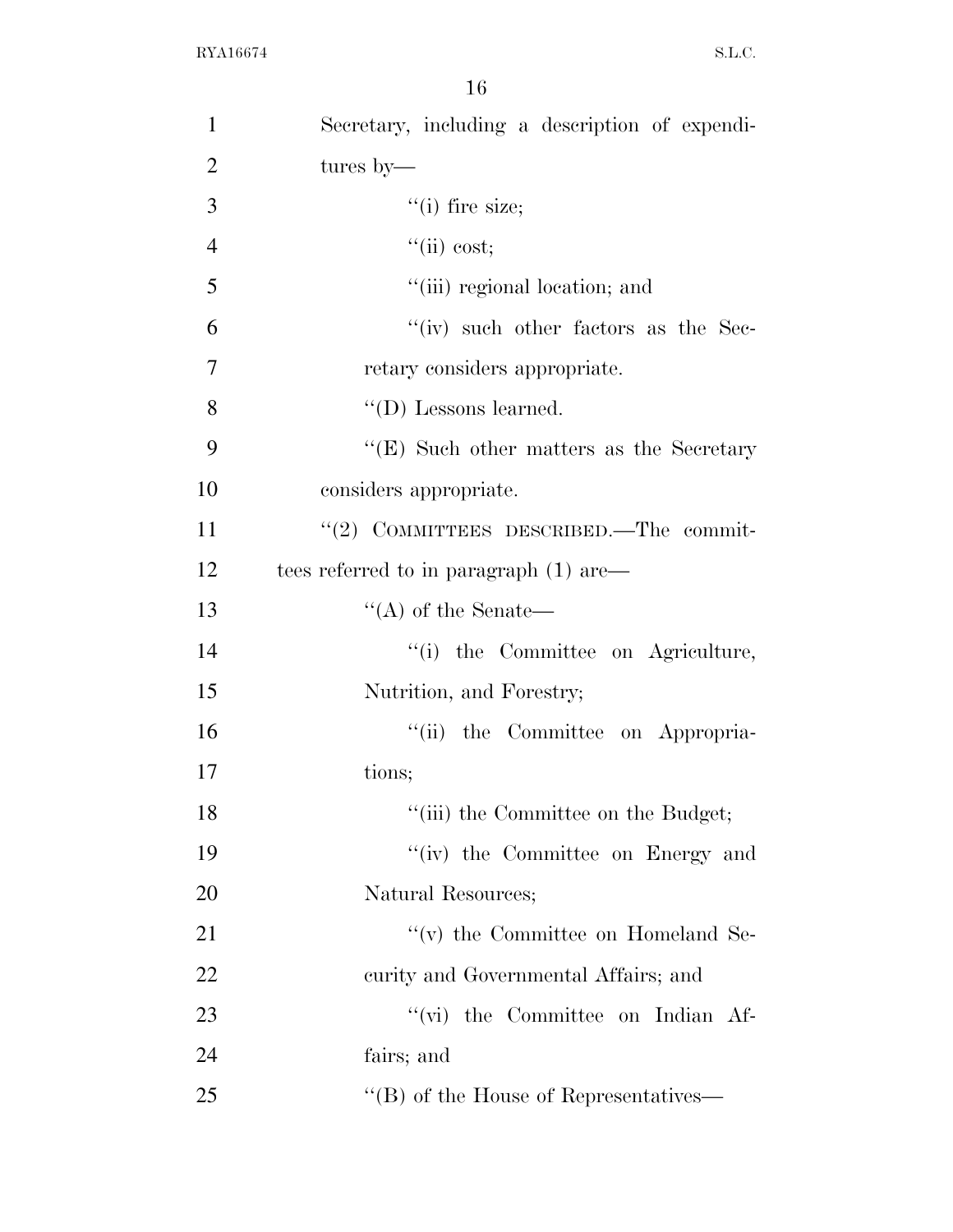| 17                                                            |
|---------------------------------------------------------------|
| "(i) the Committee on Agriculture;                            |
| the Committee on Appropria-<br>``(ii)                         |
| tions;                                                        |
| "(iii) the Committee on the Budget;                           |
| "(iv) the Committee on Natural Re-                            |
| sources; and                                                  |
| $f'(v)$ the Committee on Transportation                       |
| and Infrastructure.                                           |
| "(g) SAVINGS PROVISION.—Nothing in this title lim-            |
| its the ability of the Secretary of the Interior, the Sec-    |
| retary of Agriculture, an Indian tribe, or a State to receive |
| assistance through a declaration made by the President        |
| under this Act if the criteria for that declaration have been |
| satisfied.".                                                  |
| SEC. 103. PROHIBITION ON TRANSFERS.                           |
| No amounts may be transferred to or from the wild-            |
| 17 fire suppression subactivity of the Wildland Fire Manage-  |
| ment account or the FLAME Wildfire Suppression Re-            |
| 19<br>serve Fund account of the Federal land management       |
| agencies (as defined in section 801 of the Robert T. Staf-    |
| ford Disaster Relief and Emergency Assistance Act (as         |
| added by section $102$ ) to or from any other account or      |
| subactivity of those Federal land management agencies         |
|                                                               |

 that is not used to cover the cost of wildfire suppression operations.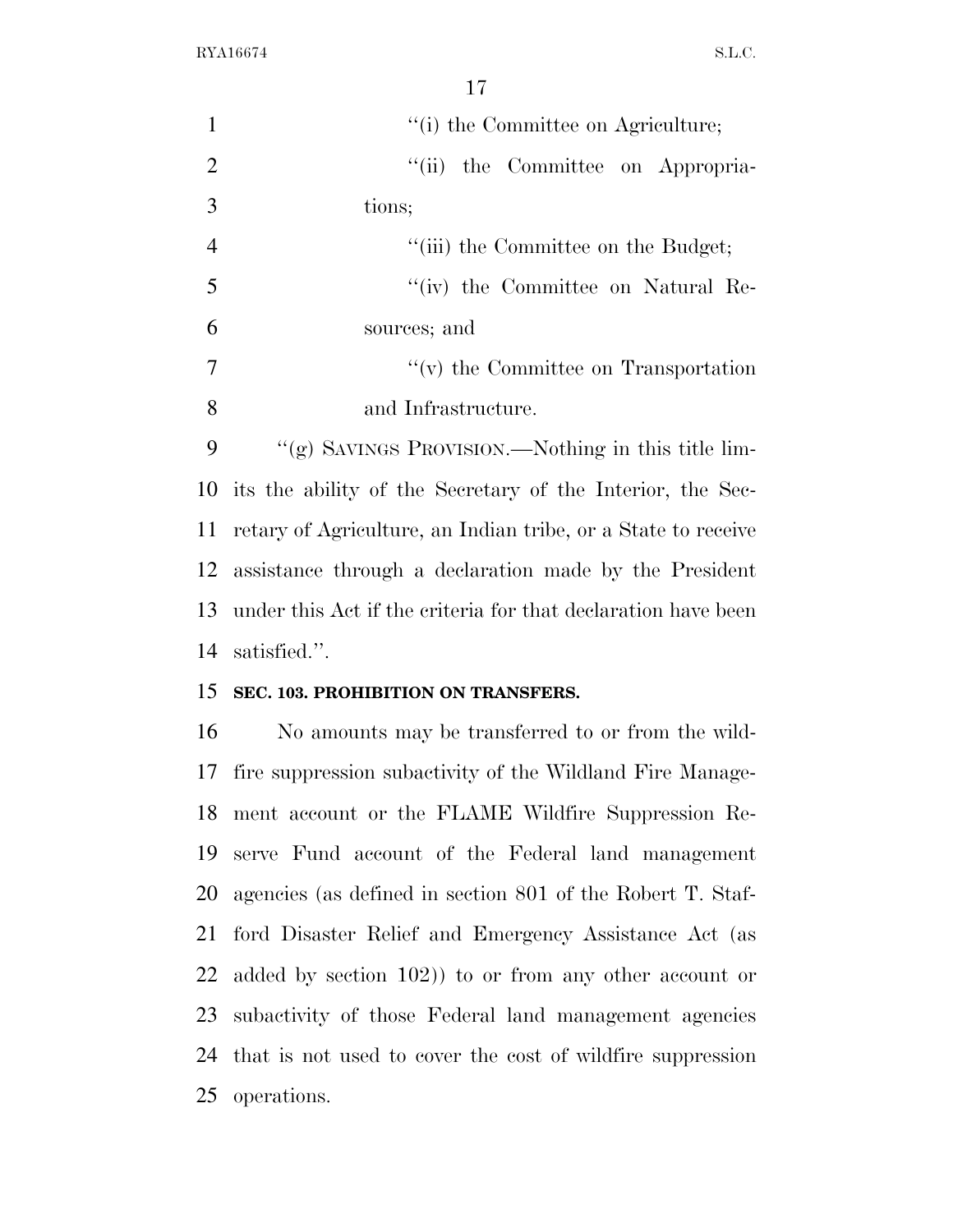# **TITLE II—EXPEDITED ENVIRON- MENTAL ANALYSIS AND AVAILABILITY OF CATEGOR- ICAL EXCLUSIONS TO EXPE- DITE FOREST MANAGEMENT ACTIVITIES SEC. 201. ANALYSIS OF ONLY 2 ALTERNATIVES IN PRO- POSED COLLABORATIVE FOREST MANAGE- MENT ACTIVITIES.**  (a) IN GENERAL.—This section shall apply whenever the Secretary concerned prepares an environmental as- sessment or an environmental impact statement pursuant to section 102(2) of the National Environmental Policy Act of 1969 (42 U.S.C. 4332(2)) for a forest management activity— (1) that is— (A) developed through a collaborative proc- ess; or (B) covered by a community wildfire pro- tection plan; and (2) the primary purpose of which is— 22 (A) the reduction of hazardous fuels; (B) the reduction of fuel connectivity through the installation of fuel and fire breaks;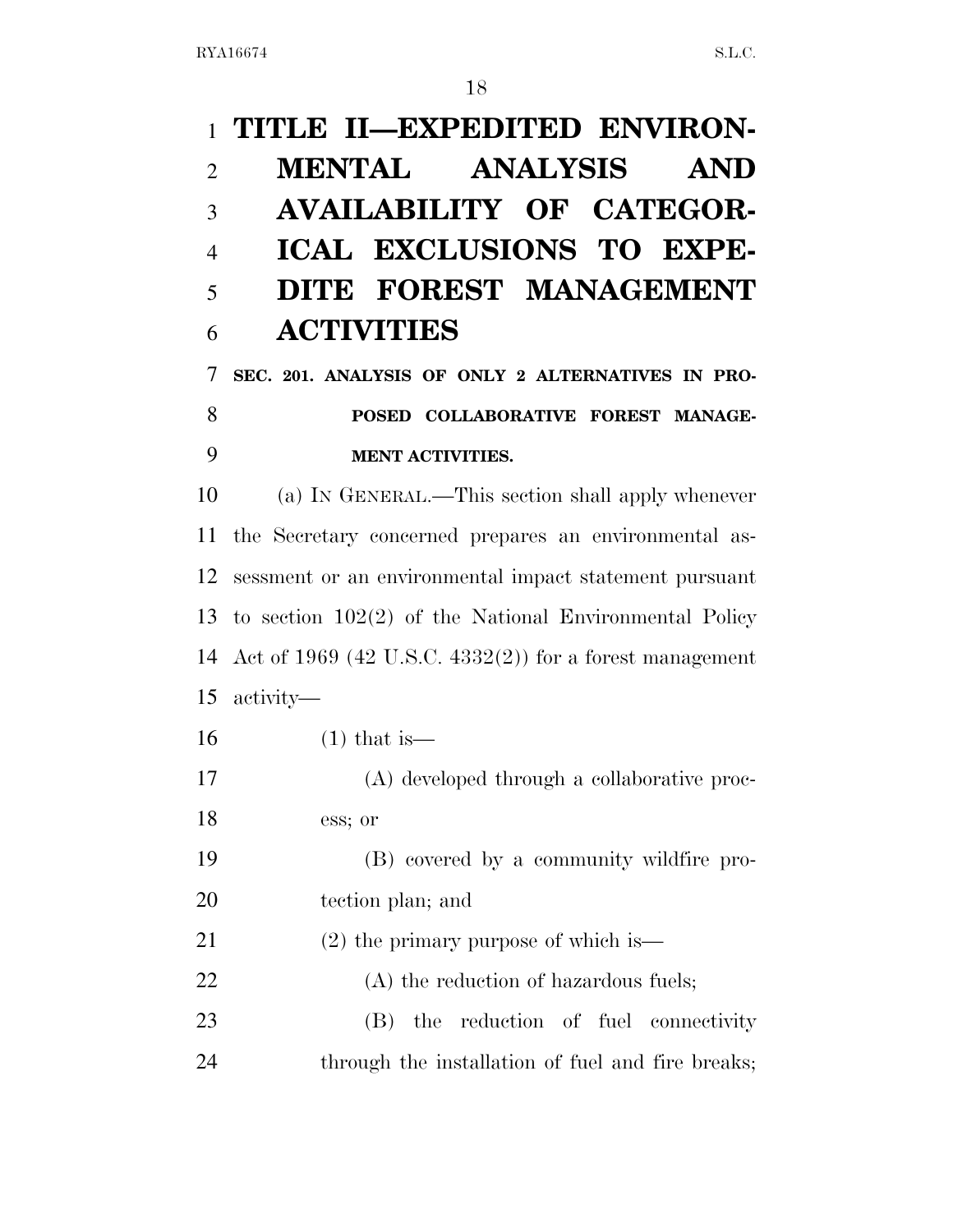| $\mathbf{1}$   | (C) the restoration of forest health and re-                 |
|----------------|--------------------------------------------------------------|
| $\overline{2}$ | silience;                                                    |
| 3              | (D) the protection of a municipal water                      |
| $\overline{4}$ | supply system (as defined in section 101 of the              |
| 5              | Healthy Forests Restoration Act of 2003 (16)                 |
| 6              | U.S.C. $6511$ ); or                                          |
| 7              | $(E)$ a combination of 2 or more purposes                    |
| 8              | described in subparagraphs $(A)$ through $(D)$ .             |
| 9              | (b) CONSIDERATION OF ALTERNATIVES.—In an envi-               |
| 10             | ronmental assessment or environmental impact statement       |
| 11             | described in subsection (a), the Secretary concerned shall   |
| 12             | study, develop, and describe only the following 2 alter-     |
| 13             | natives:                                                     |
| 14             | (1) The forest management activity, as pro-                  |
| 15             | posed pursuant to subsection (a).                            |
| 16             | $(2)$ The alternative of no action.                          |
| 17             | (c) ELEMENTS OF NO ACTION ALTERNATIVE.-In                    |
| 18             | the case of the alternative of no action, the Secretary con- |
| 19             | cerned shall evaluate—                                       |
| 20             | $(1)$ the effect of no action on—                            |
| 21             | $(A)$ forest health;                                         |
| 22             | (B) habitat diversity;                                       |
| 23             | (C) wildfire potential;                                      |
| 24             | (D) insect and disease potential; and                        |
| 25             | (E) other economic and social factors; and                   |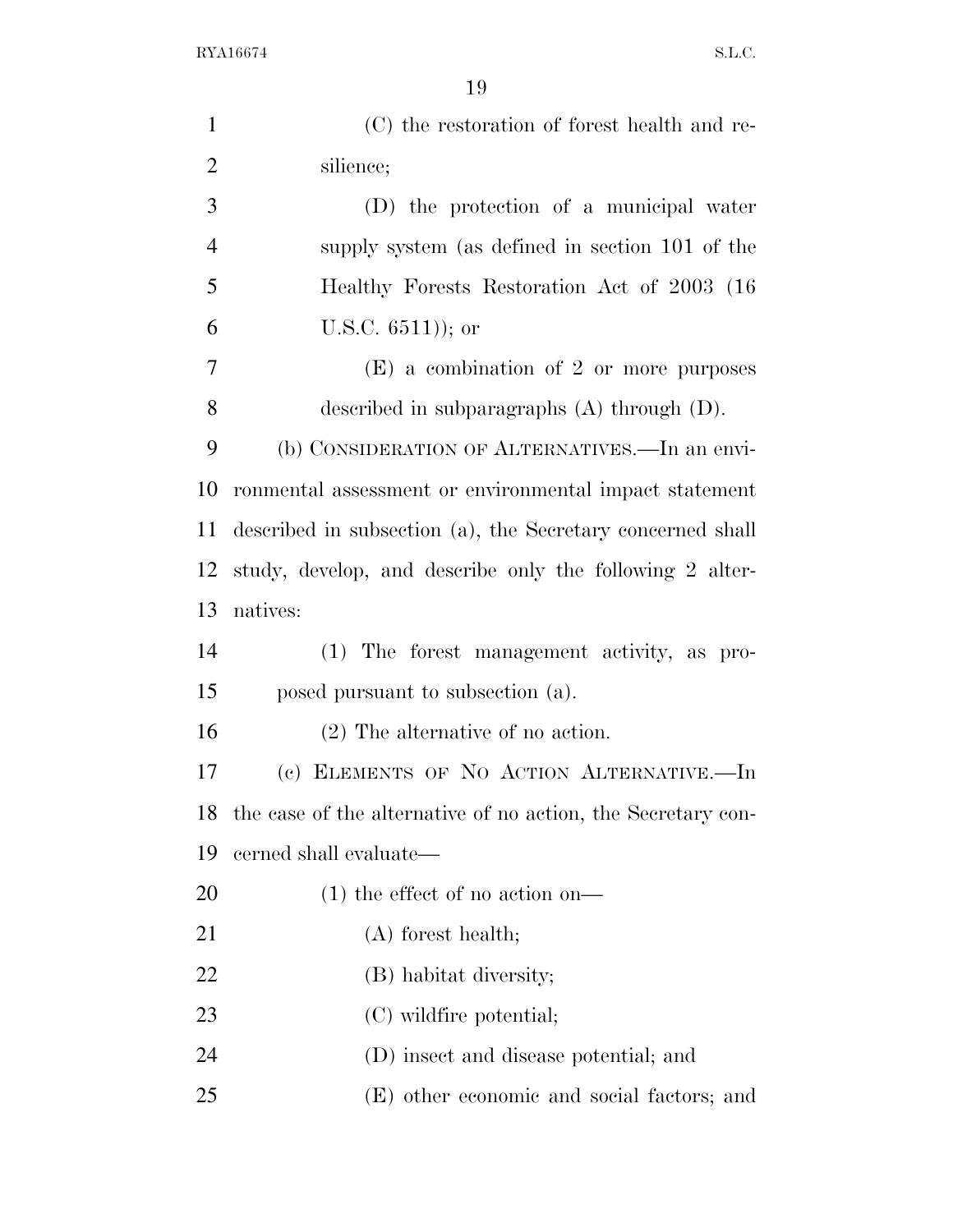| $\mathbf{1}$   | $(2)$ the implications of a resulting decline, if         |
|----------------|-----------------------------------------------------------|
| $\overline{2}$ | any, in forest health, loss of habitat diversity, wild-   |
| 3              | fire, or insect or disease infestation, given fire and    |
| $\overline{4}$ | insect and disease historic cycles, on-                   |
| 5              | (A) domestic water costs;                                 |
| 6              | (B) wildlife habitat loss; and                            |
| 7              | (C) other economic and social factors.                    |
| 8              | SEC. 202. CATEGORICAL EXCLUSION TO EXPEDITE CER-          |
| 9              | TAIN CRITICAL RESPONSE ACTIONS.                           |
| 10             | (a) IN GENERAL.—A categorical exclusion is avail-         |
| 11             | able to the Secretary concerned to propose a forest man-  |
| 12             | agement activity on National Forest System land or public |
| 13             | land in any case in which—                                |
| 14             | (1) the forest management activity is developed           |
| 15             | and implemented through a collaborative process;          |
| 16             | and                                                       |
| 17             | (2) the primary purpose of the forest manage-             |
| 18             | ment activity is—                                         |
| 19             | $(A)$ to address an insect or disease infesta-            |
| 20             | tion;                                                     |
| 21             | (B) to reduce hazardous fuels;                            |
| 22             | (C) to protect a municipal water supply                   |
| 23             | system (as defined in section 101 of the                  |
| 24             | Healthy Forests Restoration Act of 2003 (16)              |
| 25             | U.S.C. $6511$ );                                          |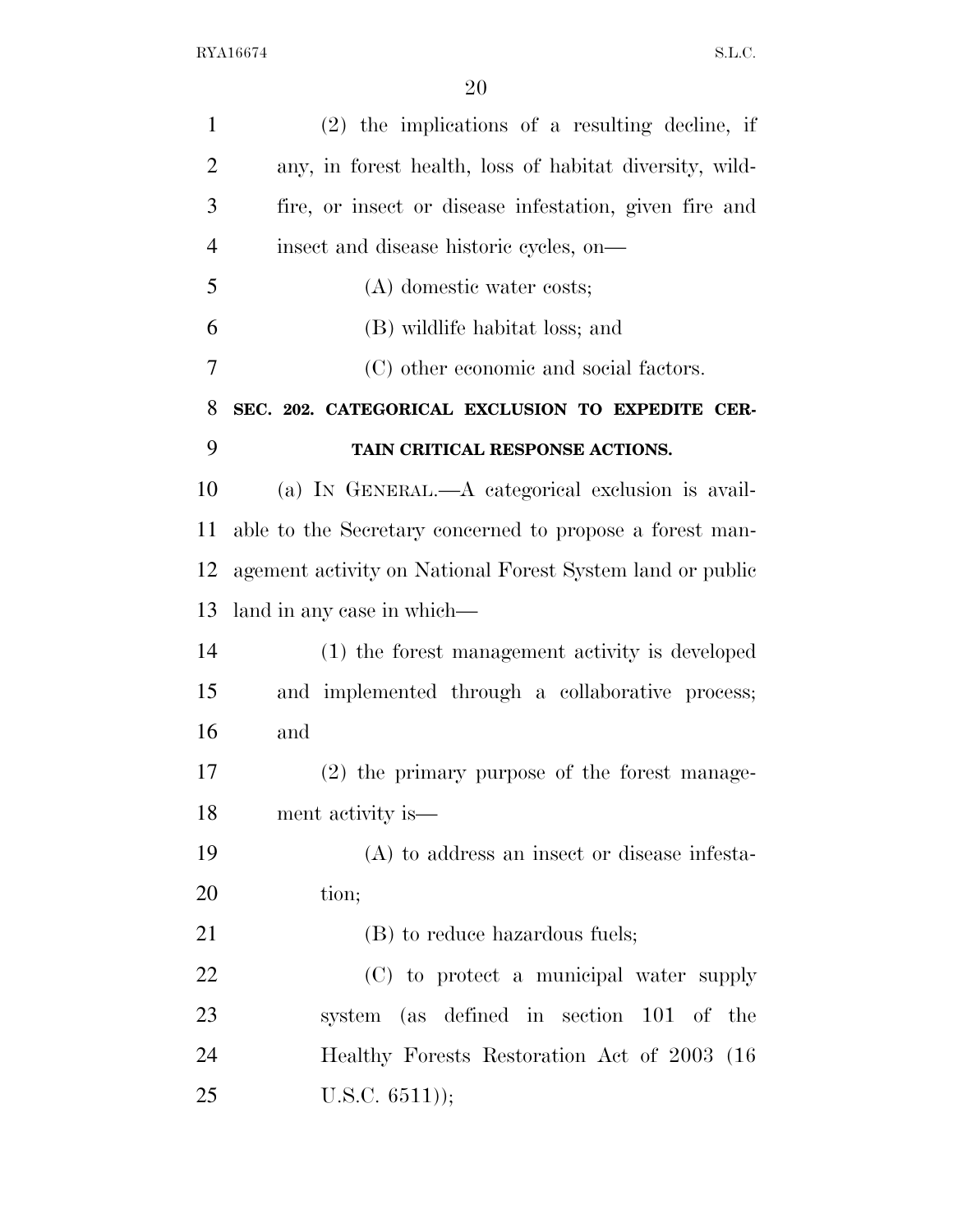| $\mathbf{1}$   | (D) to maintain, enhance, or modify crit-                  |
|----------------|------------------------------------------------------------|
| $\overline{2}$ | ical habitat to protect the critical habitat from          |
| 3              | catastrophic events;                                       |
| $\overline{4}$ | (E) to increase water yield; or                            |
| 5              | (F) any combination of the purposes speci-                 |
| 6              | fied in subparagraphs $(A)$ through $(E)$ .                |
| $\overline{7}$ | (b) LIMITATION.—A forest management activity cov-          |
| 8              | ered by the categorical exclusion described in subsection  |
| 9              | (a) may not contain harvest units exceeding a total of     |
| 10             | $3,000$ acres.                                             |
| 11             | (c) REQUIREMENTS.—A forest management activity             |
| 12             | covered by the categorical exclusion described in sub-     |
| 13             | section (a) shall be—                                      |
| 14             | (1) based on the best available scientific infor-          |
| 15             | mation; and                                                |
| 16             | $(2)$ subject to section 206.                              |
| 17             | SEC. 203. CATEGORICAL EXCLUSION TO EXPEDITE SAL-           |
| 18             | VAGE OPERATIONS IN RESPONSE TO CATA-                       |
| 19             | STROPHIC EVENTS.                                           |
| 20             | (a) IN GENERAL.—A categorical exclusion is avail-          |
| 21             | able to the Secretary concerned to develop and carry out   |
| 22             | a salvage operation as part of the restoration of National |
| 23             | Forest System land or public land following a catastrophic |
| 24             | event.                                                     |
| 25             | (b) ACREAGE LIMITATIONS.—                                  |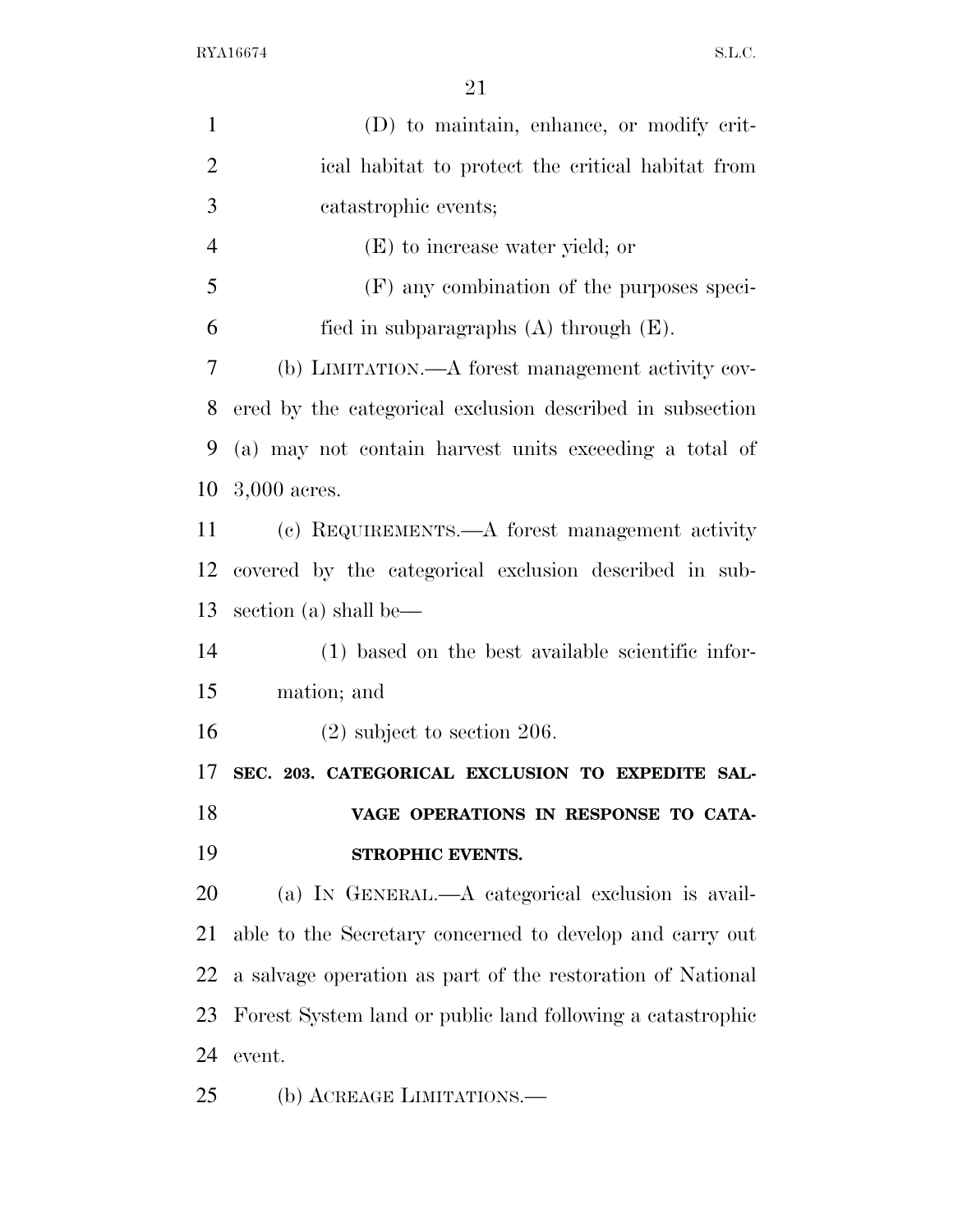| $\mathbf{1}$   | (1) IN GENERAL.—Subject to paragraph $(2)$ , a               |
|----------------|--------------------------------------------------------------|
| $\overline{2}$ | salvage operation covered by the categorical exclu-          |
| 3              | sion described in subsection (a) may not contain             |
| $\overline{4}$ | harvest units exceeding a total of 3,000 acres.              |
| 5              | (2) HARVEST AREA.—The harvest units covered                  |
| 6              | by the categorical exclusion described in subsection         |
| 7              | (a) may not exceed $\frac{1}{3}$ of the area impacted by the |
| 8              | catastrophic event.                                          |
| 9              | (c) REQUIREMENT.—A salvage operation covered by              |
| 10             | the categorical exclusion described in subsection (a) shall  |
| 11             | be subject to section 206.                                   |
| 12             | SEC. 204. CATEGORICAL EXCLUSION TO MEET FOREST               |
|                |                                                              |
|                | PLAN GOALS FOR EARLY SUCCESSIONAL                            |
| 13<br>14       | FORESTS.                                                     |
| 15             | (a) IN GENERAL.—A categorical exclusion is avail-            |
| 16             | able to the Secretary concerned to develop and carry out     |
| 17             | a forest management activity on National Forest System       |
| 18             | land or public land—                                         |
| 19             | $(1)$ in any case in which the forest management             |
| 20             | activity is developed and implemented through a col-         |
|                | laborative process; and                                      |
| 21<br>22       | $(2)$ when the primary purpose of the forest                 |
| 23             | management activity is to modify, improve, enhance,          |
| 24             | or create early successional forests for wildlife habi-      |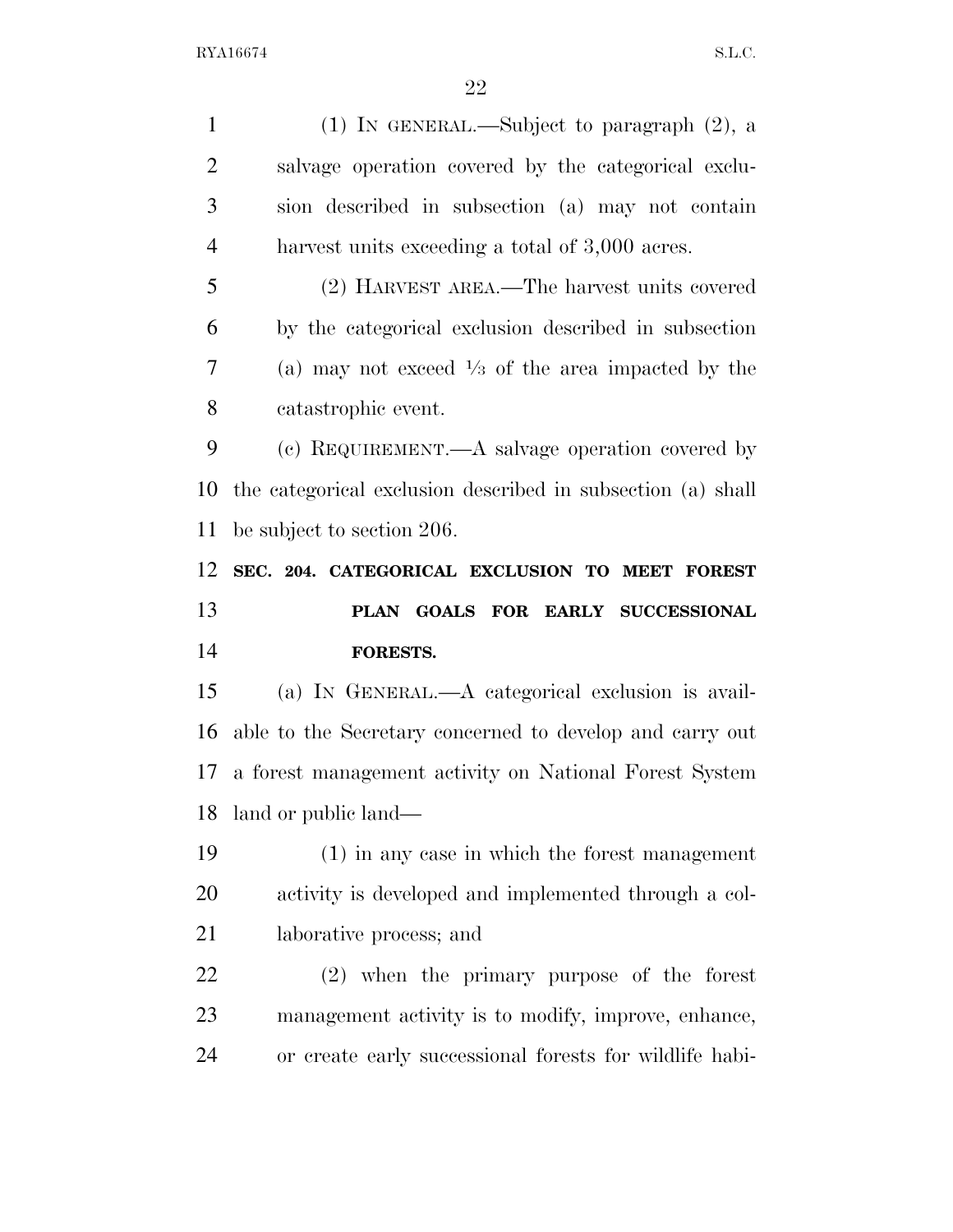tat improvement and other purposes, consistent with the applicable forest plan.

 (b) PROJECT GOALS.—To the maximum extent prac- ticable, the Secretary concerned shall design a forest man- agement activity under this section to meet early succes- sional forest goals in such a manner so as to maximize production and regeneration of priority species, as identi- fied in the forest plan and consistent with the capability of the activity site.

 (c) LIMITATION.—A forest management activity cov- ered by the categorical exclusion described in subsection (a) may not contain harvest units exceeding a total of 3,000 acres.

 (d) REQUIREMENTS.—A forest management activity covered by the categorical exclusion described in sub-section (a) shall be—

 (1) based on the best available scientific infor-mation; and

(2) subject to section 206.

 **SEC. 205. CATEGORICAL EXCLUSION TO IMPROVE, RE- STORE, AND REDUCE THE RISK OF WILDFIRE.**  22 (a) DEFINITIONS.—In this section:

 (1) HAZARDOUS FUELS MANAGEMENT.—The term ''hazardous fuels management'' means any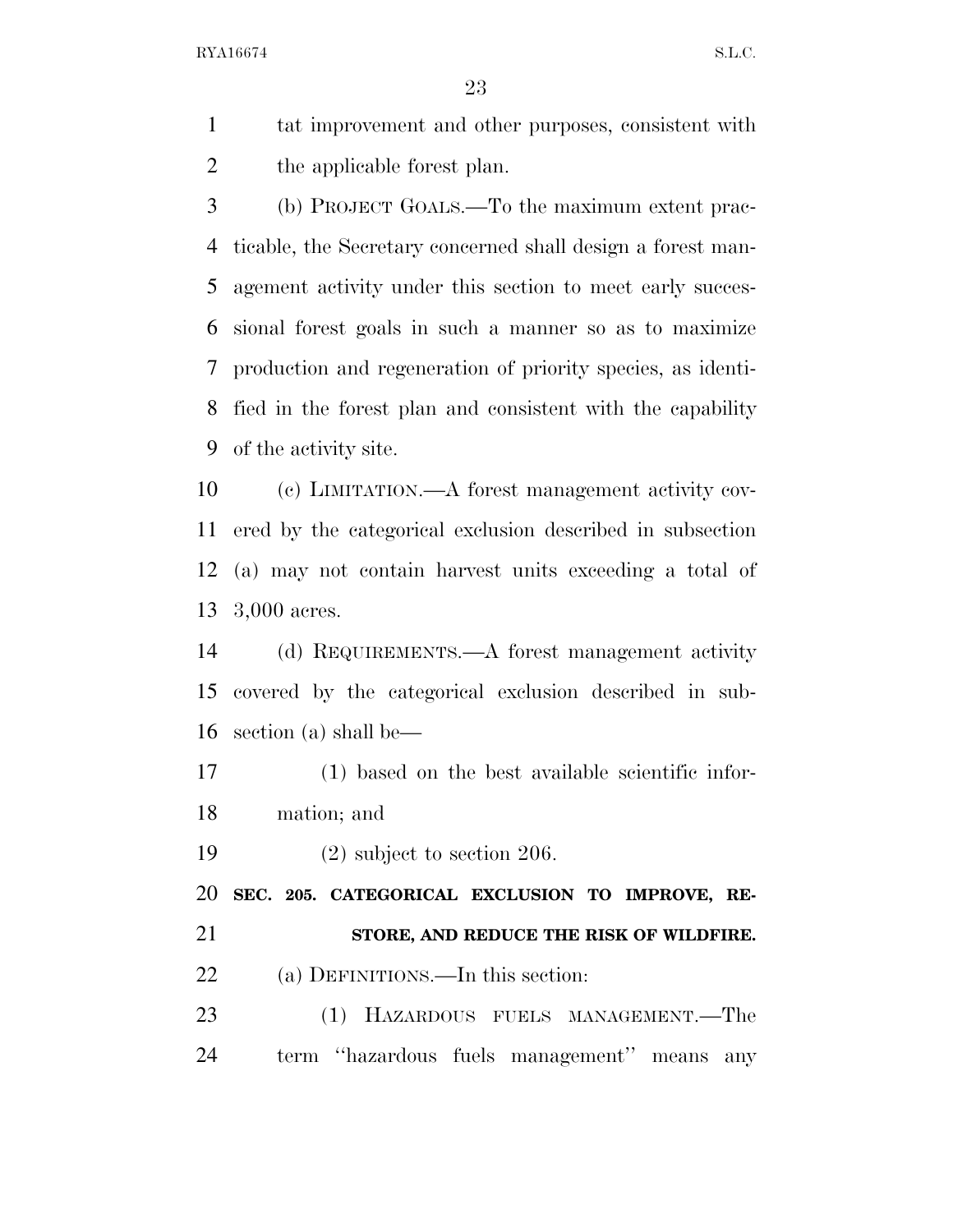| $\mathbf{1}$   | vegetation management activities that reduce the           |
|----------------|------------------------------------------------------------|
| $\overline{2}$ | risk of wildfire.                                          |
| 3              | (2) LATE-SEASON GRAZING.—The term "late-                   |
| $\overline{4}$ | season grazing" means grazing activities that occur        |
| 5              | during the period—                                         |
| 6              | (A) beginning when both the invasive spe-                  |
| 7              | cies and native perennial species have completed           |
| 8              | the current-year annual growth cycle of the spe-           |
| 9              | cies; and                                                  |
| 10             | (B) ending when new plant growth begins                    |
| 11             | to appear in the following year.                           |
| 12             | TARGETED LIVESTOCK GRAZING.-The<br>(3)                     |
| 13             | term "targeted livestock grazing" means grazing            |
| 14             | used for purposes of hazardous fuel reduction.             |
| 15             | (b) AVAILABILITY OF CATEGORICAL EXCLUSION.—A               |
| 16             | categorical exclusion is available to the Secretary con-   |
| 17             | cerned to carry out a forest management activity described |
| 18             | in subsection (d) on National Forest System Land or pub-   |
| 19             | lic land—                                                  |
| 20             | $(1)$ in any case in which the forest management           |
| 21             | activity is developed and implemented through a col-       |
| 22             | laborative process; and                                    |
| 23             | (2) when the primary purpose of the activity on            |
| 24             | that National Forest System land or public land            |
| 25             | $is-$                                                      |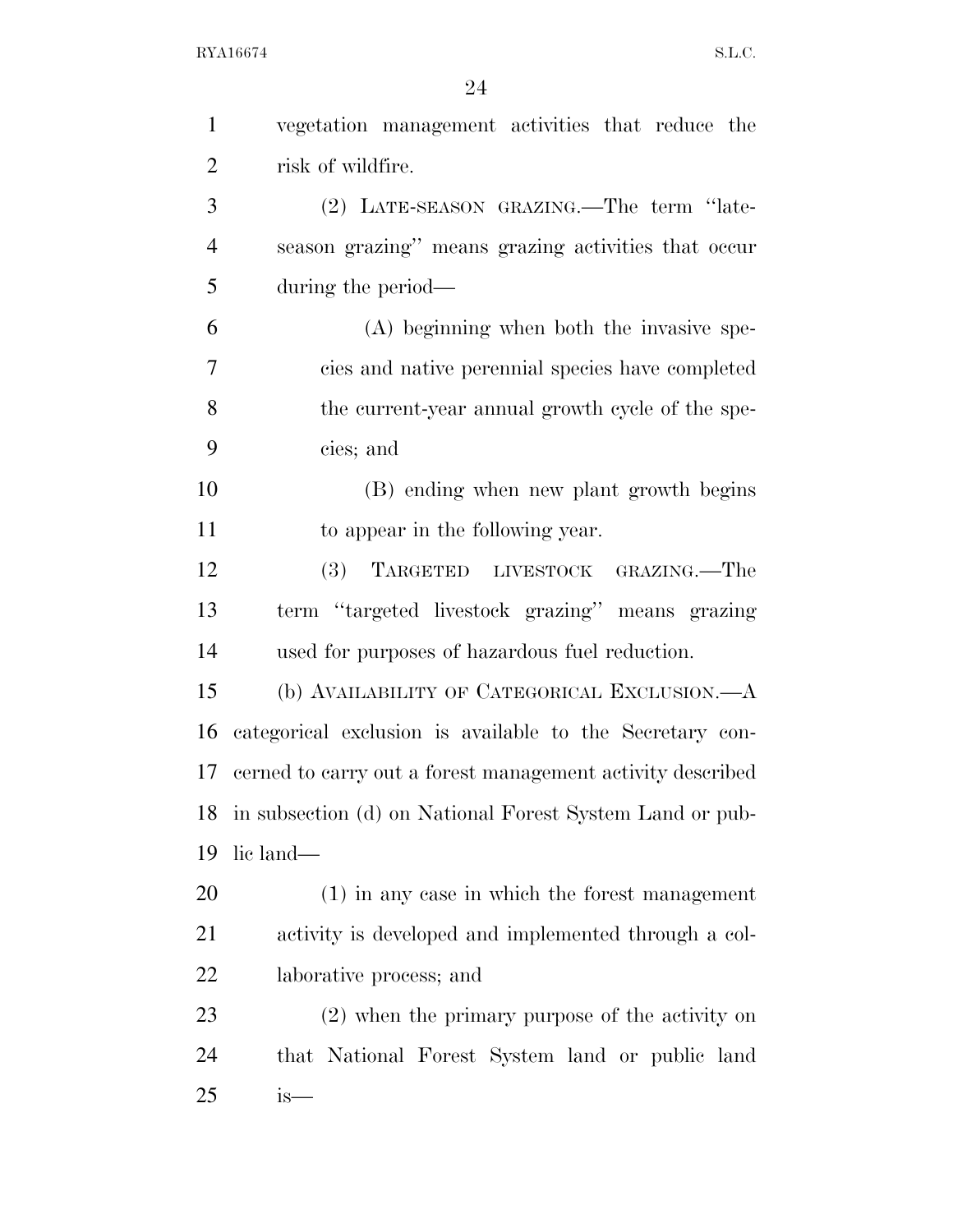| $\mathbf{1}$   | $(A)$ to improve forest health;                           |
|----------------|-----------------------------------------------------------|
| $\overline{2}$ | (B) to restore forest health;                             |
| 3              | (C) to reduce the risk of wildfire; or                    |
| $\overline{4}$ | (D) to achieve State wildlife population                  |
| 5              | goals.                                                    |
| 6              | (c) ACREAGE LIMITATIONS REQUIREMENTS.—A for-              |
| 7              | est management activity covered by the categorical exclu- |
| 8              | sion described in subsection $(b)$ —                      |
| 9              | (1) may not contain harvest units exceeding a             |
| 10             | total of 3,000 acres; and                                 |
| 11             | (2) shall be based on the best available sci-             |
| 12             | entific information.                                      |
| 13             | (d) AUTHORIZED ACTIVITIES.—The following activi-          |
| 14             | ties may be carried out using a categorical exclusion de- |
| 15             | scribed in subsection (b):                                |
| 16             | (1) Removal of juniper trees, medusahead rye,             |
| 17             | conifer trees, pinon pine trees, cheatgrass, and other    |
| 18             | noxious or invasive weeds specified on Federal or         |
| 19             | State noxious weeds lists through late-season live-       |
| 20             | stock grazing, targeted livestock grazing, prescribed     |
| 21             | burns, and mechanical treatments.                         |
| 22             | (2) Performance of hazardous fuels manage-                |
| 23             | ment.                                                     |
| 24             | (3) Creation of fuel and fire breaks.                     |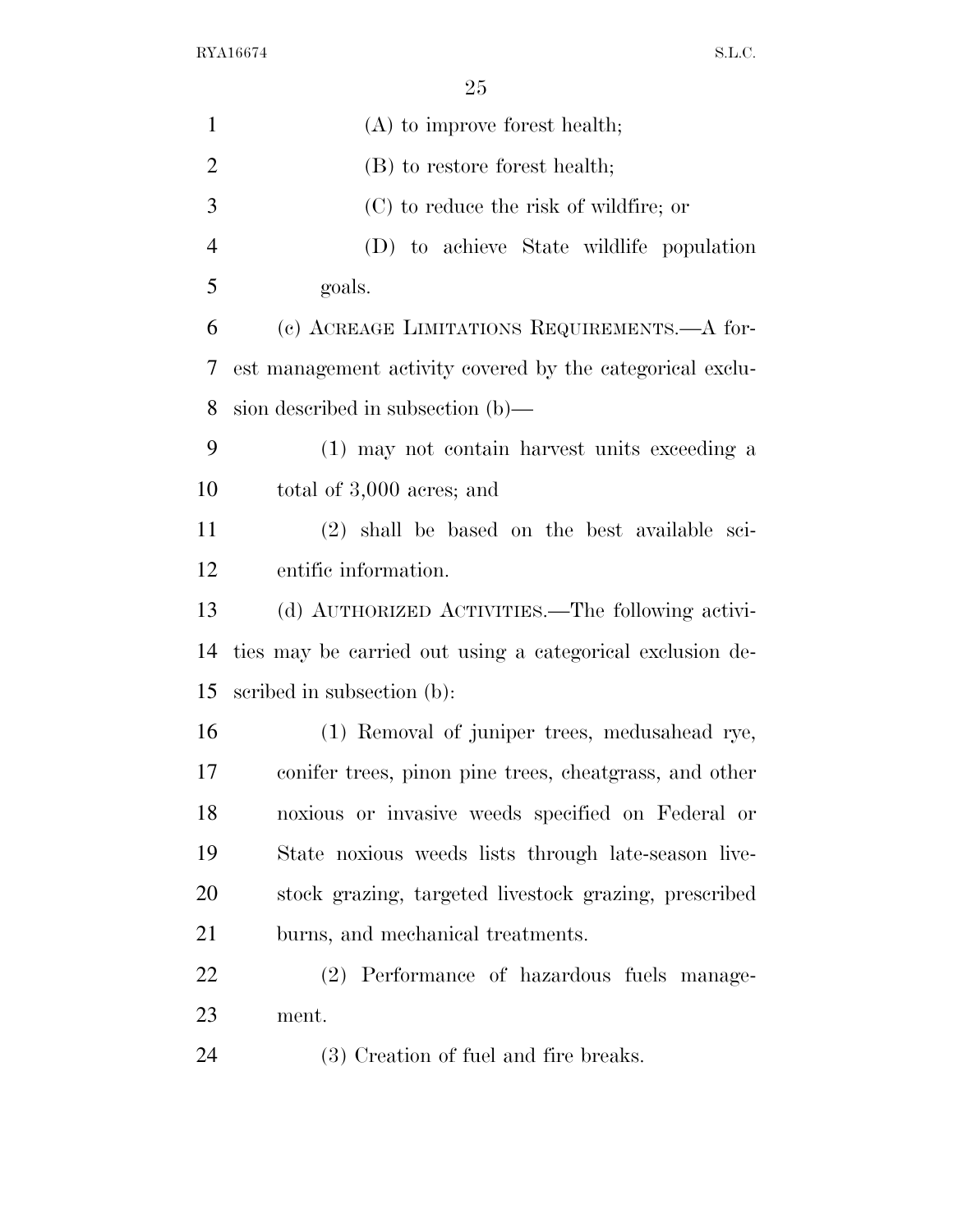| $\mathbf{1}$   | (4) Modification of existing fences so as to dis-      |
|----------------|--------------------------------------------------------|
| $\overline{2}$ | tribute livestock and help improve wildlife habitat.   |
| 3              | (5) Installation of erosion control devices.           |
| $\overline{4}$ | (6) Construction of new and maintenance of             |
| 5              | permanent infrastructure, including stock ponds,       |
| 6              | water catchments, and water spring boxes used to       |
| 7              | benefit livestock and improve wildlife habitat.        |
| 8              | (7) Performance of soil treatments, native and         |
| 9              | nonnative seeding, and planting of and transplanting   |
| 10             | sagebrush, grass, forb, shrub, and other species.      |
| 11             | (8) Use of herbicides, if the Secretary con-           |
| 12             | cerned determines that the activity is otherwise con-  |
| 13             | ducted consistently with agency procedures, includ-    |
| 14             | ing any forest plan applicable to the area covered by  |
| 15             | the activity.                                          |
| 16             | (e) REQUIREMENT.—A forest management activity          |
| 17             | covered by the categorical exclusion described in sub- |
| 18             | section (b) shall be subject to section 206.           |
| 19             | SEC. 206. CONSIDERATION OF RESOURCE CONDITIONS FOR     |
| 20             | EXTRAORDINARY CIRCUMSTANCES.                           |
| 21             | (a) DEFINITIONS.—In this section:                      |
| 22             | BENEFICIAL EFFECT.—The term "bene-<br>(1)              |
| 23             | ficial effect" means long-term—                        |
| 24             | (A)<br>improvement in ecological<br>0r                 |
| 25             | hydrological function and health;                      |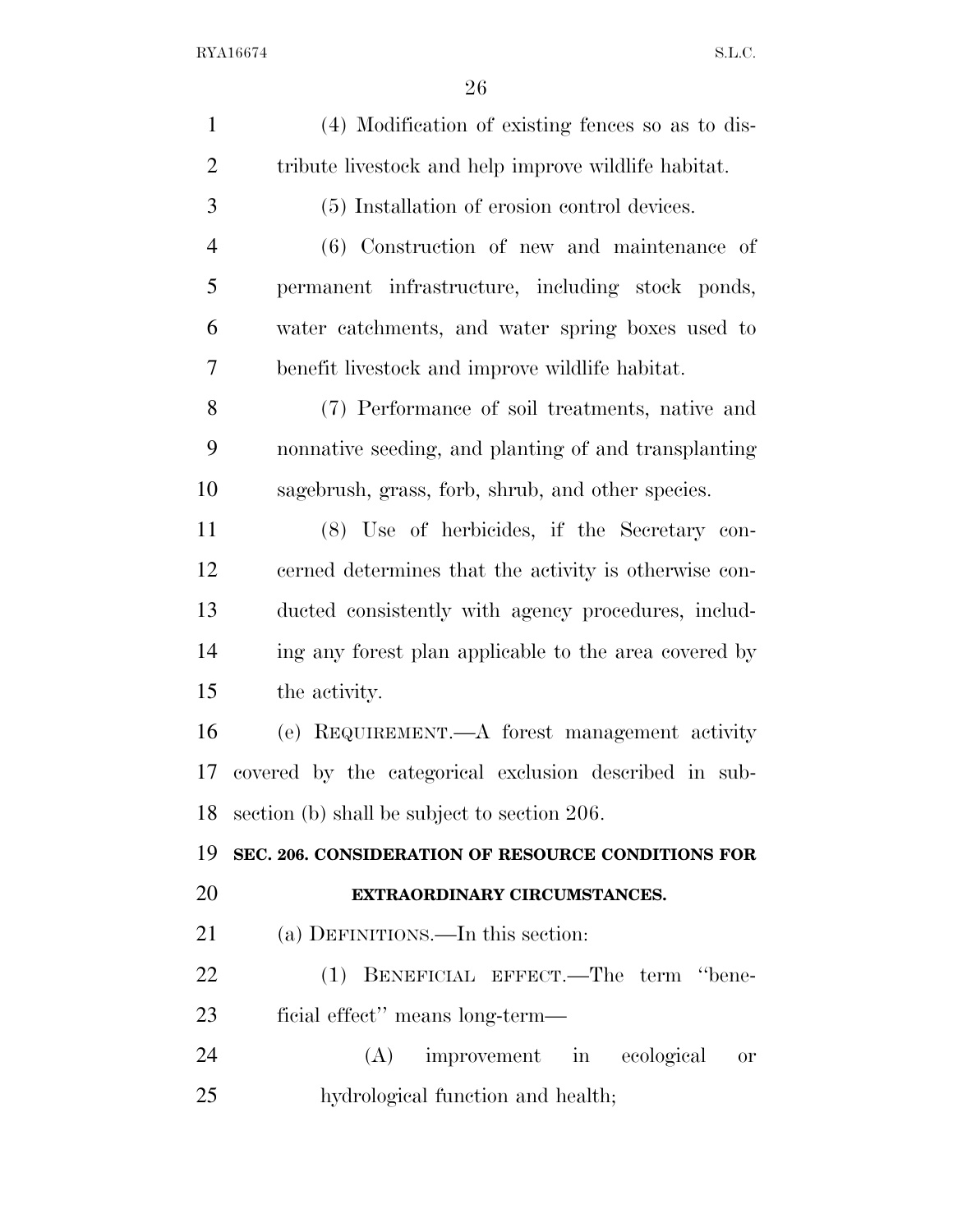| $\mathbf{1}$   | (B) improvement in forest health;                        |
|----------------|----------------------------------------------------------|
| $\overline{2}$ | (C) reduction in the risk of catastrophic                |
| 3              | fire; or                                                 |
| $\overline{4}$ | (D) protection of watersheds.                            |
| 5              | (2) CATEGORICALLY EXCLUDED.—The term                     |
| 6              | "categorically excluded" means categorically ex-         |
| 7              | cluded from further analysis and documentation in        |
| 8              | an environmental assessment or an environmental          |
| 9              | impact statement under the National Environmental        |
| 10             | Policy Act of 1969 (42 U.S.C. 4321 et seq.).             |
| 11             | (b) EXTRAORDINARY CIRCUMSTANCES.-Except as               |
| 12             | provided in subsection (c), the extraordinary cir-       |
| 13             | cumstances procedures under section 220.6 of title 36,   |
| 14             | Code of Federal Regulations (or a successor regulation), |
| 15             | shall apply to a proposal for-                           |
| 16             | $(1)$ a forest management activity that is cat-          |
| 17             | egorically excluded under this title; or                 |
| 18             | (2) a project that is categorically excluded             |
| 19             | under section $603(a)(1)$ of the Healthy Forests Res-    |
| 20             | toration Act of 2013 (16 U.S.C. $6591b(a)(1)$ ).         |
| 21             | (c) CONSIDERATION OF BENEFICIAL EFFECTS.-                |
| 22             | $(1)$ In GENERAL.—In determining whether ex-             |
| 23             | traordinary circumstances preclude a proposal for a      |
| 24             | forest management activity or project described in       |
| 25             | paragraph $(1)$ or $(2)$ of subsection $(b)$ from being  |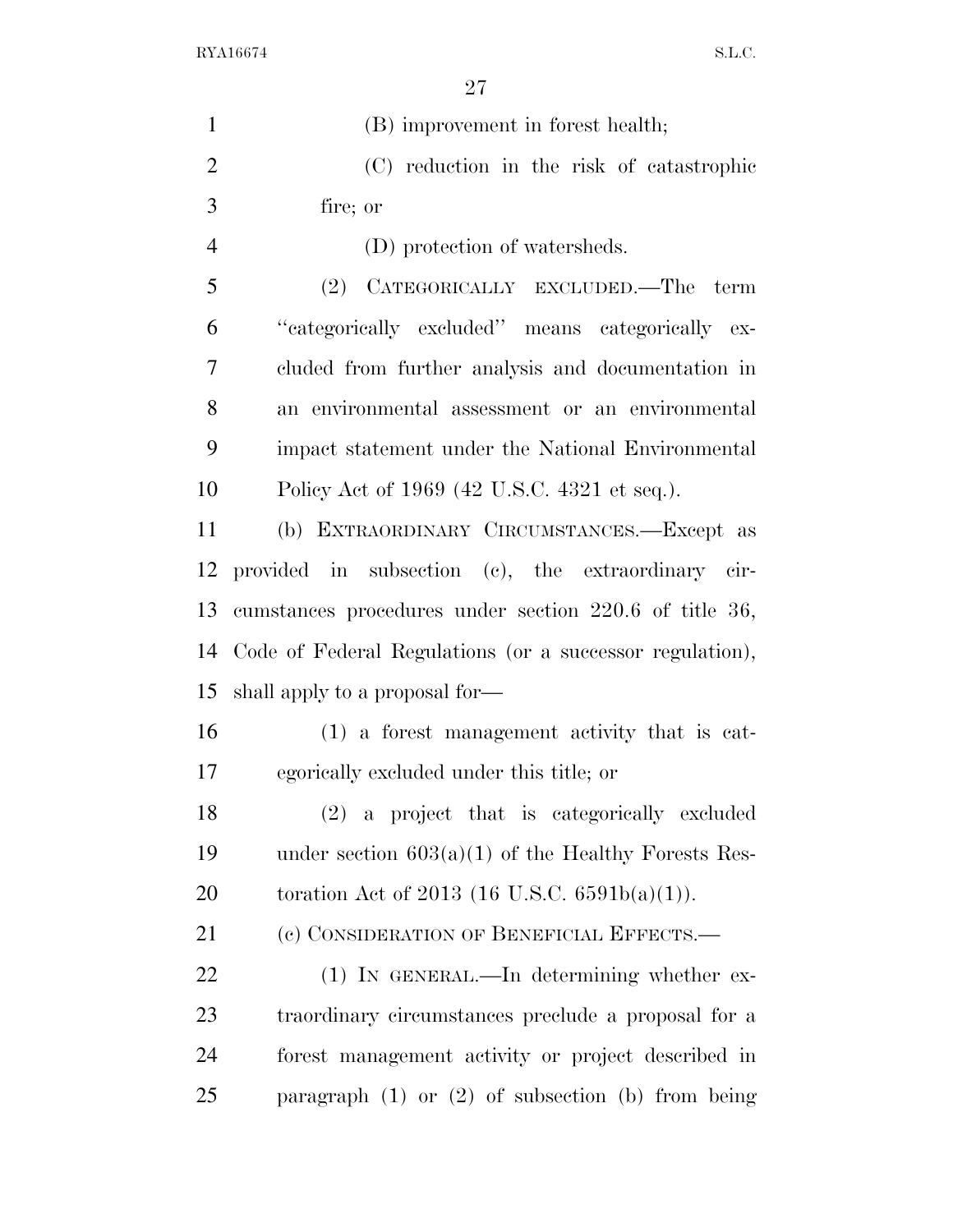categorically excluded, the Secretary shall consider the beneficial effect of the proposed forest manage-ment activity or project on sensitive species.

 (2) REASONABLE BENEFICIAL EFFECT.—The Secretary shall not determine that extraordinary cir- cumstances preclude a proposal for a forest manage- ment activity or project described in paragraph (1) or (2) of subsection (b) from being categorically ex- cluded if, after consideration under paragraph (1), the Secretary determines that there is a reasonable beneficial effect or reasonably forseeable beneficial effect of the proposed forest management activity or project on sensitive species.

 (3) EFFECT OF UNCERTAINTY.—Uncertainty with respect to the degree of a beneficial effect under paragraph (1) or (2) shall not preclude the use of a categorical exclusion.

### **SEC. 207. COMPLIANCE WITH FOREST PLAN.**

 A forest management activity covered by a categorical exclusion described in this title shall be conducted in a manner consistent with the forest plan applicable to the National Forest System land or public land covered by the forest management activity.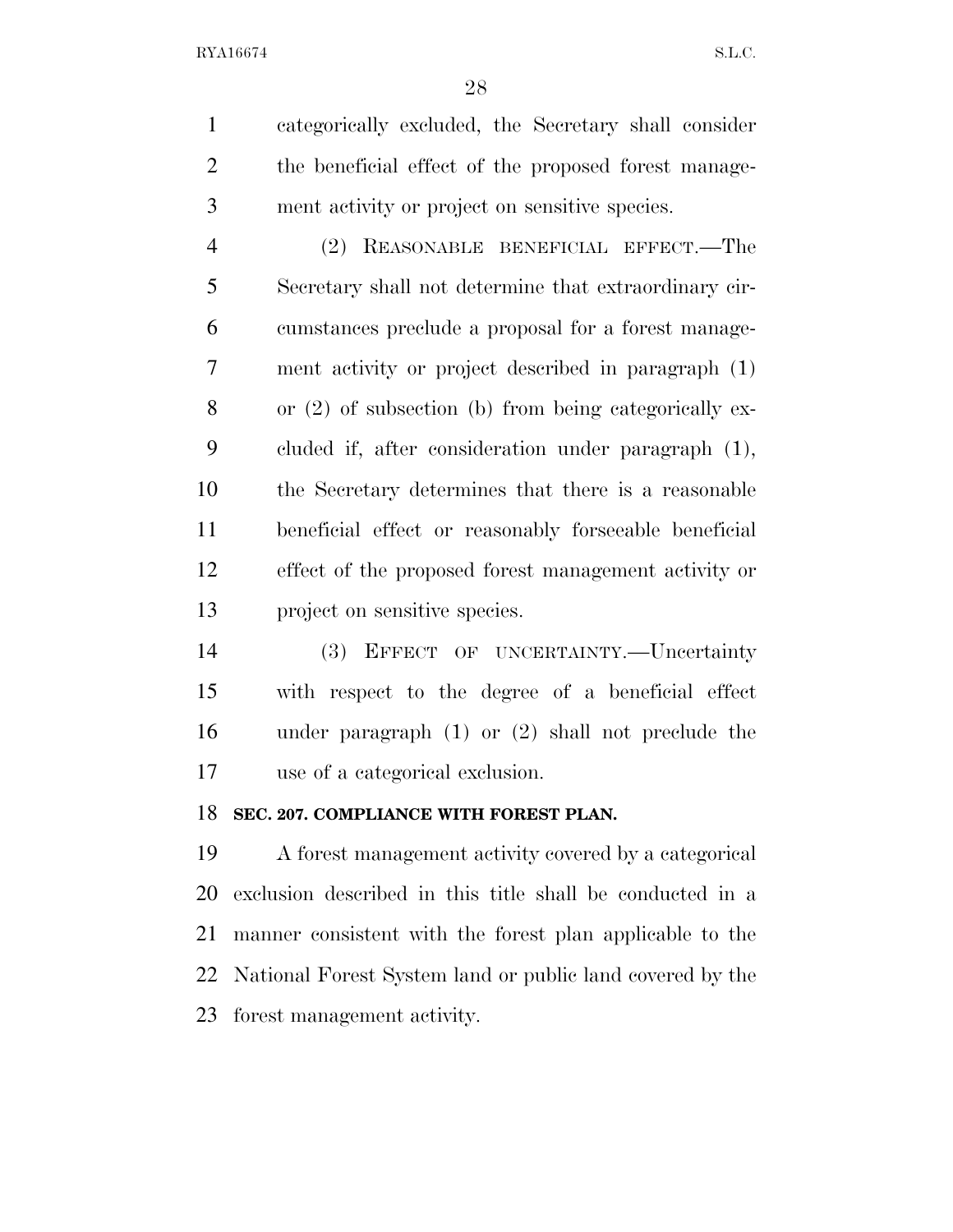### **SEC. 208. ROADS.**

 (a) PERMANENT ROADS.—A forest management ac- tivity carried out under this title shall not include the con-struction of new permanent roads.

 (b) EXISTING ROADS.—The Secretary concerned may carry out necessary maintenance of, repairs to, or recon- struction of an existing permanent road for the purposes of this title.

 (c) TEMPORARY ROADS.—The Secretary concerned shall decommission any temporary road constructed under this title not later than 3 years after the date on which the project is completed.

### **SEC. 209. EXCLUSIONS.**

This title does not apply to—

- (1) a component of the National Wilderness Preservation System;
- (2) any Federal land on which, by Act of Con-gress, the removal of vegetation is prohibited;
- (3) a congressionally designated wilderness study area; or
- (4) an area in which the activities authorized under this title would be inconsistent with the appli-cable resource management plan.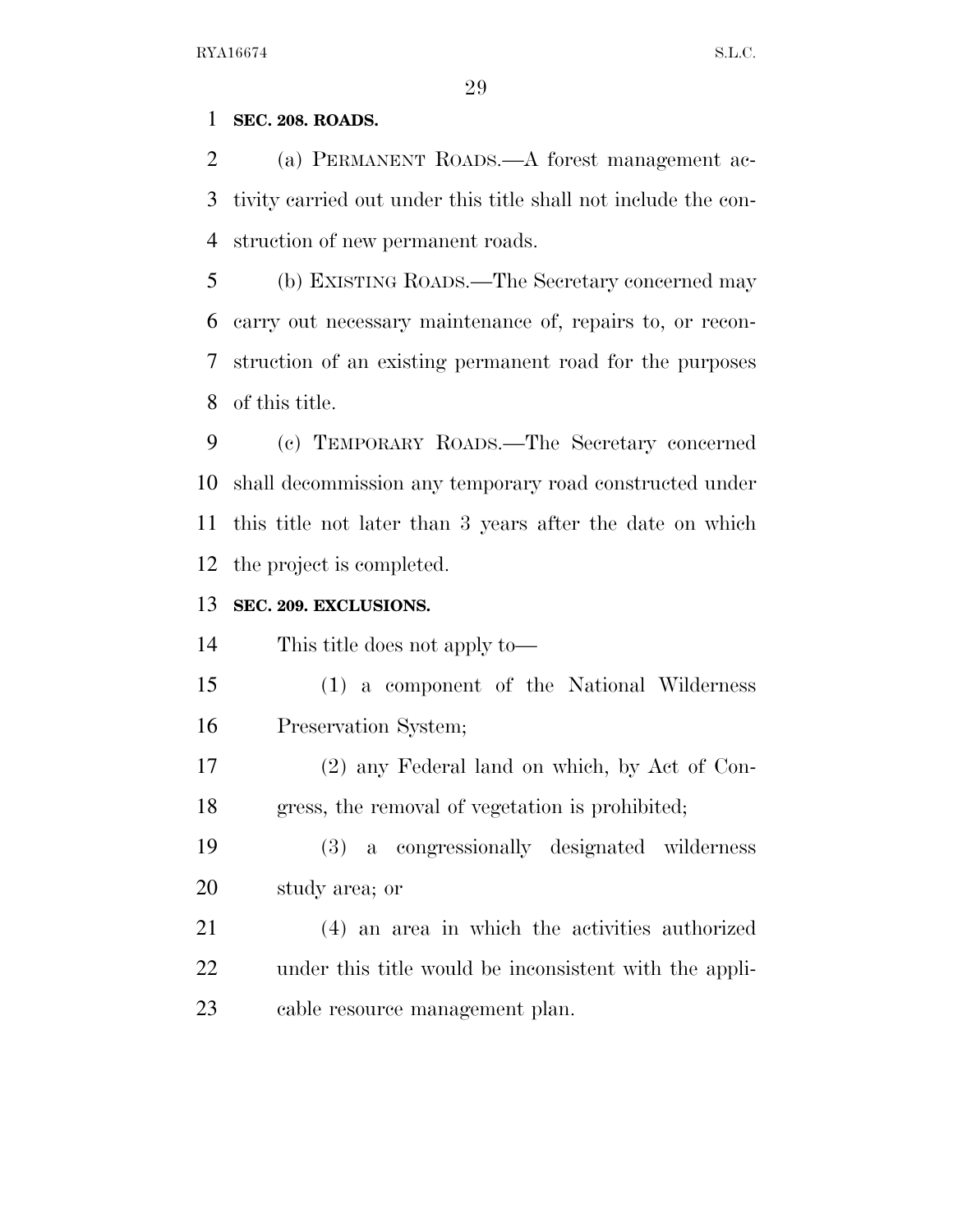# **TITLE III—TRIBAL FORESTRY PARTICIPATION AND PRO-TECTION**

### **SEC. 301. PROTECTION OF TRIBAL FOREST ASSETS.**

 (a) PROMPT CONSIDERATION OF TRIBAL RE- QUESTS.—Section 2(b) of the Tribal Forest Protection Act of 2004 (25 U.S.C. 3115a(b)) is amended—

 (1) in paragraph (1), by striking ''Not later than 120 days after the date on which an Indian tribe submits to the Secretary'' and inserting ''In re- sponse to the submission by an Indian tribe to the Secretary of''; and

(2) by adding at the end the following:

14 "(4) TIME PERIODS FOR CONSIDERATION.—

15 "(A) INITIAL RESPONSE.—Not later than 16 120 days after the date on which the Secretary receives a tribal request under paragraph (1), the Secretary shall provide an initial response 19 to the Indian tribe regarding—

20  $\frac{1}{20}$   $\frac{1}{20}$  whether the request may meet the selection criteria described in subsection 22 (e); and

23 ''(ii) the likelihood of the Secretary entering into an agreement or contract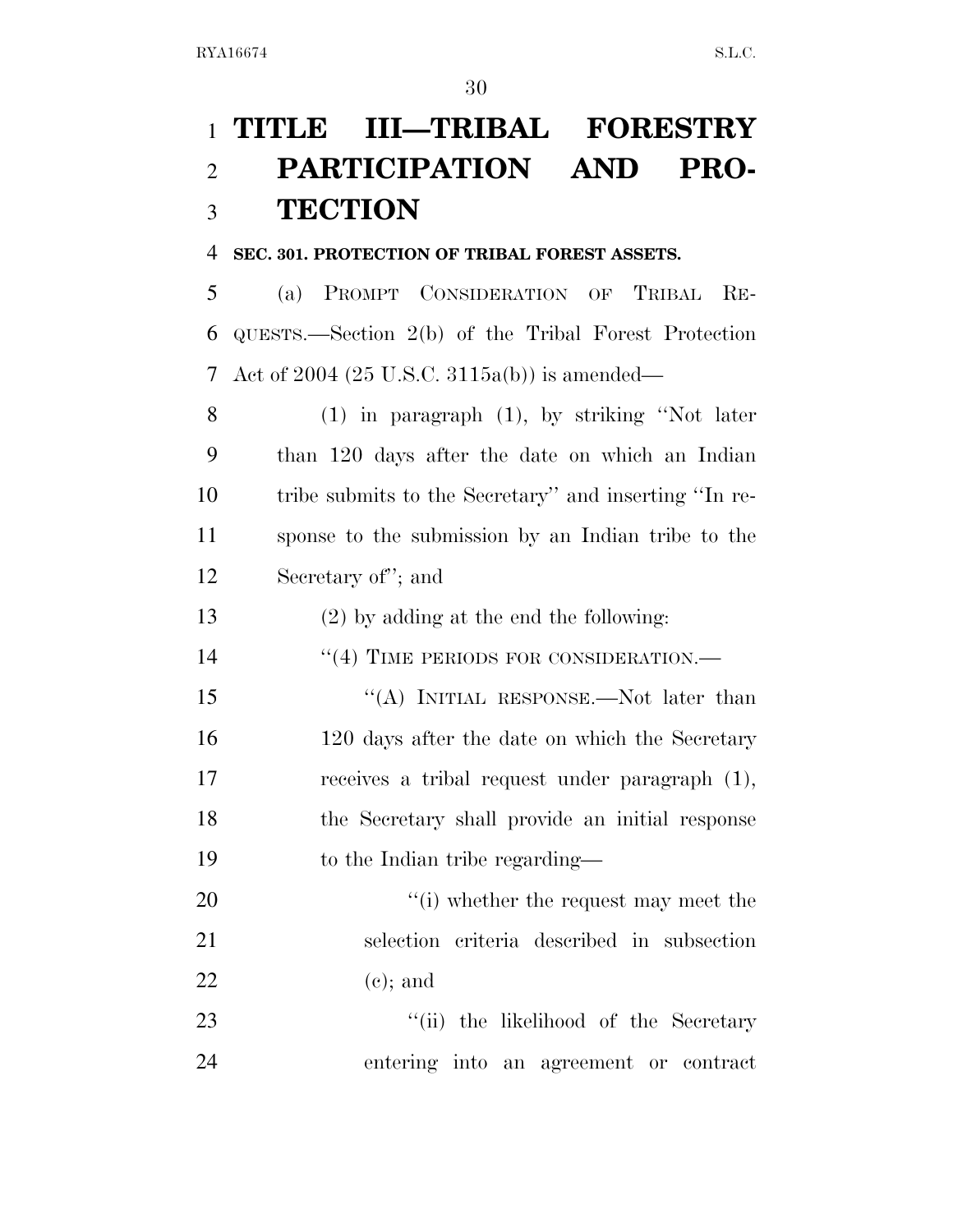| $\mathbf{1}$   | with the Indian tribe under paragraph (2)                  |
|----------------|------------------------------------------------------------|
| $\overline{2}$ | for activities described in paragraph $(3)$ .              |
| 3              | "(B) NOTICE OF DENIAL.—A notice under                      |
| $\overline{4}$ | subsection (d) of the denial of a tribal request           |
| 5              | under paragraph (1) shall be provided to the               |
| 6              | Indian tribe by not later than 1 year after the            |
| $\overline{7}$ | date on which the Secretary receives the re-               |
| 8              | quest.                                                     |
| 9              | "(C) COMPLETION.—Not later than $2$                        |
| 10             | years after the date on which the Secretary re-            |
| 11             | ceives a tribal request under paragraph (1)                |
| 12             | (other than a tribal request denied under sub-             |
| 13             | section (d)) the Secretary shall—                          |
| 14             | "(i) complete all environmental re-                        |
| 15             | views necessary in connection with the                     |
| 16             | agreement or contract and proposed activi-                 |
| 17             | ties under the agreement or contract; and                  |
| 18             | "(ii) enter into the agreement or con-                     |
| 19             | tract with the Indian tribe under para-                    |
| 20             | graph $(2)$ .".                                            |
| 21             | (b) CONFORMING AND TECHNICAL AMENDMENTS.-                  |
| 22             | Section 2 of the Tribal Forest Protection Act of 2004 (25) |
| 23             | U.S.C. $3115a$ is amended—                                 |
| 24             | $(1)$ in subsections $(b)(1)$ and $(f)(1)$ , by striking   |
| 25             | "section 347 of the Department of the Interior and         |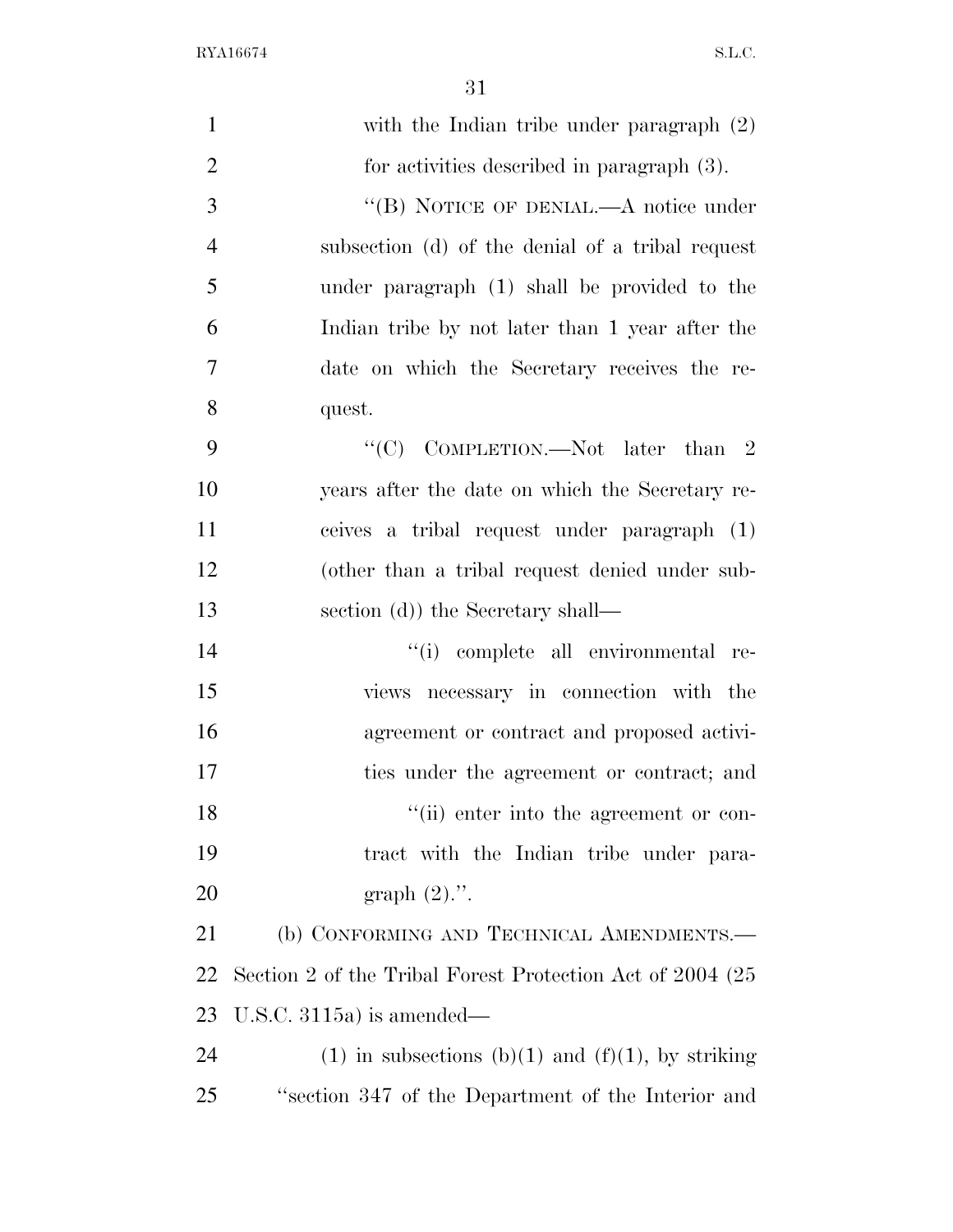| $\mathbf{1}$   | Related Agencies Appropriations Act, 1999 (16)           |
|----------------|----------------------------------------------------------|
| $\overline{2}$ | U.S.C. 2104 note; Public Law $105-277$ (as amend-        |
| 3              | ed by section 323 of the Department of the Interior      |
| $\overline{4}$ | and Related Agencies Appropriations Act, 2003 (117)      |
| 5              | Stat. $275)$ " each place it appears and inserting       |
| 6              | "section 604 of the Healthy Forests Restoration Act      |
| 7              | of $2003$ (16 U.S.C. 6591c)"; and                        |
| 8              | $(2)$ in subsection (d), in the matter preceding         |
| 9              | paragraph $(1)$ , by striking "subsection $(b)(1)$ , the |
| 10             | Secretary may" and inserting "paragraphs (1) and         |
| 11             | $(4)(B)$ of subsection (b), the Secretary shall".        |
| 12             | SEC. 302. MANAGEMENT OF INDIAN FOREST LAND AUTHOR-       |
|                |                                                          |
| 13             | IZED TO INCLUDE RELATED NATIONAL FOR-                    |
| 14             | EST SYSTEM LAND AND PUBLIC LAND.                         |
| 15             | Section 305 of the National Indian Forest Resources      |
| 16             | Management Act (25 U.S.C. 3104) is amended by adding     |
| 17             | at the end the following:                                |
|                | 18 "(c) INCLUSION OF CERTAIN NATIONAL FOREST             |
| 19             | SYSTEM LAND AND PUBLIC LAND.—                            |
| 20             | "(1) DEFINITIONS.—In this subsection:                    |
| 21             | "(A) FEDERAL FOREST LAND.—The term                       |
| 22             | 'Federal forest land' means—                             |
| 23             | "(i) National Forest System land; and                    |
| 24             | "(ii) public lands (as defined in sec-                   |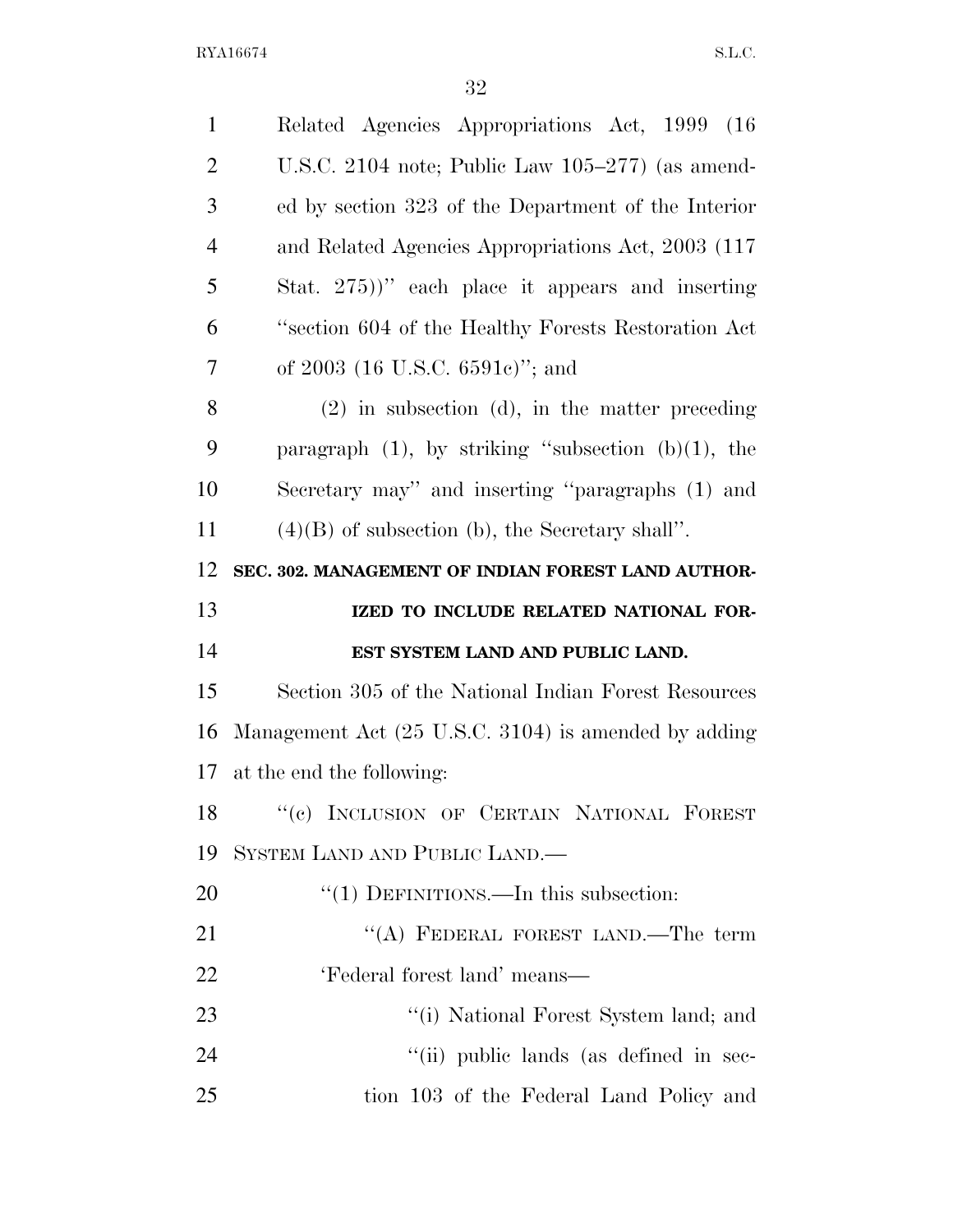| $\mathbf{1}$   | Management Act of 1976 (43 U.S.C.               |
|----------------|-------------------------------------------------|
| $\overline{2}$ | $(1702)$ , including—                           |
| 3              | "(I) Coos Bay Wagon Road                        |
| $\overline{4}$ | Grant land reconveyed to the United             |
| 5              | States pursuant to the first section of         |
| 6              | the Act of February 26, $1919$ (40              |
| $\overline{7}$ | Stat. 1179, chapter 47); and                    |
| 8              | "(II) Oregon and California Rail-               |
| 9              | road Grant land.                                |
| 10             | "(B) SECRETARY CONCERNED.—The term              |
| 11             | 'Secretary concerned' means-                    |
| 12             | "(i) the Secretary of Agriculture, with         |
| 13             | respect to the Federal forest land described    |
| 14             | in subparagraph $(A)(i)$ ; and                  |
| 15             | "(ii) the Secretary of the Interior,            |
| 16             | with respect to the Federal forest land de-     |
| 17             | scribed in subparagraph $(A)(ii)$ .             |
| 18             | $"(2)$ AUTHORITY.—                              |
| 19             | "(A) IN GENERAL.—On request of an In-           |
| 20             | dian tribe, the Secretary concerned may treat   |
| 21             | Federal forest land described in subparagraph   |
| 22             | (B) as Indian forest land for purposes of plan- |
| 23             | ning and conducting forest land management      |
| 24             | activities under this section.                  |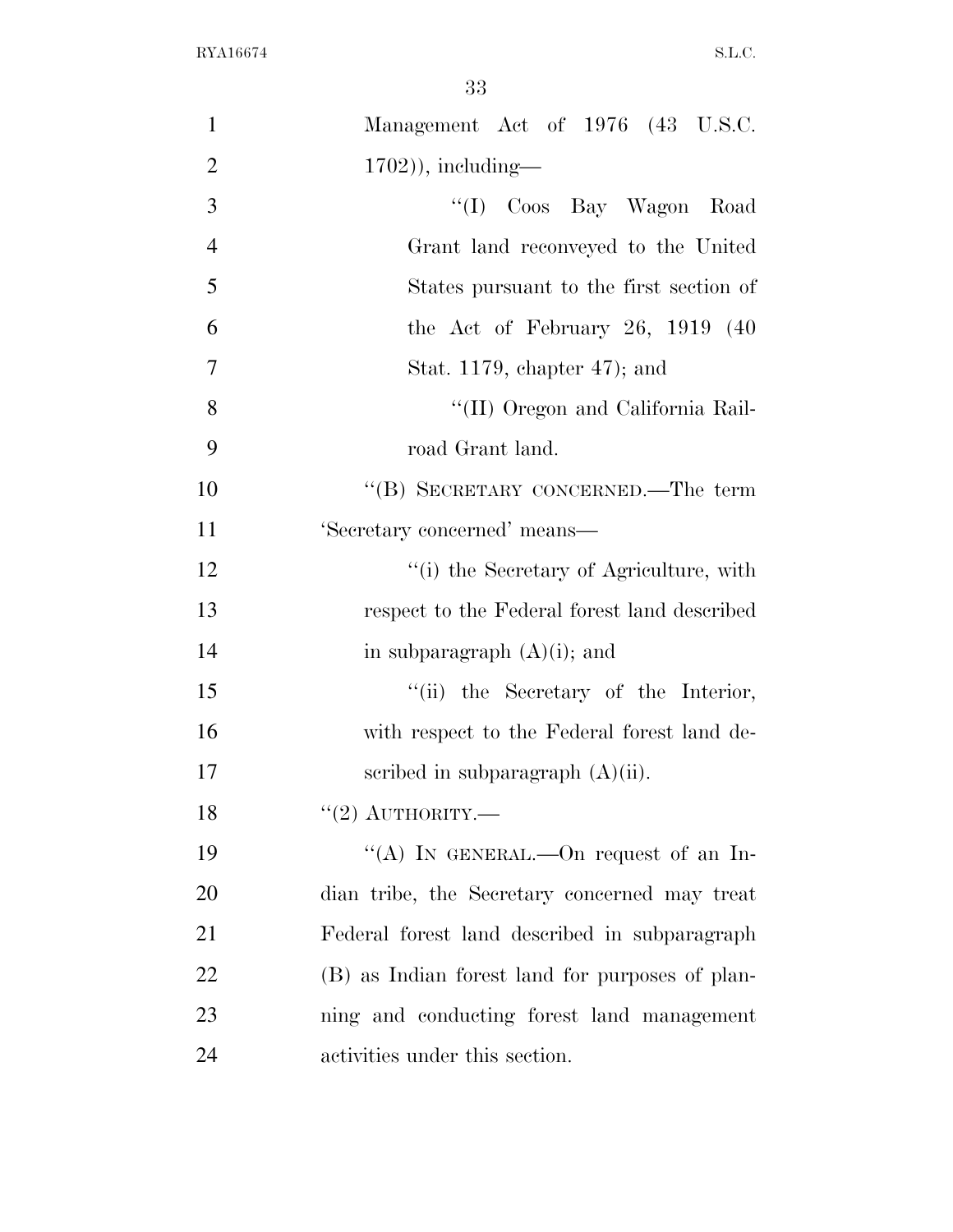| $\mathbf{1}$   | "(B) FEDERAL FOREST LAND<br>DE-                      |
|----------------|------------------------------------------------------|
| $\overline{2}$ | SCRIBED.—Federal forest land referred to in          |
| 3              | subparagraph (A) is Federal forest land that is      |
| $\overline{4}$ | located within, or mostly within, a geographic       |
| 5              | area that presents a feature or involves cir-        |
| 6              | cumstances principally relevant to the Indian        |
| 7              | tribe making the request, including Federal for-     |
| 8              | est land—                                            |
| 9              | "(i) ceded to the United States by                   |
| 10             | treaty;                                              |
| 11             | "(ii) located within the boundaries of               |
| 12             | a current or former Indian reservation; or           |
| 13             | "(iii) adjudicated to be tribal home-                |
| 14             | land.                                                |
| 15             | "(3) REQUIREMENTS.—As part of an agree-              |
| 16             | ment to treat Federal forest land as Indian forest   |
| 17             | land under paragraph $(2)$ , the Secretary concerned |
| 18             | and the Indian tribe making the request shall—       |
| 19             | "(A) provide for continued public access             |
| 20             | applicable to the Federal forest land prior to       |
| 21             | the date of the agreement, except that the Sec-      |
| 22             | retary concerned may limit or prohibit that ac-      |
| 23             | cess as necessary;                                   |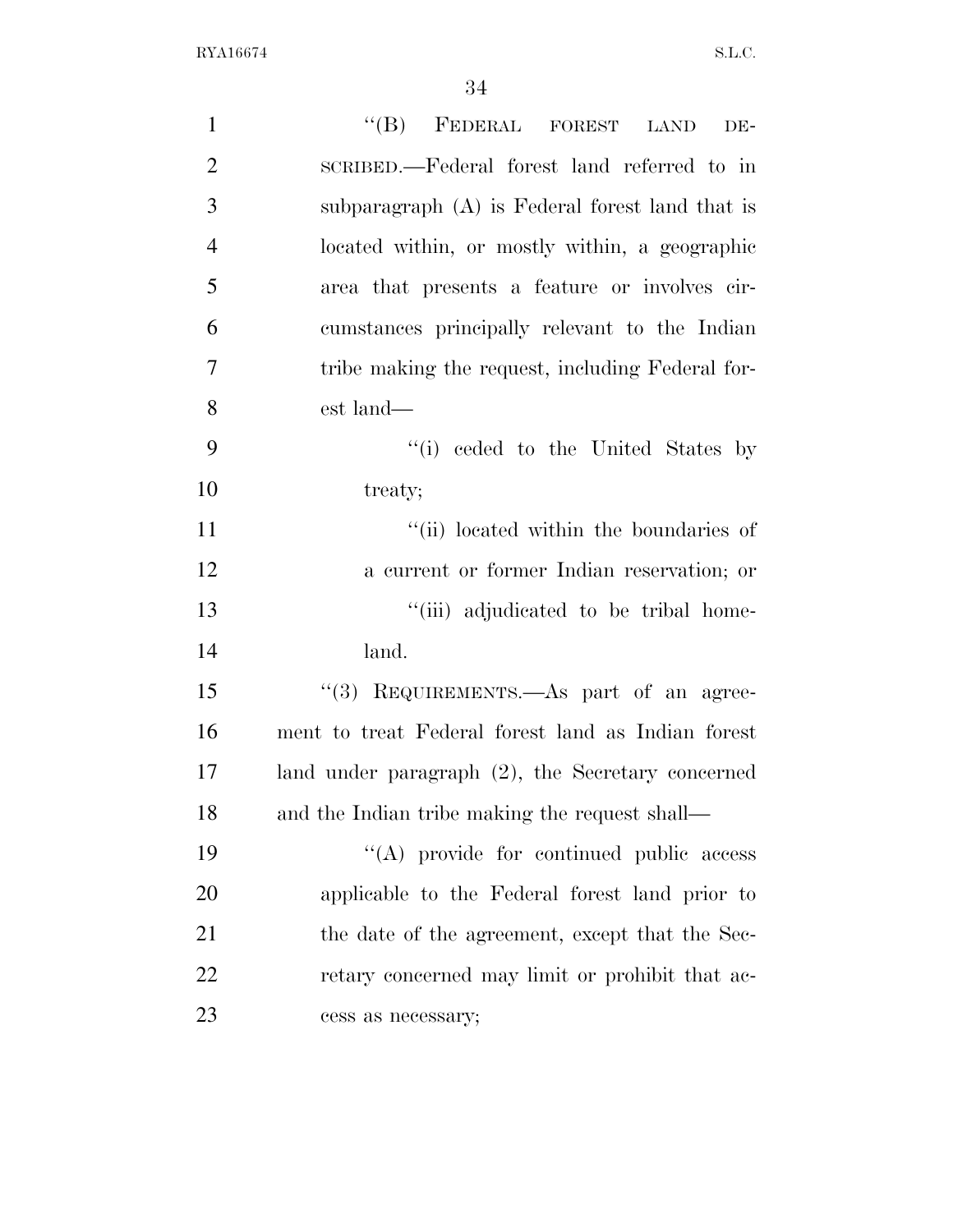| $\mathbf{1}$   | "(B) continue sharing revenue generated            |
|----------------|----------------------------------------------------|
| $\overline{2}$ | by the Federal forest land with State and local    |
| 3              | governments either—                                |
| $\overline{4}$ | "(i) on the terms applicable to the                |
| 5              | Federal forest land prior to the date of the       |
| 6              | agreement, including, as applicable, 25-           |
| 7              | percent payments or 50-percent payments;           |
| 8              | <b>or</b>                                          |
| 9              | "(ii) at the option of the Indian tribe,           |
| 10             | on terms agreed to by the Indian tribe, the        |
| 11             | Secretary concerned, and State and local           |
| 12             | governments participating in a revenue             |
| 13             | sharing agreement applicable to the Fed-           |
| 14             | eral forest land;                                  |
| 15             | "(C) comply with applicable prohibitions           |
| 16             | on the export of unprocessed logs harvested        |
| 17             | from the Federal forest land;                      |
| 18             | $\lq\lq$ (D) recognize all right-of-way agreements |
| 19             | in effect on the Federal forest land prior to the  |
| <b>20</b>      | commencement of tribal forest land manage-         |
|                |                                                    |
| 21             | ment activities; and                               |
| 22             | $\lq\lq(E)$ ensure that any commercial timber      |
| 23             | removed from the Federal forest land is sold on    |
| 24             | a competitive bid basis.                           |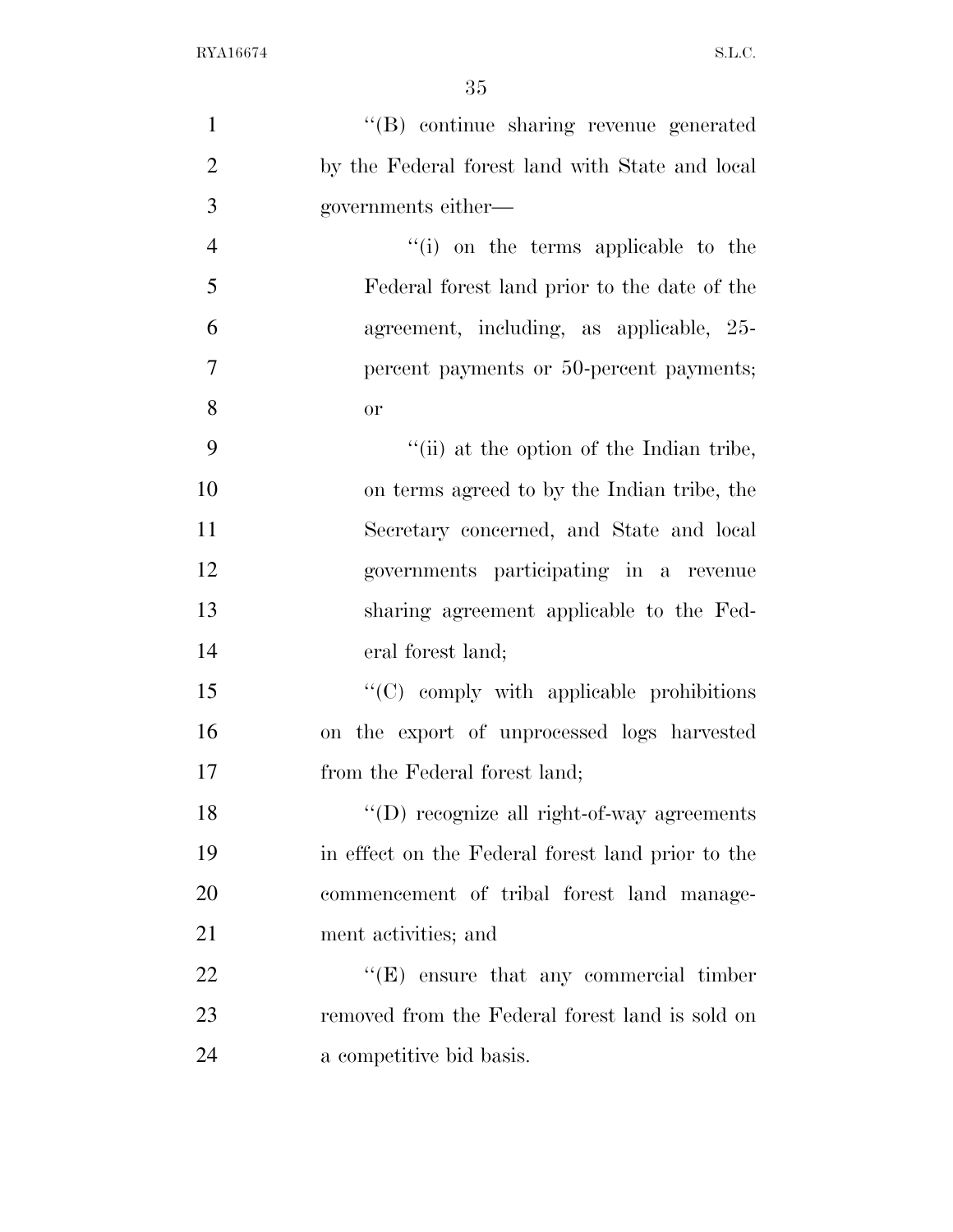1 ''(4) EFFECT.—The treatment of Federal forest land as Indian forest land for purposes of planning and conducting forest land management activities pursuant to paragraph (2) does not designate the Federal forest land as Indian forest land for any other purpose.''.

# **SEC. 303. TRIBAL FOREST MANAGEMENT DEMONSTRATION PROJECT.**

 The Secretary of the Interior or the Secretary of Ag- riculture may carry out a demonstration project pursuant to which a federally recognized Indian tribe or tribal orga- nization may enter into a contract to carry out administra- tive, management, or other functions of programs of the Tribal Forest Protection Act of 2004 (25 U.S.C. 3115a), through a contract entered into under the Indian Self-De- termination and Education Assistance Act (25 U.S.C. 450 et seq.).

|  | 18 TITLE |  | <b>IV-MISCELLANEOUS</b> |
|--|----------|--|-------------------------|
|--|----------|--|-------------------------|

# **FOREST MANAGEMENT AC-**

# **TIVITIES**

## **SEC. 401. DEFINITION OF SECRETARY.**

 In this title, the term ''Secretary'' means the Sec-retary of Agriculture.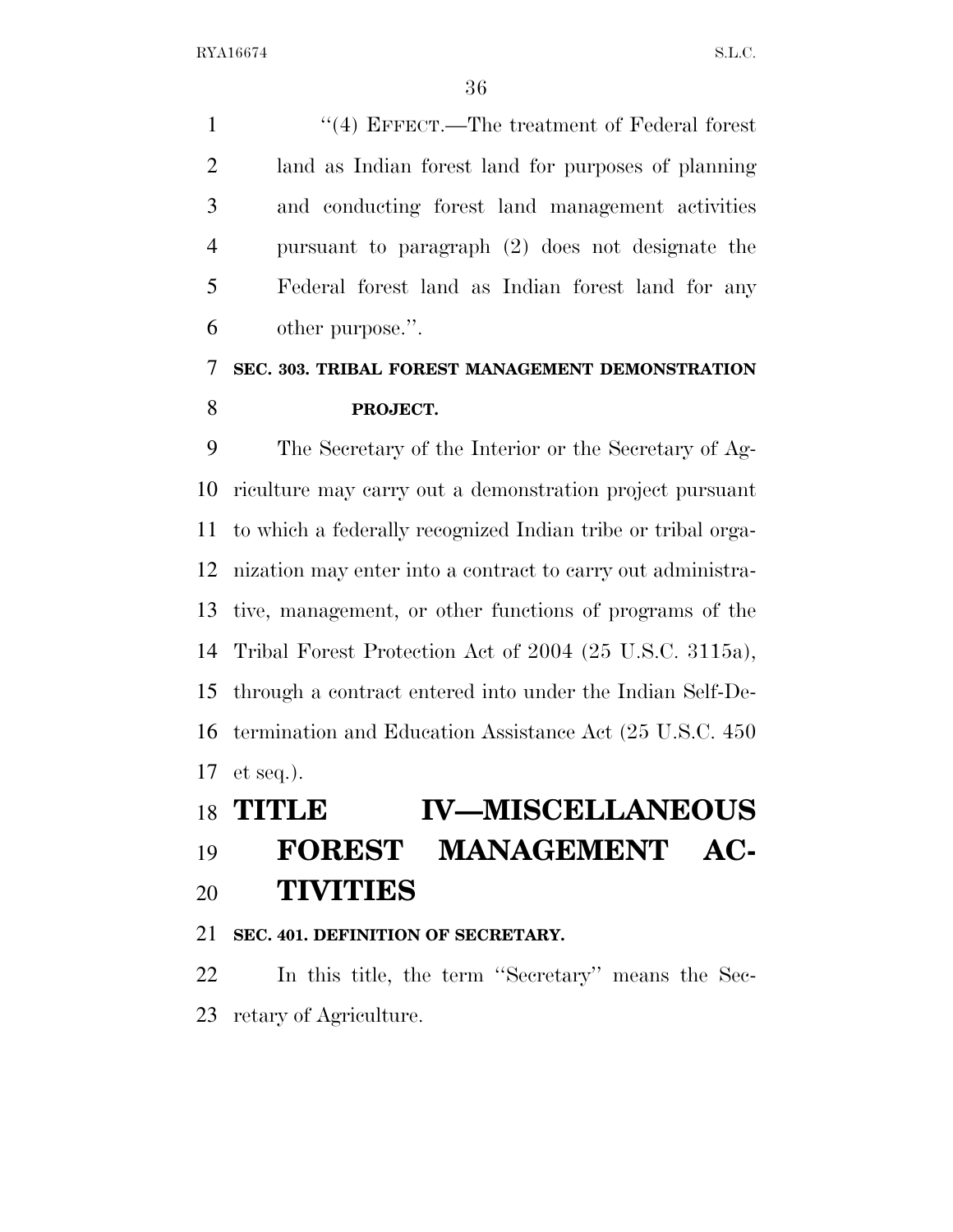| 1              | SEC. 402. STATE-SUPPORTED PLANNING OF FOREST MAN-           |
|----------------|-------------------------------------------------------------|
| $\overline{2}$ | <b>AGEMENT ACTIVITIES.</b>                                  |
| 3              | (a) DEFINITIONS.—In this section:                           |
| $\overline{4}$ | (1) ELIGIBLE ENTITY.—The term "eligible enti-               |
| 5              | $\mathbf{tv}$ " means—                                      |
| 6              | (A) a State or political subdivision of a                   |
| 7              | State that contains National Forest System                  |
| 8              | land or public land;                                        |
| 9              | (B) a publicly chartered utility serving 1 or               |
| 10             | more States or political subdivisions of a State;           |
| 11             | (C) a rural electric company; and                           |
| 12             | (D) any other entity determined by the                      |
| 13             | Secretary concerned to be appropriate for par-              |
| 14             | ticipation in the Fund.                                     |
| 15             | (2) FUND.—The term "Fund" means<br>the                      |
| 16             | State-Supported Forest Management Fund estab-               |
| 17             | lished by subsection (b).                                   |
| 18             | (b) ESTABLISHMENT.—There is established in the              |
| 19             | Treasury of the United States a fund, to be known as the    |
| 20             | "State-Supported Forest Management Fund", to cover          |
| 21             | the cost of planning (especially as relating to compliance  |
| 22             | with section $102(2)$ of the National Environmental Policy  |
| 23             | Act of $1969$ (42 U.S.C. 4332(2))), carrying out, and moni- |
| 24             | toring certain forest management activities on National     |
| 25             | Forest System land or public land.                          |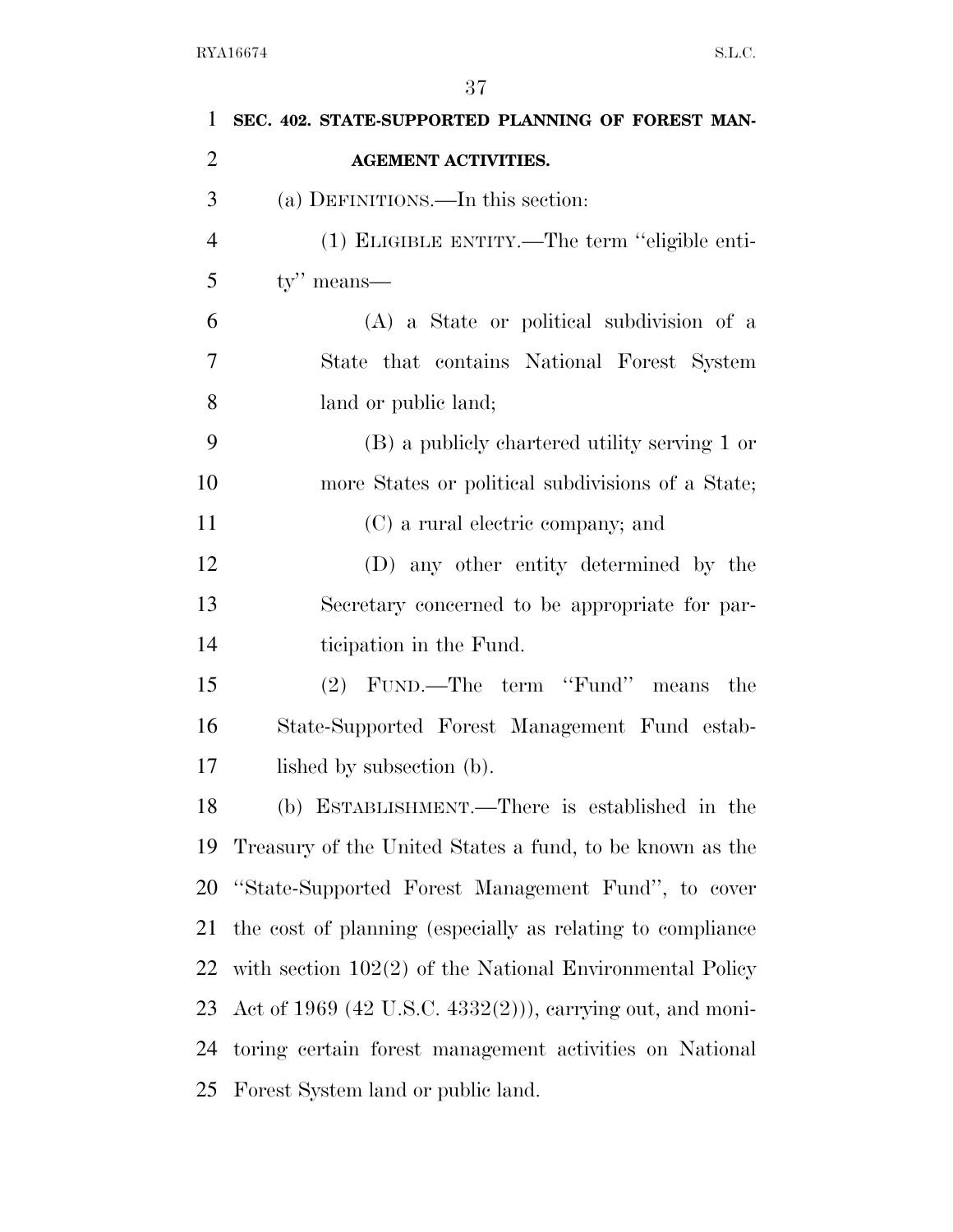(c) CONTENTS.—The Fund shall consist of such amounts as may be—

 (1) contributed by an eligible entity for deposit in the Fund;

(2) appropriated to the Fund; or

 (3) generated by forest management activities carried out using amounts in the Fund.

 (d) GEOGRAPHICAL AND USE LIMITATIONS.—In 9 making a contribution under subsection  $(c)(1)$ , an eligible entity may—

 (1) specify the National Forest System land or public land for which the contribution may be ex-pended; and

 (2) limit the types of forest management activi-ties for which the contribution may be expended.

 (e) AUTHORIZED ACTIVITIES.—In such amounts as may be provided in advance in appropriation Acts, the Secretary concerned may use amounts in the Fund to plan, carry out, and monitor any forest management activ-ity that is—

 (1) developed and implemented through a col-laborative process;

23 (2) proposed by a resource advisory committee; or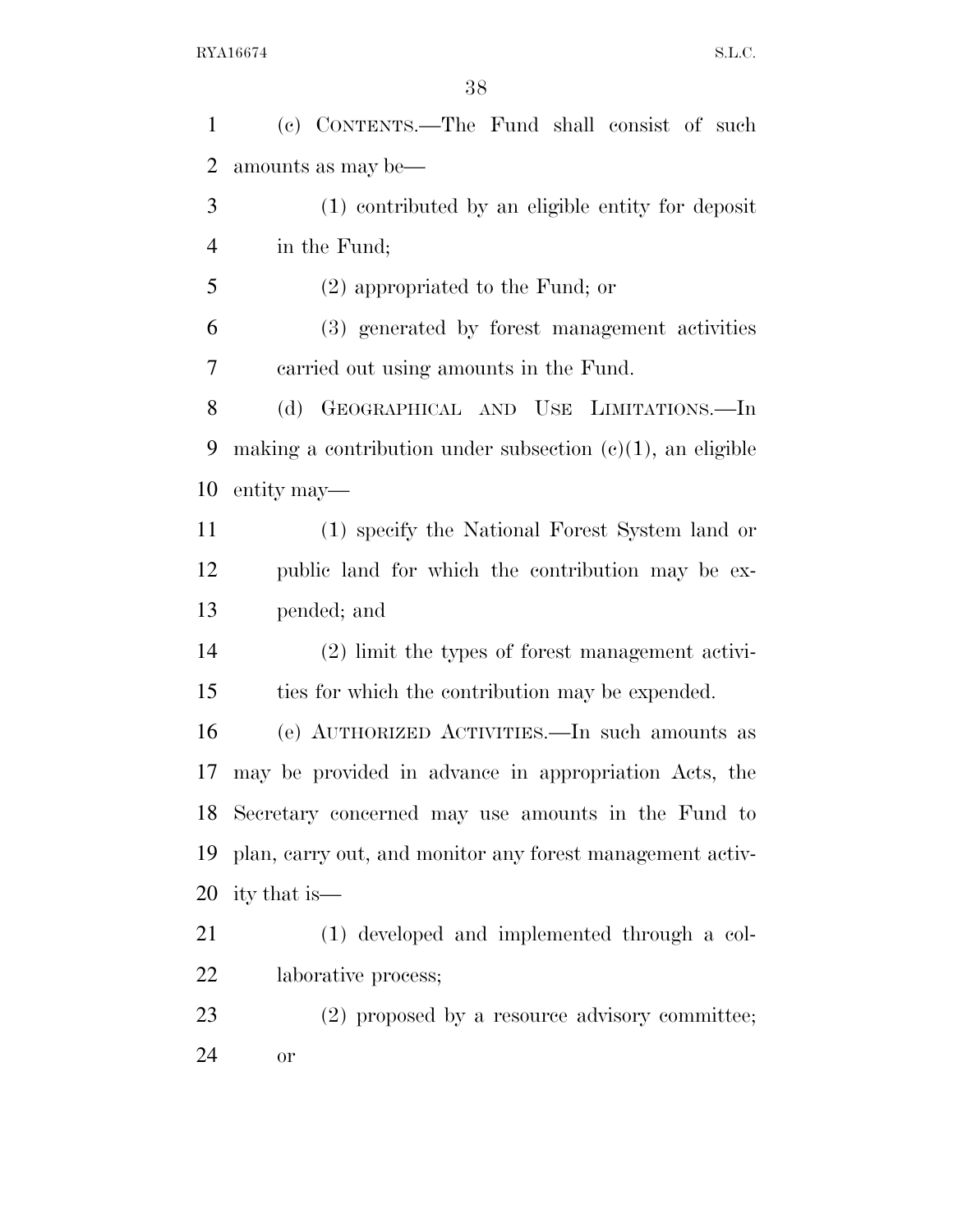| $\mathbf{1}$   | (3) covered by a community wildfire protection      |
|----------------|-----------------------------------------------------|
| $\overline{2}$ | plan.                                               |
| 3              | (f) IMPLEMENTATION METHODS.-                        |
| $\overline{4}$ | (1) IN GENERAL.—A forest management activ-          |
| 5              | ity carried out using amounts in the Fund may be    |
| 6              | earried out pursuant to-                            |
| 7              | (A) a stewardship end result contracting            |
| 8              | project authorized under section 604 of the         |
| 9              | Healthy Forests Restoration Act of 2003 (16)        |
| 10             | U.S.C. $6591c$ ;                                    |
| 11             | (B) good neighbor authority under section           |
| 12             | 8206 of the Agricultural Act of 2014 (16)           |
| 13             | U.S.C. 2113a) and section 331 of the Depart-        |
| 14             | ment of the Interior and Related Agencies Ap-       |
| 15             | propriations Act, 2001 (Public Law 106-291;         |
| 16             | 114 Stat. 996; 118 Stat. 3102; 123 Stat. 2961;      |
| 17             | 128 Stat. 341);                                     |
| 18             | $(C)$ a contract under section 14 of the Na-        |
| 19             | tional Forest Management Act of 1976 (16)           |
| 20             | U.S.C. $472a$ ; or                                  |
| 21             | (D) any other authority available to the            |
| 22             | Secretary concerned.                                |
| 23             | (2) USE OF REVENUES.—Any revenue gen-               |
| 24             | erated by a forest management activity described in |
| 25             | paragraph (1) shall be used to reimburse the Fund   |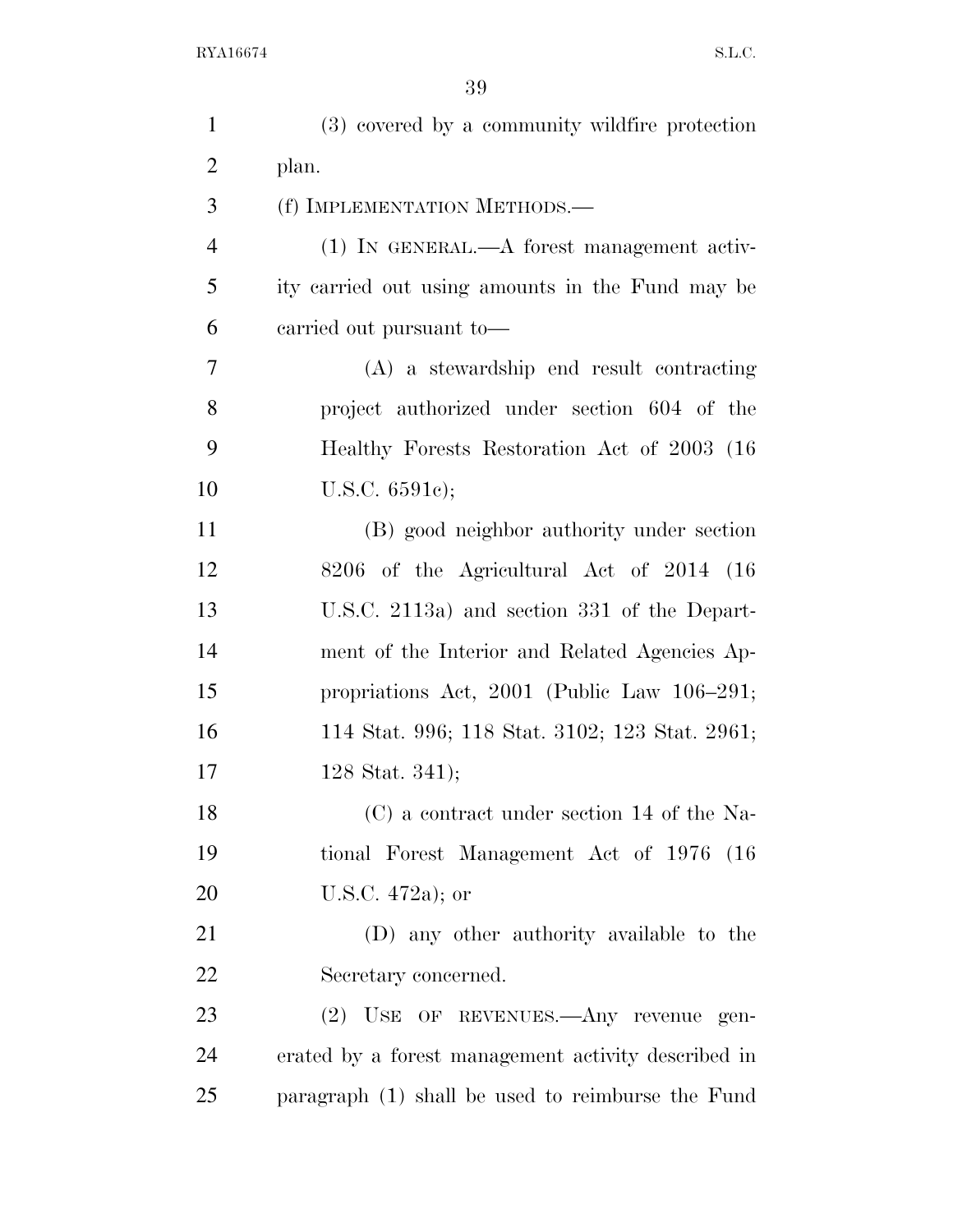| $\mathbf{1}$   | for planning costs covered using amounts in the          |
|----------------|----------------------------------------------------------|
| $\overline{2}$ | Fund.                                                    |
| 3              | (g) RELATION TO OTHER LAWS.—                             |
| $\overline{4}$ | (1) REVENUE SHARING.—Subject to subsection               |
| 5              | (f), revenues generated by a forest management ac-       |
| 6              | tivity carried out using amounts from the Fund shall     |
| 7              | be considered to be monies received from the Na-         |
| 8              | tional Forest System.                                    |
| 9              | (2) KNUTSON-VANDENBERG ACT.—The Act of                   |
| 10             | June 9, 1930 (commonly known as the "Knutson-            |
| 11             | Vandenberg Act") (16 U.S.C. 576 et seq.), shall          |
| 12             | apply to a forest management activity carried out        |
| 13             | using amounts in the Fund.                               |
| 14             | (h) TERMINATION OF FUND.—                                |
| 15             | (1) IN GENERAL.—The Fund shall terminate on              |
| 16             | September 30, 2018.                                      |
| 17             | $(2)$ EFFECT.—On the termination of the Fund             |
| 18             | under paragraph $(1)$ , or pursuant to any other law,    |
| 19             | any unobligated contribution remaining in the Fund       |
| 20             | shall be returned to the eligible entity that made the   |
| 21             | contribution.                                            |
| 22             | SEC. 403. BALANCING OF IMPACTS IN CONSIDERING IN-        |
| 23             | <b>JUNCTIVE RELIEF.</b>                                  |
| 24             | A court reviewing an agency action relating to a for-    |
| 25             | est management activity under this Act for a request for |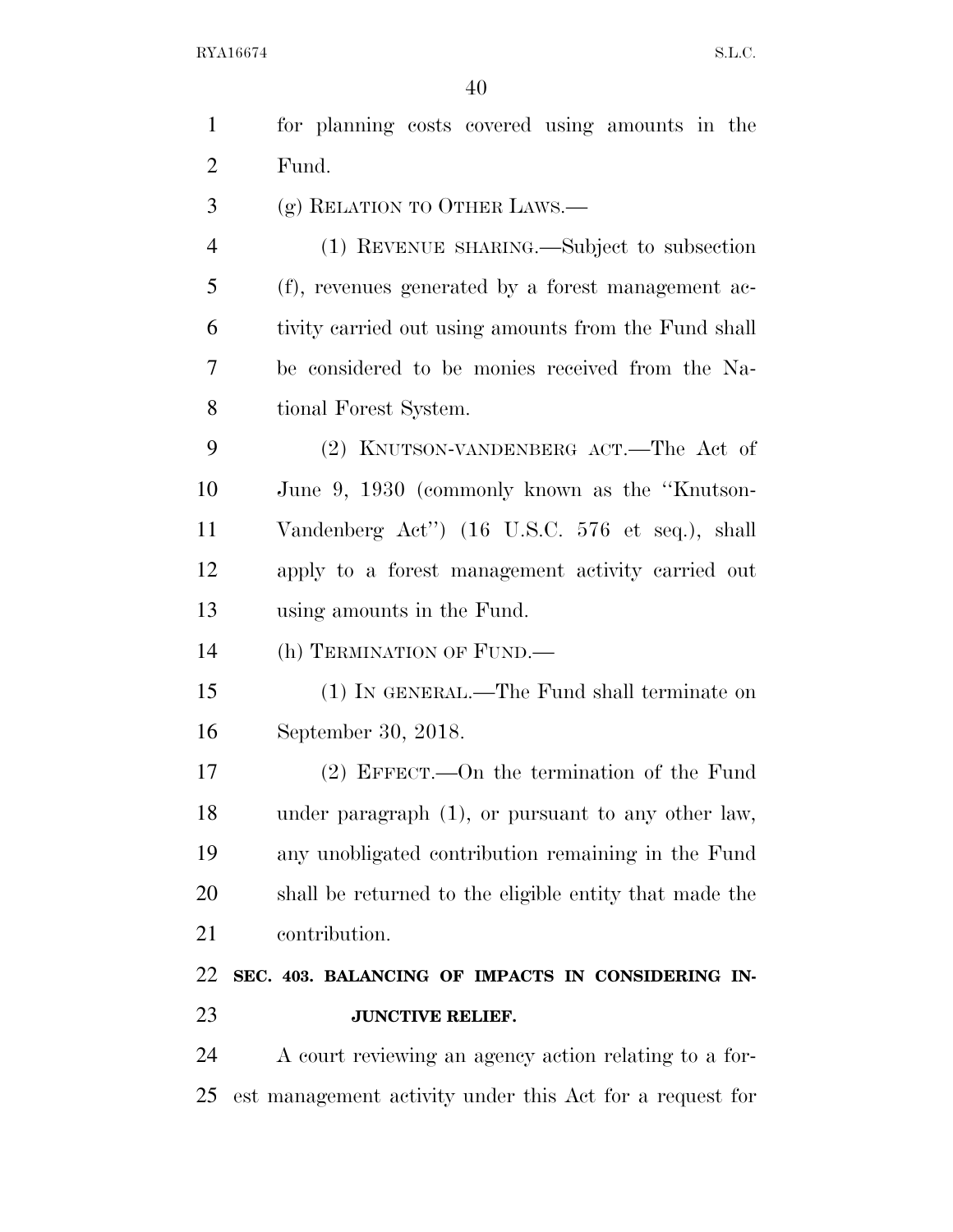an order to enjoin the agency action shall, as part of the balancing of interests, balance—

 (1) the short- and long-term impacts on each ecosystem likely to be affected by the forest manage- ment activity if the agency action is undertaken; against

 (2) the short- and long-term impacts on each ecosystem likely to be affected by the forest manage-ment activity if the agency action is not undertaken.

 **SEC. 404. STATE AND PRIVATE FOREST LANDSCAPE-SCALE RESTORATION PROGRAM.** 

 (a) IN GENERAL.—Section 13A of the Cooperative Forestry Assistance Act of 1978 (16 U.S.C. 2109a) is amended to read as follows:

## **''SEC. 13A. STATE AND PRIVATE FOREST LANDSCAPE-SCALE RESTORATION PROGRAM.**

 $\cdot$  "(a) PURPOSE.—The purpose of this section is to en- courage collaborative, science-based restoration of priority forest landscapes and help manage forest resources that are at risk of—

21 ''(1) catastrophic events (as defined in section 22 2 of the Emergency Wildfire and Forest Manage-ment Act of 2016); and

24  $\langle \langle 2 \rangle$  any other threats that degrade the vitality of forest ecosystems.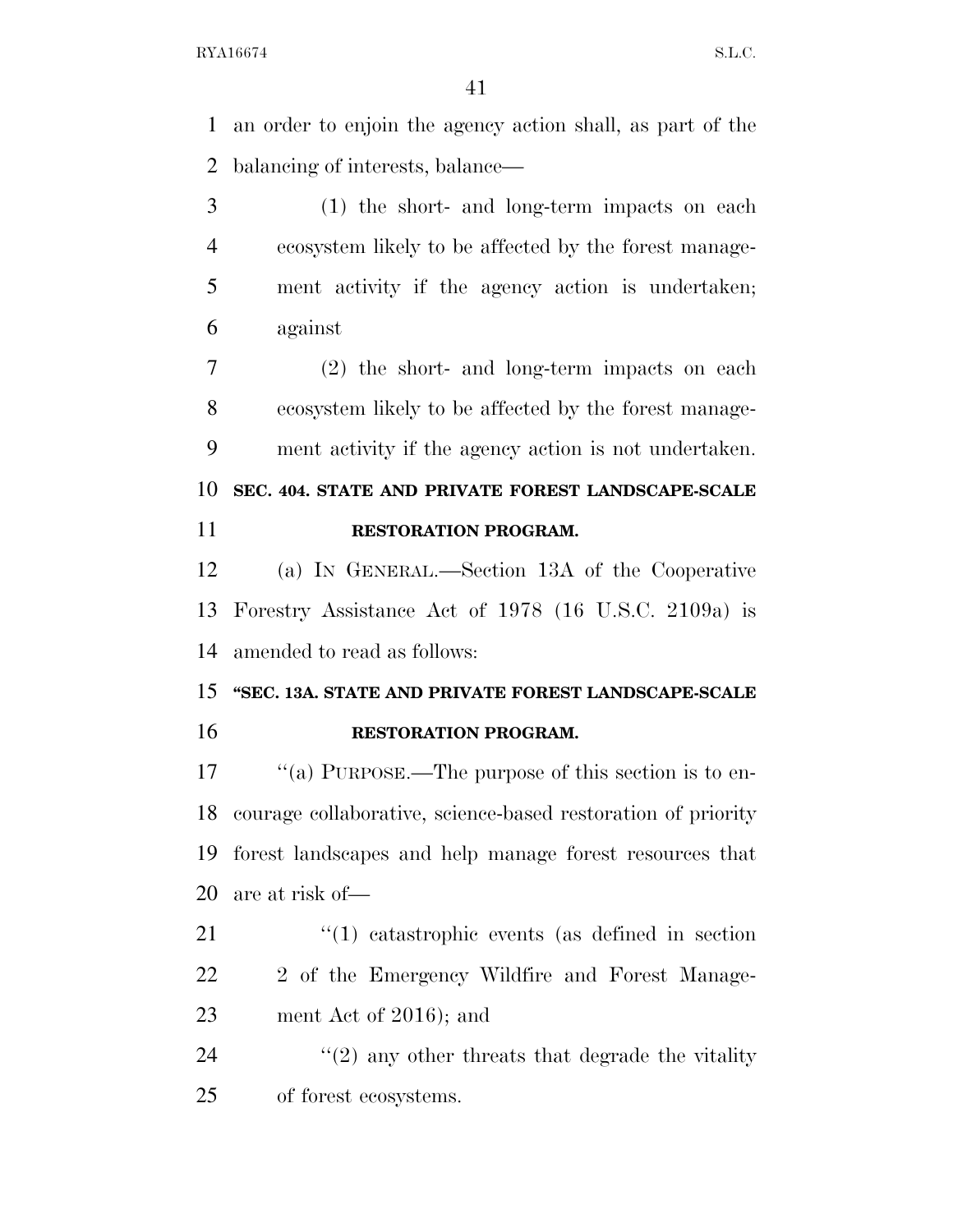| $\mathbf{1}$   | "(b) DEFINITIONS.—In this section:                    |
|----------------|-------------------------------------------------------|
| $\overline{2}$ | "(1) BEGINNING FOREST OWNER.—The term                 |
| 3              | beginning forest owner' means a person who is in      |
| $\overline{4}$ | the first 10 years of ownership of nonindustrial pri- |
| 5              | vate forest land.                                     |
| 6              | "(2) INDIAN TRIBE.—The term 'Indian tribe'            |
| 7              | has the meaning given the term in section 4 of the    |
| 8              | Indian Self-Determination and Education Assistance    |
| 9              | Act (25 U.S.C. 450b).                                 |
| 10             | $``(3)$ NONINDUSTRIAL PRIVATE<br><b>FOREST</b>        |
| 11             | LAND.—The term 'nonindustrial private forest land'    |
| 12             | means land that—                                      |
| 13             | $\lq\lq$ is rural, as determined by the Sec-          |
| 14             | retary;                                               |
| 15             | "(B) has existing tree cover or is suitable           |
| 16             | for growing trees; and                                |
| 17             | $\lq\lq$ (C) is owned by any private individual,      |
| 18             | group, association, corporation, Indian tribe, or     |
| 19             | other private legal entity.                           |
| 20             | "(4) STATE FOREST LAND.—The term 'State               |
| 21             | forest land' means land that—                         |
| 22             | $\lq\lq$ is rural, as determined by the Sec-          |
| 23             | retary; and                                           |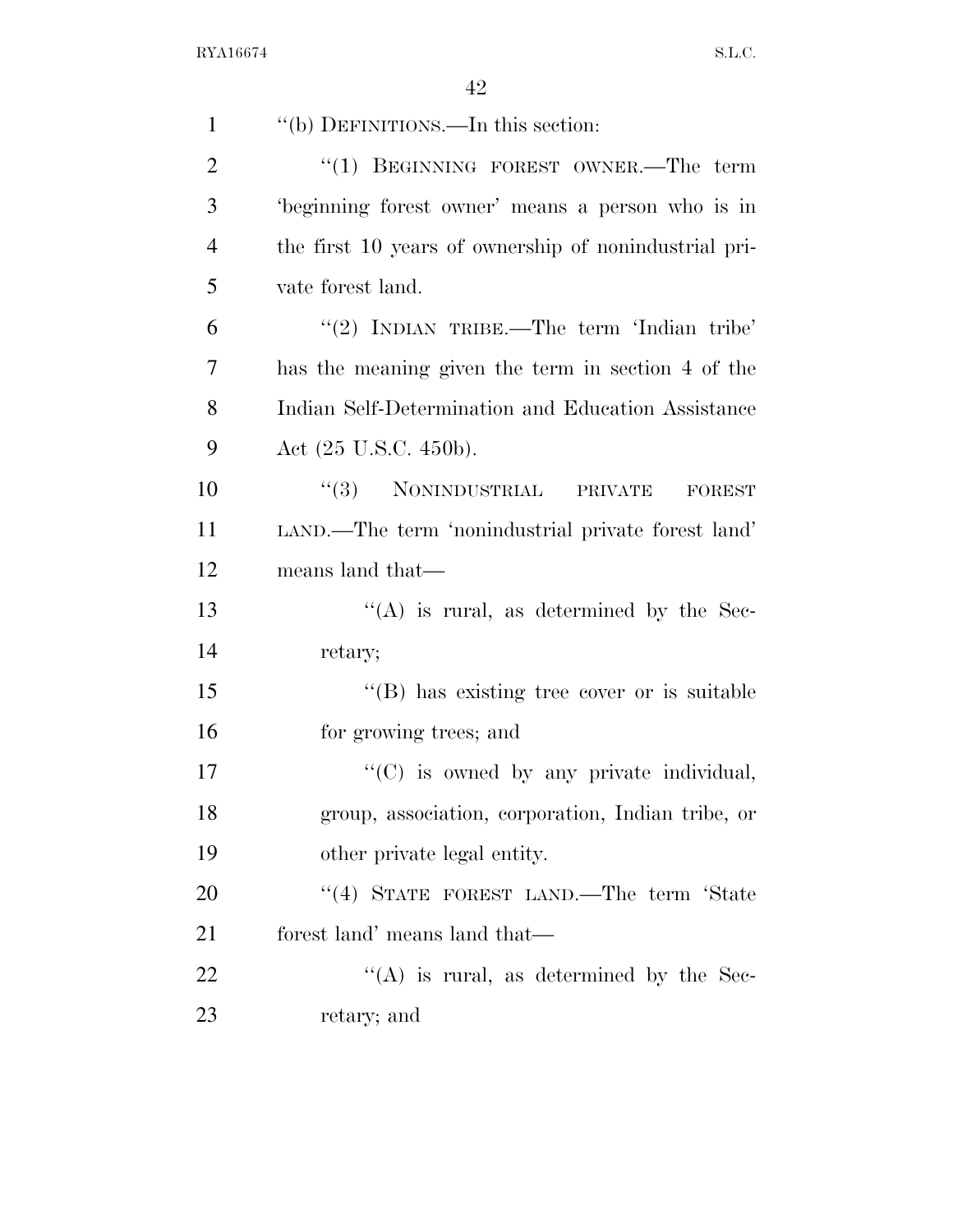1 ''(B) is under State or local governmental ownership and considered to be non-Federal forest land. ''(c) ESTABLISHMENT.—The Secretary, in consulta- tion with State Foresters or appropriate State agencies, shall establish a competitive grant program to provide fi- nancial and technical assistance— 8 ''(1) to encourage active forest management on cross-boundary priority forest landscapes, including land owned by beginning and previously unengaged forest owners, for the purpose of maintaining forest health; ''(2) to protect forests from natural threats and wildfire;  $\frac{1}{3}$  to enhance public benefits from forests;  $\frac{16}{16}$  to conserve and manage working forest landscapes for multiple values and uses; and 18 ''(5) to advance priorities in statewide forest as- sessment and resource strategies. ''(d) ELIGIBILITY.—To be eligible to receive a grant under this section, an applicant shall submit to the Sec- retary, through the State forester or appropriate State agency, a State and private forest landscape-scale restora-tion proposal based on a restoration strategy that is—

25  $\frac{1}{25}$  (1) complete or substantially complete;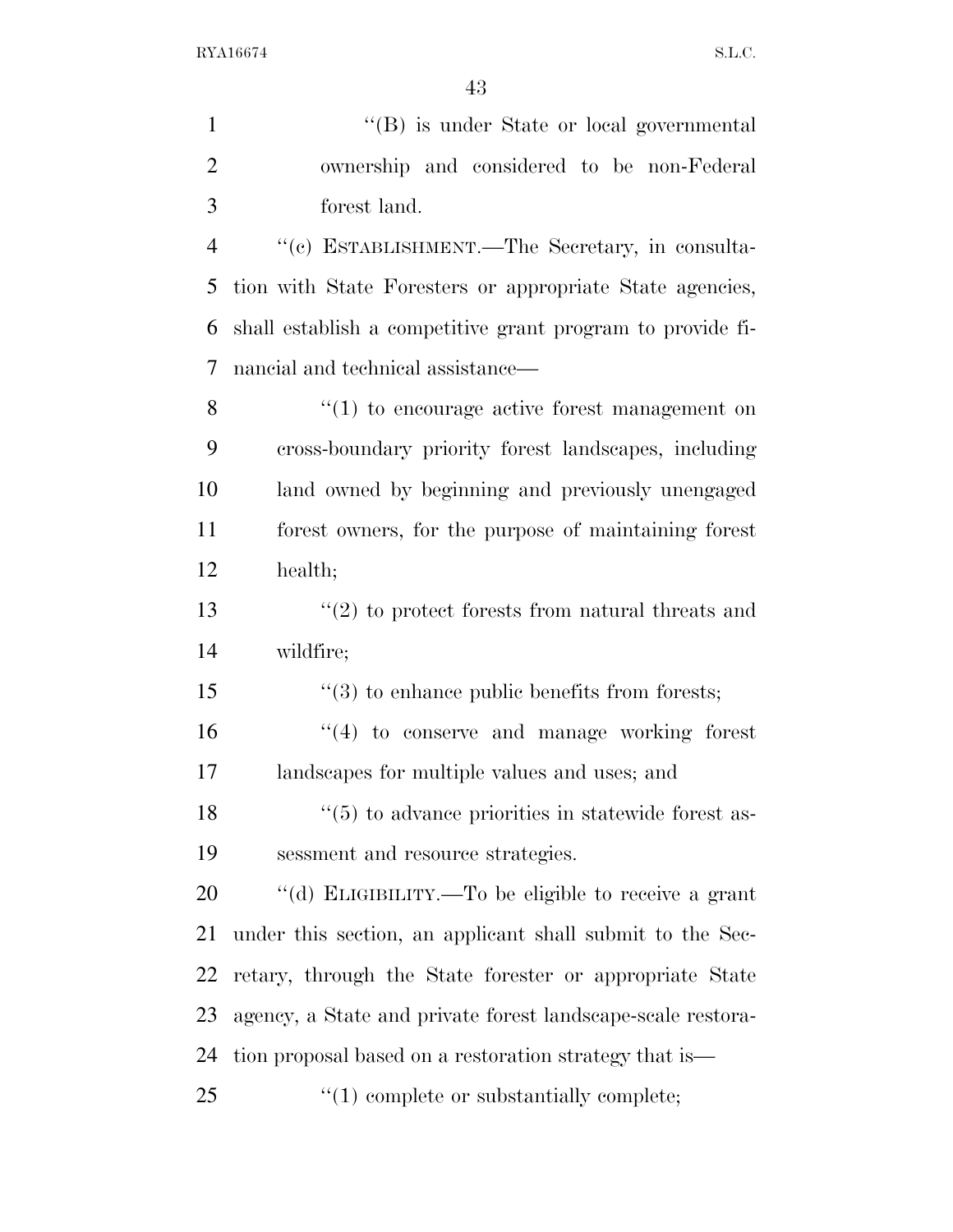| $\mathbf{1}$   | $\lq(2)$ for a multiyear period;                              |
|----------------|---------------------------------------------------------------|
| $\overline{2}$ | "(3) comprised of nonindustrial private forest                |
| 3              | land or State forest land;                                    |
| $\overline{4}$ | $\lq(4)$ accessible by wood-processing infrastruc-            |
| 5              | ture; and                                                     |
| 6              | $\cdot$ (5) based on the best available science.              |
| 7              | "(e) PLAN CRITERIA.—A State and private forest                |
| 8              | landscape-scale restoration proposal submitted under this     |
| 9              | section shall include plans—                                  |
| 10             | $\lq(1)$ to reduce the risk of uncharacteristic               |
| 11             | wildfires, including hazardous fuels management;              |
| 12             | $\lq(2)$ to improve fish and wildlife habitats, in-           |
| 13             | cluding the habitats of threatened and endangered             |
| 14             | species;                                                      |
| 15             | $\cdot\cdot$ (3) to maintain or improve water quality and     |
| 16             | watershed function;                                           |
| 17             | $\cdot$ (4) to mitigate invasive species, insect infesta-     |
| 18             | tion, and disease;                                            |
| 19             | $\cdot\cdot$ (5) to improve important forest ecosystems;      |
| 20             | $\cdot\cdot\cdot(6)$ to measure ecological and economic bene- |
| 21             | fits, including air quality and soil quality and pro-         |
| 22             | ductivity;                                                    |
| 23             | $\lq(7)$ to prioritize a State forest action plan;            |
| 24             | $\cdot\cdot$ (8) to utilize and advance production of renew-  |
| 25             | able energy; and                                              |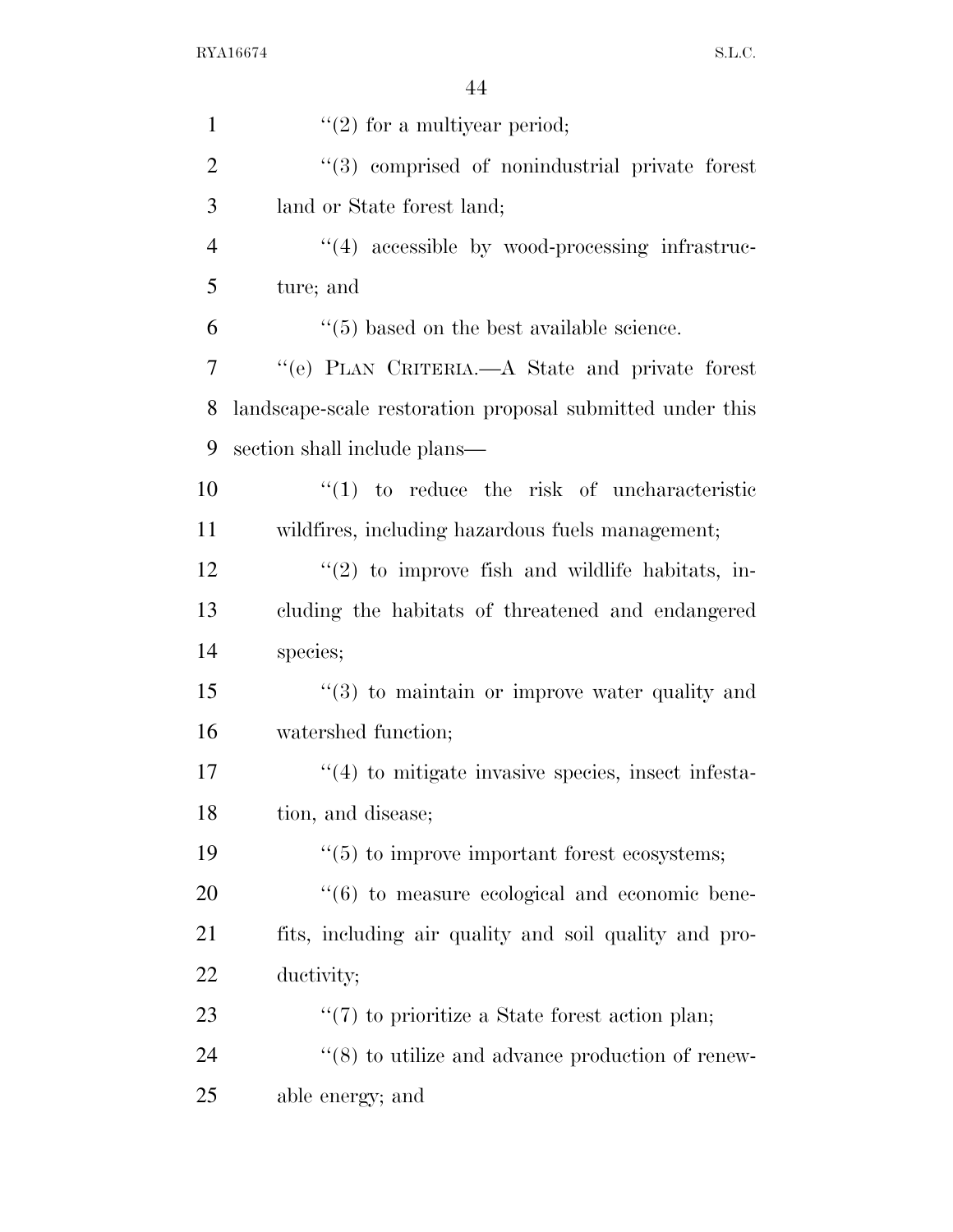1 ''(9) to take other relevant actions, as deter- mined by the Secretary. ''(f) PRIORITIES.—In making grants under this sec- tion, the Secretary shall give priority to plans that— ''(1) further a statewide forest assessment and resource strategy;  $(2)$  promote cross boundary landscape collabo- ration; and  $(3)$  leverage public and private resources. ''(g) COLLABORATION AND CONSULTATION.—The Chief of the Forest Service, the Chief of the Natural Re- sources Conservation Service, and relevant stakeholders shall collaborate and consult on an ongoing basis regard- ing administration of the program established under this section and identifying other applicable resources towards landscape-scale restoration. ''(h) MATCHING FUNDS REQUIRED.—As a condition of receiving a grant under this section, the Secretary shall require the recipient of the grant to provide funds or in- kind support from non-Federal sources in an amount that is at least equal to the amount provided by the Federal

Government.

 ''(i) COORDINATION AND PROXIMITY ENCOUR- AGED.—In making grants under this section, the Sec-retary may consider coordination with and proximity to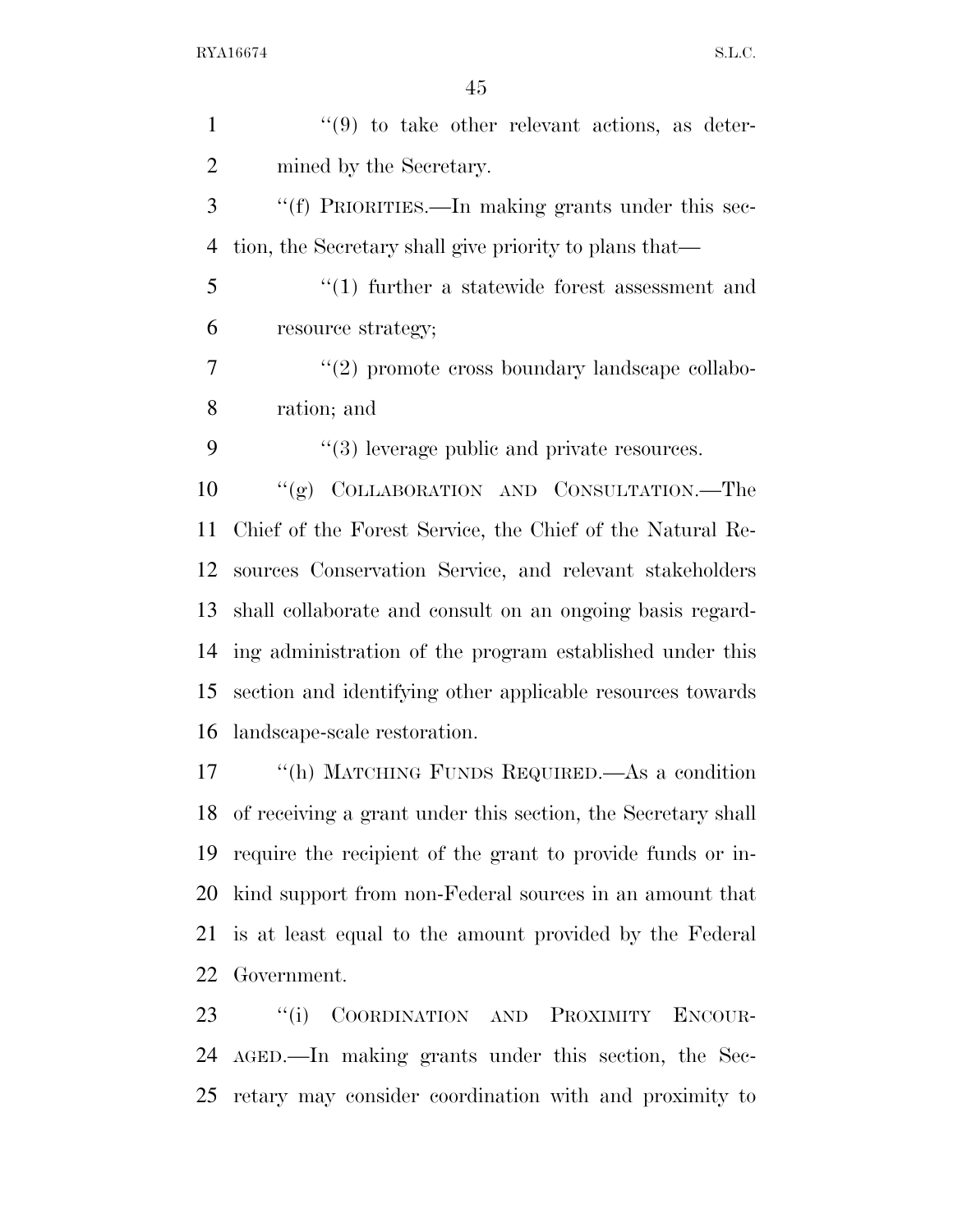other landscape-scale projects on other land under the ju- risdiction of the Secretary, the Secretary of the Interior, or a Governor of a State, including under— 4 "(1) the Collaborative Forest Landscape Res- toration Program established under section 4003 of the Omnibus Public Land Management Act of 2009 (16 U.S.C. 7303); 8 "(2) landscape areas designated for insect and disease treatments under section 602 of the Healthy Forests Restoration Act of 2003 (16 U.S.C. 6591a); 11 ''(3) good neighbor authority under section 8206 of the Agricultural Act of 2014 (16 U.S.C. 2113a) and section 331 of the Department of the Interior and Related Agencies Appropriations Act, 2001 (Public Law 106–291; 114 Stat. 996; 118 Stat. 3102, 123 Stat. 2961; 128 Stat. 341); ''(4) stewardship end result contracting projects authorized under section 604 of the Healthy Forests

Restoration Act of 2003 (16 U.S.C. 6591c);

20  $\frac{1}{20}$  (5) appropriate State-level programs; and 21 ''(6) other relevant programs, as determined by the Secretary.

 ''(j) REGULATIONS.—The Secretary shall promulgate such regulations as the Secretary determines necessary to carry out this section.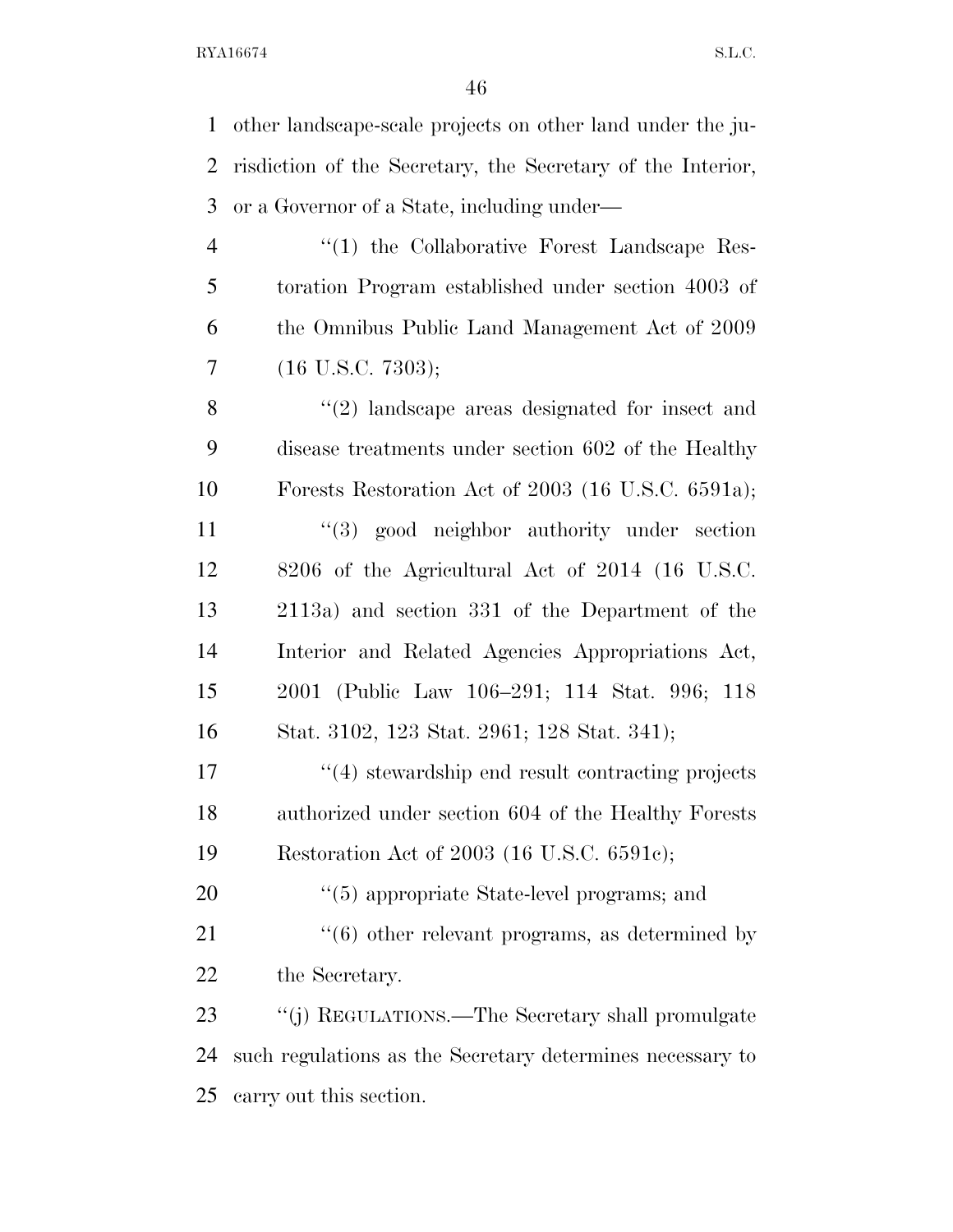''(k) REPORT.—Not later than 3 years after the date of enactment of this section, the Secretary shall submit to the Committee on Agriculture of the House of Rep- resentatives and the Committee on Agriculture, Nutrition, and Forestry of the Senate a report on the status of devel- opment, execution, and administration of selected projects, accounting of program funding expenditures, and specific accomplishments that have resulted from landscape-scale projects.

''(l) FUND.—

 $\frac{1}{1}$  IN GENERAL.—There is established in the Treasury of the United States a fund, to be known as the 'State and Private Forest Landscape-Scale Restoration Fund' (referred to in this subsection as the 'Fund'), to be used by the Secretary to make grants under this section.

 ''(2) CONTENTS.—The Fund shall consist of such amounts as are appropriated to the Fund under paragraph (3).

20 "(3) AUTHORIZATION OF APPROPRIATIONS. There is authorized to be appropriated to the Fund \$40,000,000 for each fiscal year beginning with the first full fiscal year after the date of enactment of the Emergency Wildfire and Forest Management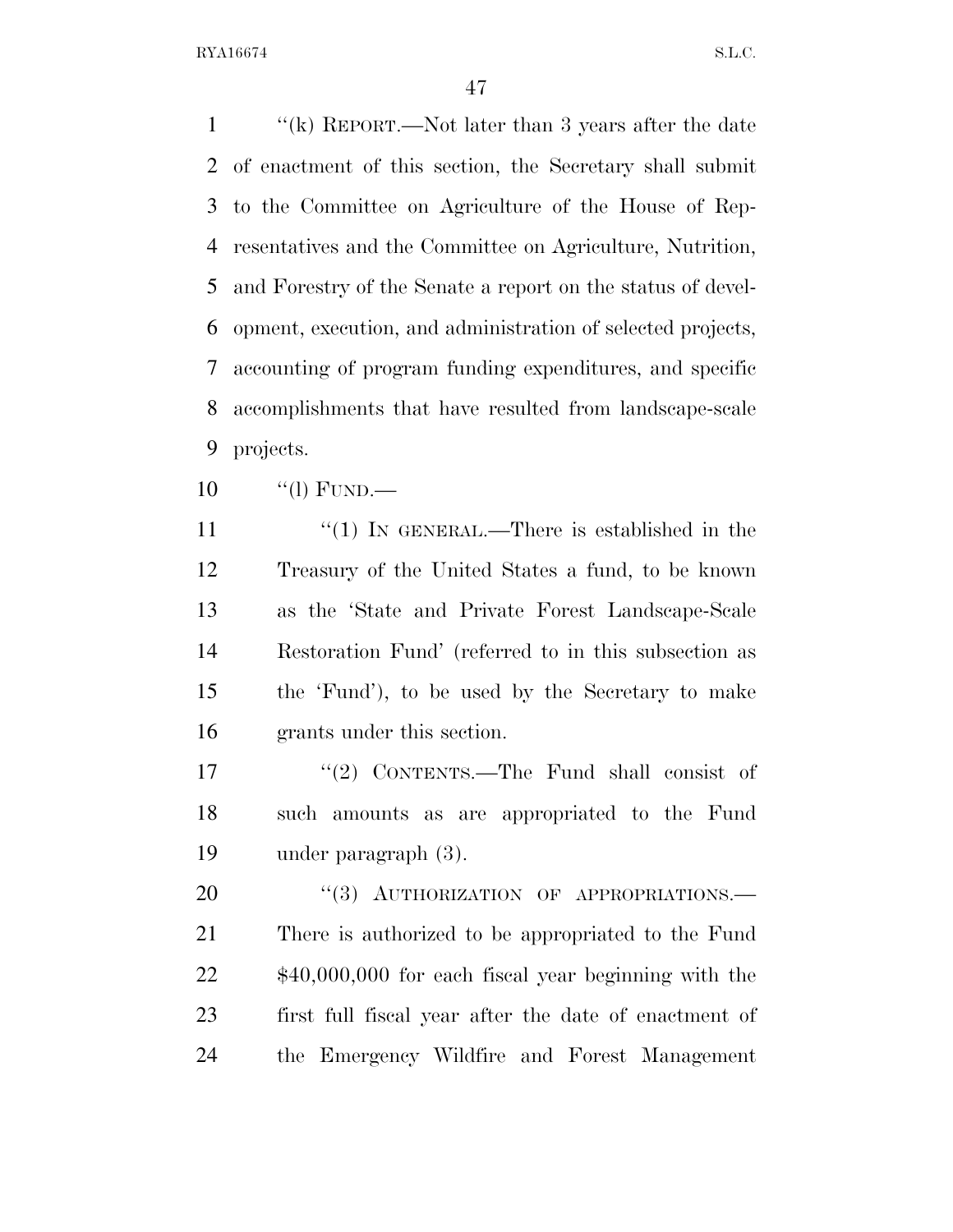| $\mathbf{1}$   | Act of 2016 through fiscal year 2018, to remain        |
|----------------|--------------------------------------------------------|
| $\overline{2}$ | available until expended.".                            |
| 3              | (b) CONFORMING AMENDMENTS.-                            |
| $\overline{4}$ | (1) Section 13B of the Cooperative Forestry            |
| 5              | Assistance Act of 1978 (16 U.S.C. 2109b) is re-        |
| 6              | pealed.                                                |
| 7              | (2) Section $19(a)(4)(C)$ of the Cooperative For-      |
| 8              | estry Assistance Act of 1978 (16 U.S.C.                |
| 9              | $2113(a)(4)(C)$ is amended by striking "sections"      |
| 10             | 13A and 13B" and inserting "section 13A".              |
| 11             | SEC. 405. PILOT ARBITRATION PROGRAM.                   |
| 12             | (a) DEFINITIONS.—In this section:                      |
| 13             | (1) ARBITRATOR.—The term "arbitrator"                  |
| 14             | means a professional arbitrator or other individual    |
| 15             | $who$ —                                                |
| 16             | (A) possesses expertise in the subject mat-            |
| 17             | ter of a specific demand for arbitration filed         |
| 18             | under subsection (f); and                              |
| 19             | (B) is selected by the Secretary to make a             |
| <b>20</b>      | decision on that specific demand for arbitration       |
| 21             | in accordance with subsection (g).                     |
| <u>22</u>      | (2) NATURAL DISASTER.—The term "natural                |
| 23             | disaster" mean a wildfire, hurricane or excessive      |
| 24             | winds, drought, ice storm or blizzard, flood, or other |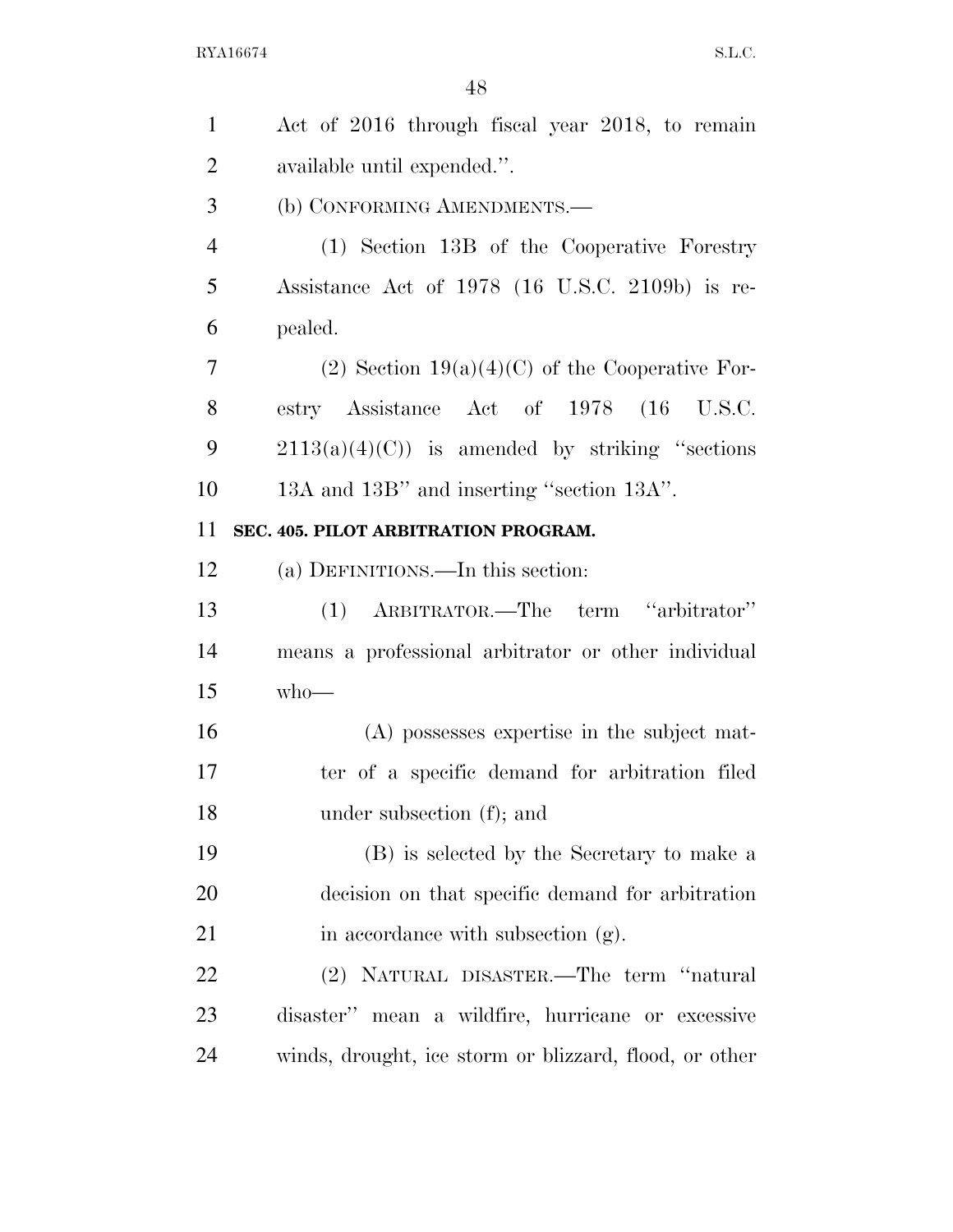| $\mathbf{1}$   | resource-impacting event, as determined by the Sec-     |
|----------------|---------------------------------------------------------|
| $\overline{2}$ | retary.                                                 |
| 3              | (3) PROGRAM.—The term "program" means                   |
| $\overline{4}$ | the pilot arbitration program established by the Sec-   |
| 5              | retary under subsection (b).                            |
| 6              | (b) ESTABLISHMENT.-                                     |
| 7              | (1) IN GENERAL.—The Secretary shall establish           |
| 8              | within the Forest Service a pilot arbitration program   |
| 9              | to designate any of the projects described in sub-      |
| 10             | section (c) for an alternative dispute resolution proc- |
| 11             | ess to replace judicial review of the projects.         |
| 12             | (2)<br>DESIGNATION PROCESS.—The Secretary               |
| 13             | shall-                                                  |
| 14             | (A) establish a process for the designation             |
| 15             | of projects for the program in accordance with          |
| 16             | this section; and                                       |
| 17             | (B) publish in the Federal Register the                 |
| 18             | designation process described in subparagraph           |
| 19             | (A).                                                    |
| 20             | (c) DESIGNATION OF PROJECTS.—The Secretary              |
| 21             | may designate for the program projects that—            |
| 22             | $(1)(A)$ are developed through a collaborative          |
| 23             | process;                                                |
| 24             | (B) are proposed by a resource advisory com-            |
| 25             | mittee;                                                 |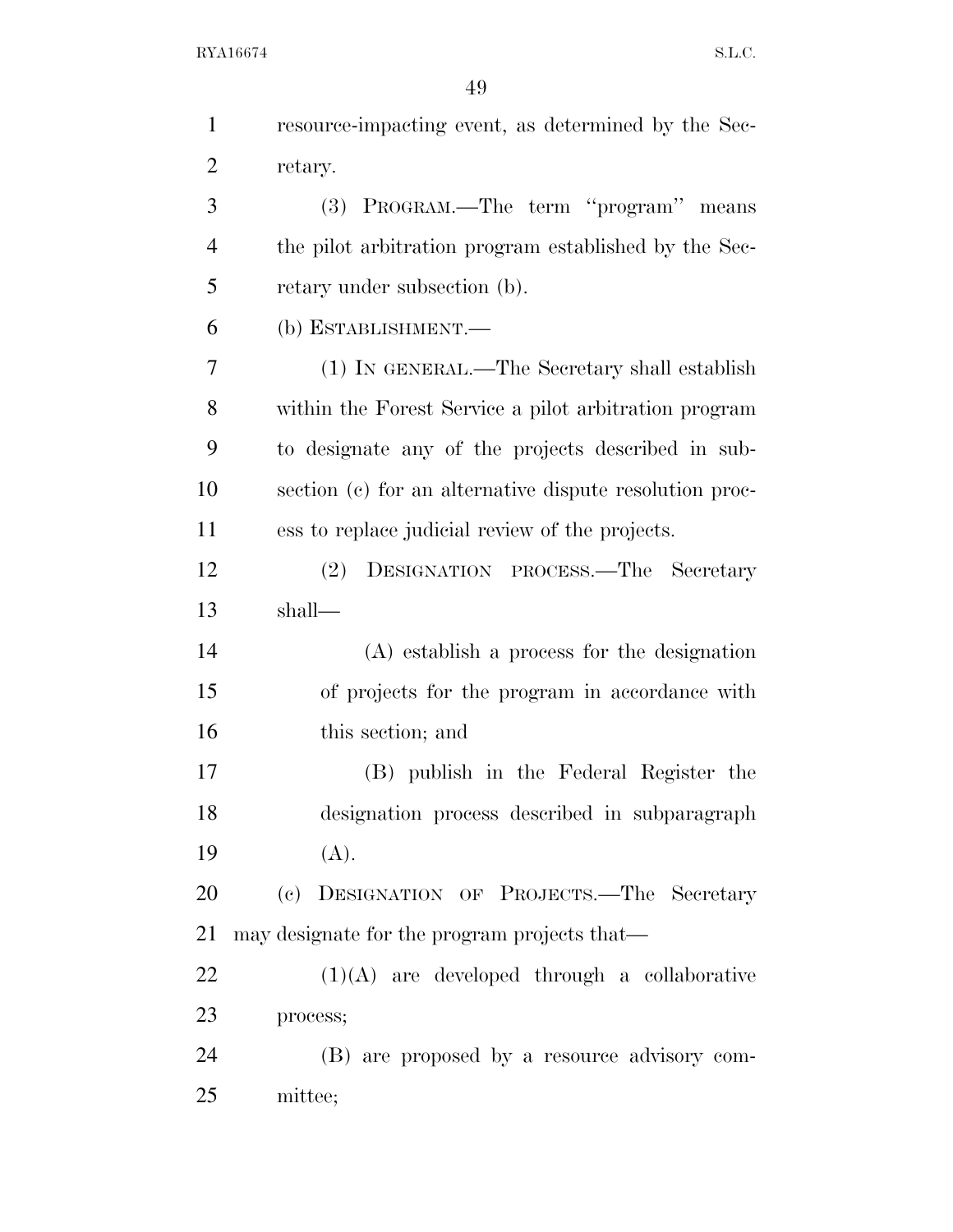| $\mathbf{1}$   | $(C)(i)$ are necessary to address damage caused            |
|----------------|------------------------------------------------------------|
| $\overline{2}$ | by a natural disaster on National Forest System            |
| 3              | land that, if not treated—                                 |
| $\overline{4}$ | (I) would impair or endanger the natural                   |
| 5              | resources on the National Forest System land;              |
| 6              | and                                                        |
| 7              | (II) would materially affect future use of                 |
| 8              | the National Forest System land; and                       |
| 9              | (ii) would restore forest health and forest-re-            |
| 10             | lated resources on the National Forest System land         |
| 11             | described in clause (i);                                   |
| 12             | (D) respond to damage as a result of natural               |
| 13             | disasters;                                                 |
| 14             | (E) address insect or disease infestation;                 |
| 15             | (F) are carried out under the Tribal Forest                |
| 16             | Protection Act of 2004 (25 U.S.C. 3115a); or               |
| 17             | (G) are carried out under community wildfire               |
| 18             | protection plans (as defined in section 101 of the         |
| 19             | Healthy Forest Restoration Act of 2003 (16 U.S.C.          |
| 20             | $(6511)$ ; and                                             |
| 21             | $(2)$ do not constitute final agency action.               |
| 22             | (d) LIMITATION OF PROJECTS.—Not more than 10               |
| 23             | projects described in subsection (c) may be designated for |
| 24             | the program in any applicable calendar year.               |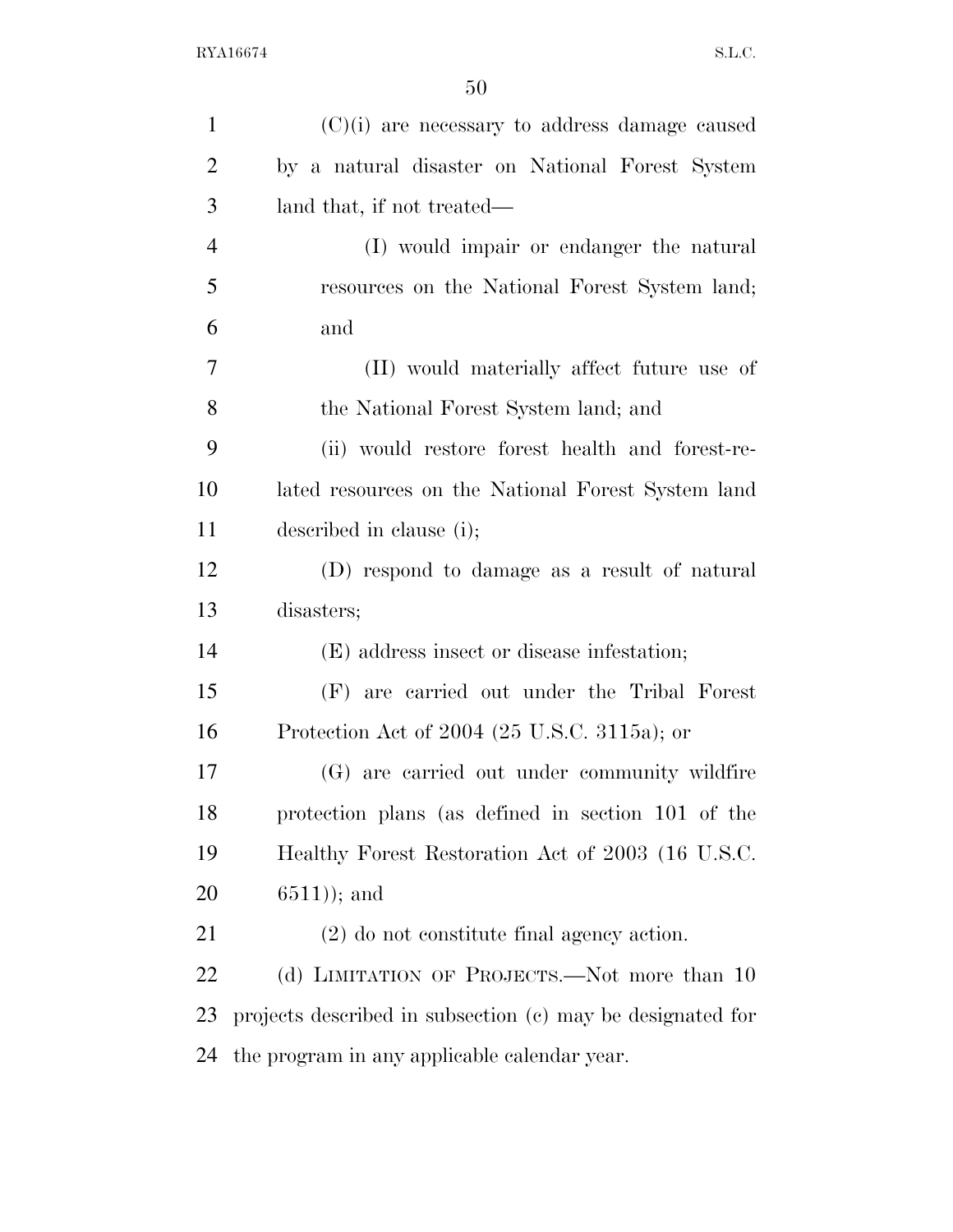| designate a project described in subsection (c) for the pro-<br>$(1)$ In GENERAL.—Subject to paragraph $(2)$ , an<br>(A) may file a demand for arbitration re-<br>garding a project described in subsection (c)<br>that has been designated for the program under<br>subsection (b) in accordance with subchapter IV<br>of chapter 5 of title 5, United States Code; and<br>(B) if a demand for arbitration is filed |
|----------------------------------------------------------------------------------------------------------------------------------------------------------------------------------------------------------------------------------------------------------------------------------------------------------------------------------------------------------------------------------------------------------------------|
|                                                                                                                                                                                                                                                                                                                                                                                                                      |
|                                                                                                                                                                                                                                                                                                                                                                                                                      |
|                                                                                                                                                                                                                                                                                                                                                                                                                      |
|                                                                                                                                                                                                                                                                                                                                                                                                                      |
|                                                                                                                                                                                                                                                                                                                                                                                                                      |
|                                                                                                                                                                                                                                                                                                                                                                                                                      |
|                                                                                                                                                                                                                                                                                                                                                                                                                      |
|                                                                                                                                                                                                                                                                                                                                                                                                                      |
|                                                                                                                                                                                                                                                                                                                                                                                                                      |
|                                                                                                                                                                                                                                                                                                                                                                                                                      |
|                                                                                                                                                                                                                                                                                                                                                                                                                      |
| under subparagraph $(A)$ , shall include in the                                                                                                                                                                                                                                                                                                                                                                      |
| demand for arbitration a proposal for an alter-                                                                                                                                                                                                                                                                                                                                                                      |
| native to the project that describes each modi-                                                                                                                                                                                                                                                                                                                                                                      |
| fication sought with respect to the project.                                                                                                                                                                                                                                                                                                                                                                         |
| $(2)$ REQUIREMENT.—A demand for arbitration                                                                                                                                                                                                                                                                                                                                                                          |
| may only be filed under paragraph (1) by an indi-                                                                                                                                                                                                                                                                                                                                                                    |
|                                                                                                                                                                                                                                                                                                                                                                                                                      |
| (A) participated in a collaborative process;                                                                                                                                                                                                                                                                                                                                                                         |
|                                                                                                                                                                                                                                                                                                                                                                                                                      |
|                                                                                                                                                                                                                                                                                                                                                                                                                      |
| (B) proposed the project with a resource                                                                                                                                                                                                                                                                                                                                                                             |
|                                                                                                                                                                                                                                                                                                                                                                                                                      |
|                                                                                                                                                                                                                                                                                                                                                                                                                      |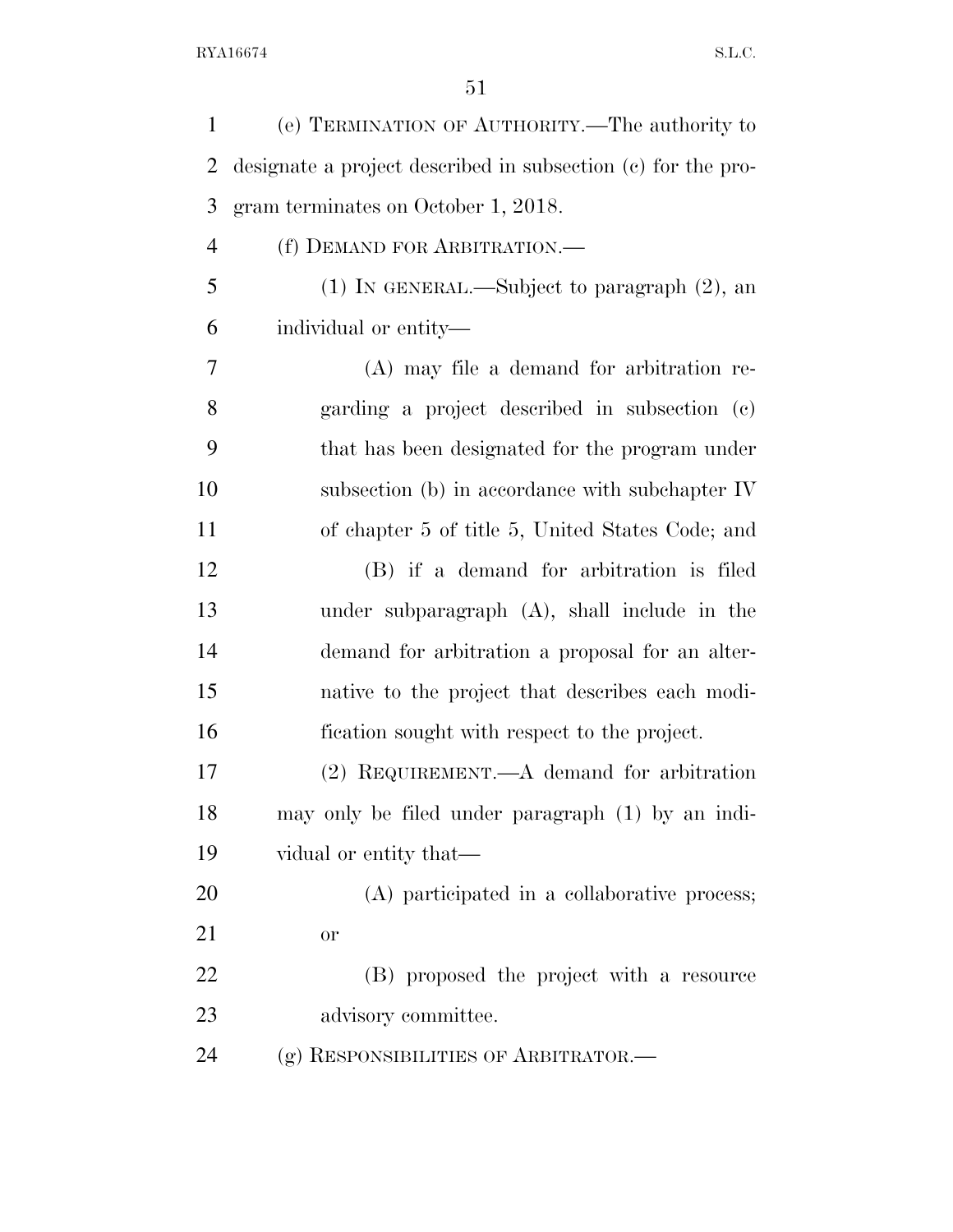| $\mathbf{1}$   | (1) IN GENERAL.—An arbitrator shall make a         |
|----------------|----------------------------------------------------|
| $\overline{2}$ | decision on each demand for arbitration under this |
| 3              | section by selecting only—                         |
| $\overline{4}$ | (A) the project, as approved by the Sec-           |
| 5              | retary; or                                         |
| 6              | (B) a proposal submitted by an individual          |
| $\overline{7}$ | or entity under subsection $(f)(1)(B)$ .           |
| 8              | $(2)$ LIMITATIONS.—                                |
| 9              | (A) ADMINISTRATIVE RECORD.—A decision              |
| 10             | of an arbitrator under this subsection shall be    |
| 11             | based solely on the administrative record for      |
| 12             | the project.                                       |
| 13             | (B) NO MODIFICATIONS TO PROPOSALS.-                |
| 14             | An arbitrator may not modify any proposal con-     |
| 15             | tained in a demand for arbitration under this      |
| 16             | section.                                           |
| 17             | (C) DECISION REQUIREMENTS.—A deci-                 |
| 18             | sion of an arbitrator under this subsection shall  |
| 19             | $be$ —                                             |
| 20             | (i) within the authority of the Sec-               |
| 21             | retary; and                                        |
| 22             | (ii) consistent with each applicable               |
| 23             | forest plan.                                       |
| 24             | (D) RULES.—Arbitration under this sub-             |
| 25             | section shall be conducted in accordance with      |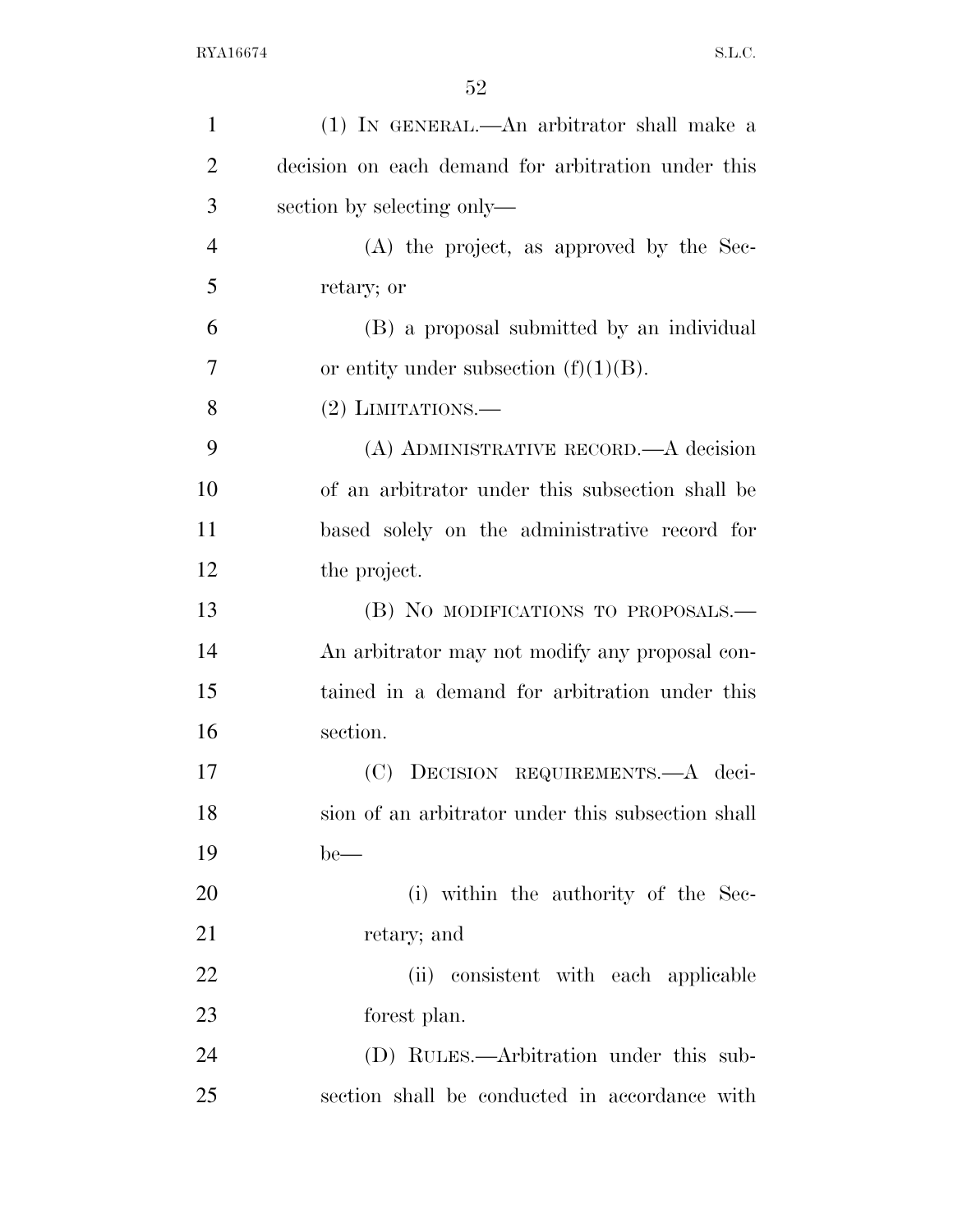| $\mathbf{1}$   | the appropriate rules and procedures of the            |
|----------------|--------------------------------------------------------|
| $\overline{2}$ | American Arbitration Association.                      |
| 3              | (h) EFFECT OF ARBITRATION DECISION.—A decision         |
| $\overline{4}$ | of an arbitrator under this section—                   |
| 5              | (1) shall not be considered to be a major Fed-         |
| 6              | eral action;                                           |
| 7              | $(2)$ shall be binding; and                            |
| 8              | (3) shall not be subject to judicial review, ex-       |
| 9              | cept as provided in section $10(a)$ of title 9, United |
| 10             | States Code.                                           |
| 11             | SEC. 406. NATIONAL FOREST SYSTEM ACCELERATED LAND-     |
| 12             | SCAPE RESTORATION PILOT PROGRAM.                       |
| 13             | (a) IN GENERAL.—Title VI of the Healthy Forests        |
| 14             | Restoration Act of 2003 (16 U.S.C. 6591 et seq.) is    |
| 15             | amended by adding at the end the following:            |
| 16             | "SEC. 605. NATIONAL FOREST SYSTEM ACCELERATED          |
| 17             | LANDSCAPE RESTORATION PILOT PROGRAM.                   |
| 18             | "(a) DEFINITIONS.—In this section:                     |
| 19             | "(1) COLLABORATIVE GROUP.—The term 'col-               |
| 20             | laborative group' means a group of individuals, oper-  |
| 21             | ating in a transparent and inclusive manner, that      |
| 22             | represent a balance of the interests of entities in-   |
|                |                                                        |
| 23             | cluding—                                               |

24 ''(A) conservation organizations;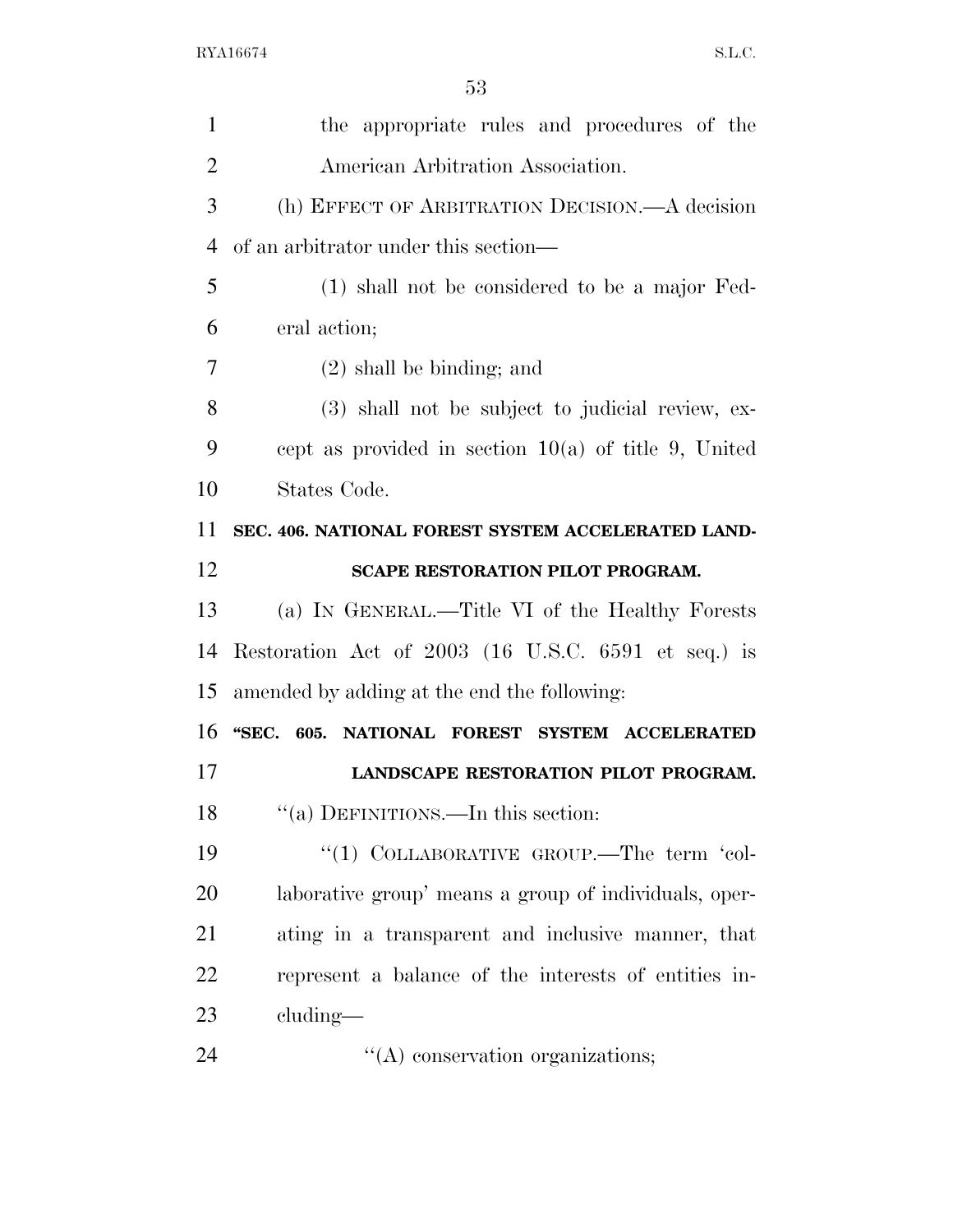| $\mathbf{1}$   | "(B) timber and forest products organiza-            |
|----------------|------------------------------------------------------|
| $\overline{2}$ | tions;                                               |
| 3              | $\lq\lq$ (C) local and tribal governments;           |
| $\overline{4}$ | $\lq\lq$ community organizations; and                |
| 5              | $\lq\lq(E)$ other multiple-use groups with an in-    |
| 6              | terest in the National Forest System, as deter-      |
| $\tau$         | mined by the Secretary.                              |
| 8              | (2)<br>DESIGNATED LANDSCAPE.-The<br>term             |
| 9              | 'designated landscape' means a landscape-scale area  |
| 10             | designated for the pilot program under subsection    |
| 11             | (b)(2).                                              |
| 12             | $``(3)$ FOREST HEALTH.—The term 'forest              |
| 13             | health' means the state in which a forest—           |
| 14             | $\lq\lq(A)(i)$ is durable, resilient, and less prone |
| 15             | to wildfire, insect, or pathogen outbreaks of a      |
| 16             | severity, size, or quantity that exceeds the nat-    |
| 17             | ural range of variation, taking into account the     |
| 18             | anticipated future conditions of the forest;         |
| 19             | $``$ (ii) supports—                                  |
| 20             | "(I) ecosystem services and functions;               |
| 21             | and                                                  |
| 22             | "(II) populations of native plant spe-               |
| 23             | cies; and                                            |
| 24             | "(iii) allows for natural disturbances; or           |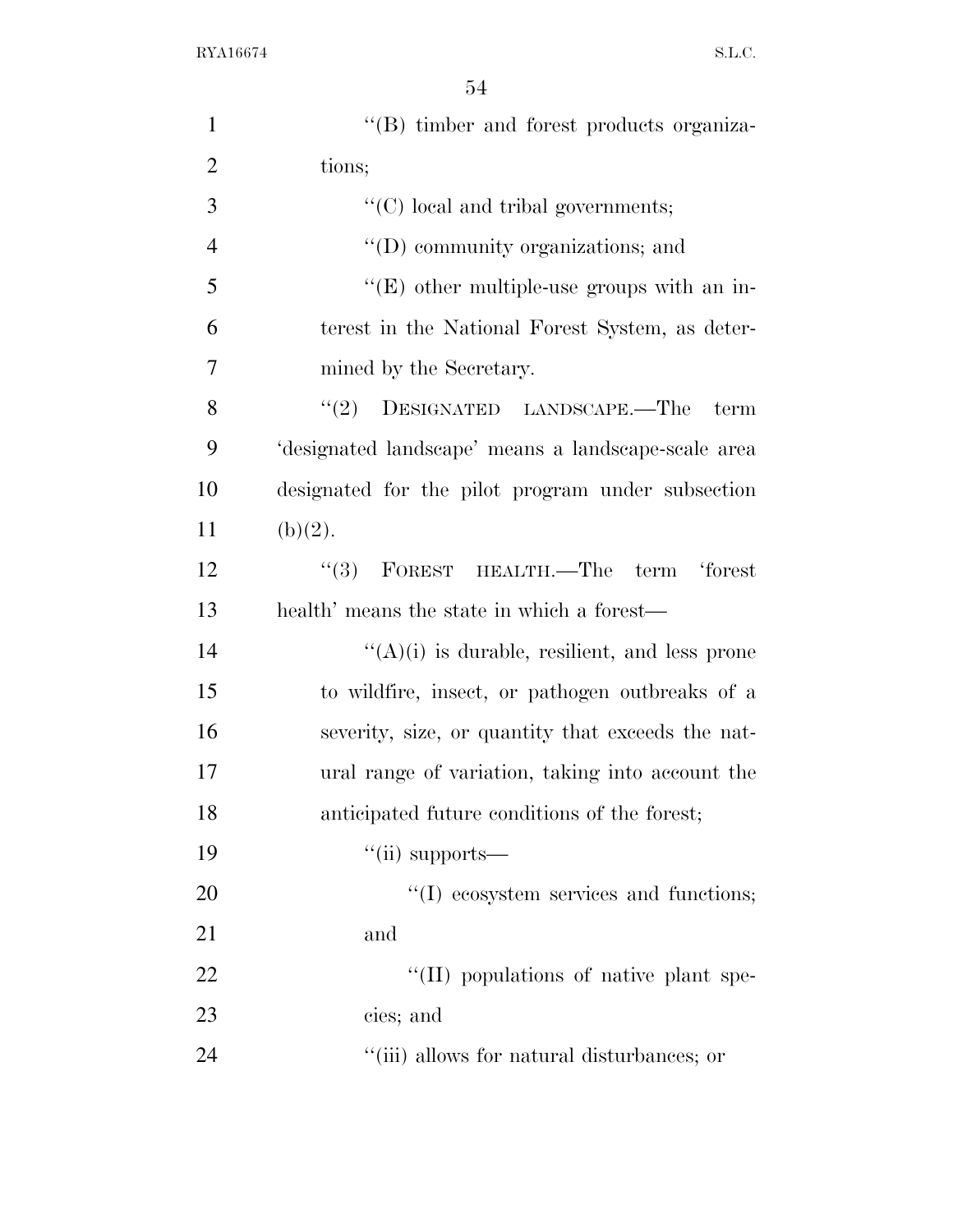| $\mathbf{1}$   | "(B) can maintain or develop, within ac-               |
|----------------|--------------------------------------------------------|
| $\overline{2}$ | ceptable ranges, regimes of—                           |
| 3              | "(i) species composition;                              |
| $\overline{4}$ | "(ii) ecosystem function and struc-                    |
| 5              | ture;                                                  |
| 6              | "(iii) hydrologic function; and                        |
| $\overline{7}$ | $``(iv)$ sediment.                                     |
| 8              | "(4) PILOT PROGRAM.—The term 'pilot pro-               |
| 9              | gram' means the National Forest System accelerated     |
| 10             | landscape restoration pilot program established by     |
| 11             | the Secretary under subsection $(b)(1)$ .              |
| 12             | "(5) SECRETARY.—The term 'Secretary' means             |
| 13             | the Secretary of Agriculture.                          |
| 14             | "(b) ESTABLISHMENT.-                                   |
| 15             | "(1) IN GENERAL.—The Secretary shall estab-            |
| 16             | lish a National Forest System accelerated landscape    |
| 17             | restoration pilot program to restore or maintain des-  |
| 18             | ignated landscapes.                                    |
| 19             | (2)<br>DESIGNATION.—The Secretary, acting              |
| 20             | through the Chief of the Forest Service, shall, in ac- |
| 21             | cordance with this subsection, designate for the pilot |
| 22             | program not fewer than 10 landscape-scale areas        |
| 23             | within the National Forest System (as defined in       |
| 24             | section 11(a) of the Forest and Rangeland Renew-       |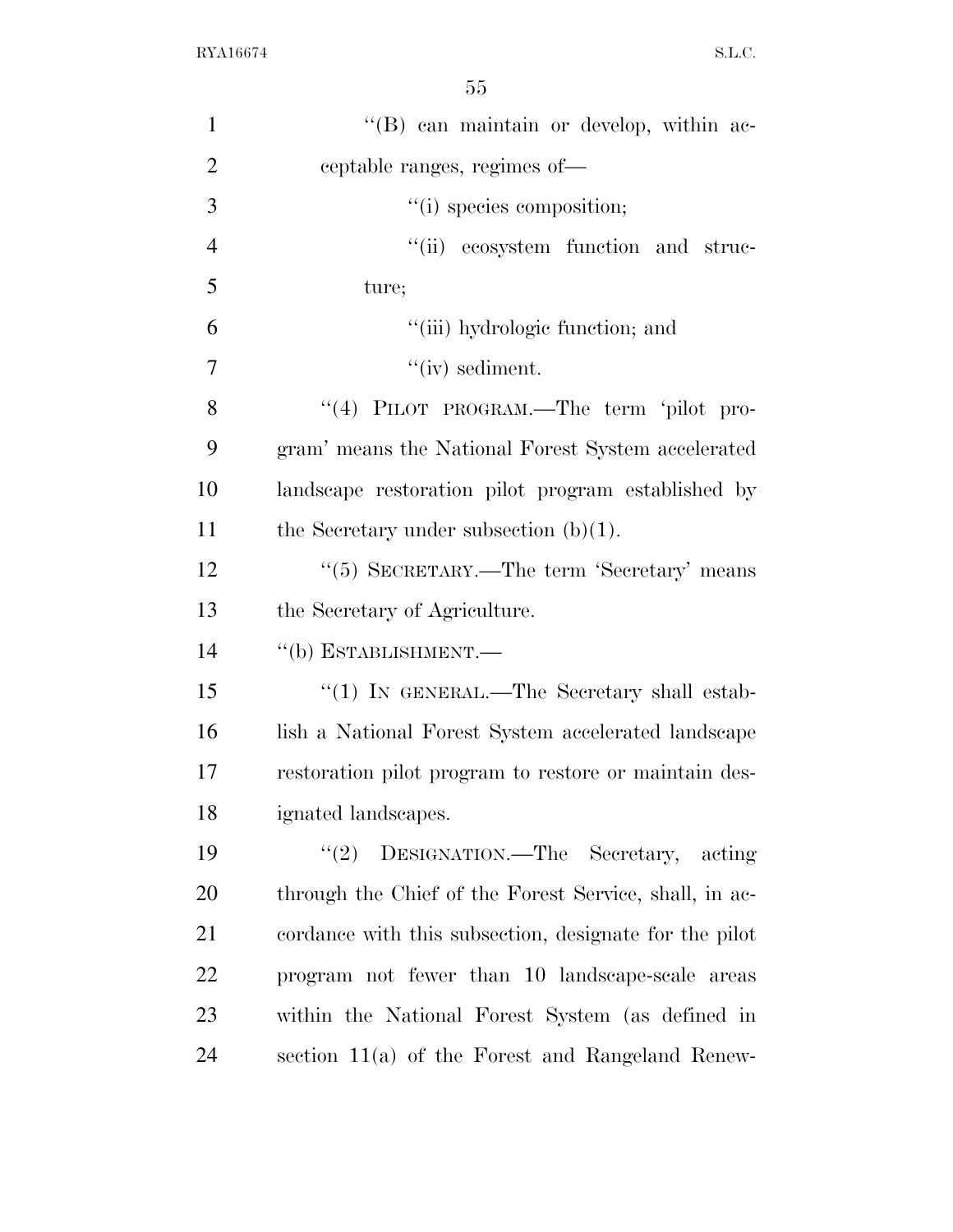| $\mathbf{1}$   | able Resources Planning Act of 1974 (16 U.S.C.       |
|----------------|------------------------------------------------------|
| $\overline{2}$ | $1609(a))$ .                                         |
| 3              | "(3) ELIGIBILITY.—Each designated landscape          |
| $\overline{4}$ | shall—                                               |
| 5              | "(A) include not less than $75,000$ acres            |
| 6              | and not more than $1,000,000$ acres;                 |
| $\overline{7}$ | $\lq\lq$ (B) be identified by a collaborative group; |
| 8              | "(C) not include any inventoried roadless            |
| 9              | area; and                                            |
| 10             | $\lq\lq$ (D) include forests that —                  |
| 11             | "(i) are not in a state of forest health;            |
| 12             | "(ii) are at increased risk of high-se-              |
| 13             | verity wildfire; or                                  |
| 14             | "(iii) are at increased risk of an insect            |
| 15             | or disease infestation.                              |
| 16             | $``(4)$ CONSIDERATION.—                              |
| 17             | "(A) IN GENERAL.—In designating land-                |
| 18             | scape-scale areas for the pilot program under        |
| 19             | paragraph $(2)$ , the Secretary shall—               |
| 20             | "(i) prioritize landscape-scale areas in             |
| 21             | which social, ecological, and economic con-          |
| 22             | ditions support landscape-scale restoration;         |
| 23             | and                                                  |
| 24             | "(ii) consider the factors described in              |
| 25             | subparagraph $(B)$ .                                 |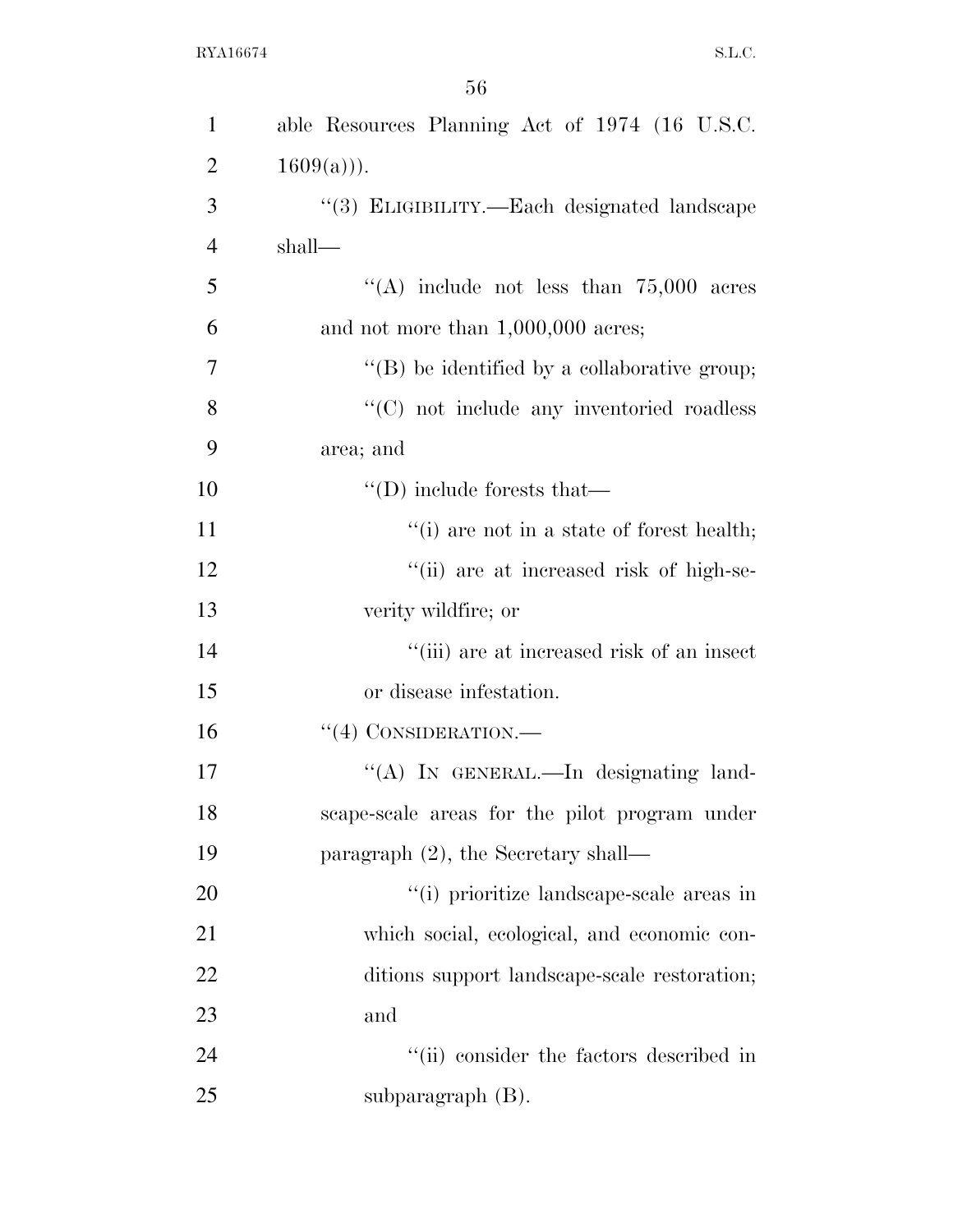| $\mathbf{1}$   | "(B) FACTORS.—The factors referred to in          |
|----------------|---------------------------------------------------|
| $\overline{2}$ | subparagraph $(A)(ii)$ are the following factors: |
| 3              | "(i) The existence of strong collabo-             |
| $\overline{4}$ | rative support for landscape-scale restora-       |
| 5              | tion.                                             |
| 6              | "(ii) The ecological conditions that              |
| 7              | are conducive to landscape-scale decisions,       |
| 8              | such as broad categories of land that             |
| 9              | would benefit from similar restoration            |
| 10             | treatments.                                       |
| 11             | "(iii) Economic conditions, such as               |
| 12             | the existence of infrastructure in proximity      |
| 13             | to the landscape-scale area that can make         |
| 14             | economic use of the forest byproducts of          |
| 15             | restoration.                                      |
| 16             | "(iv) The extent to which the land-               |
| 17             | scape-scale area is important to support,         |
| 18             | maintain, or improve water quality and wa-        |
| 19             | tershed function.                                 |
| 20             | $\lq\lq$ Other considerations, as deter-          |
| 21             | mined by the Secretary.                           |
| 22             | $``(5)$ PUBLIC NOTICE.—                           |
| 23             | "(A) INITIAL NOTICE.—Not later than $90$          |
| 24             | days after the date of enactment of this Act,     |
| 25             | the Secretary shall publish in the Federal Reg-   |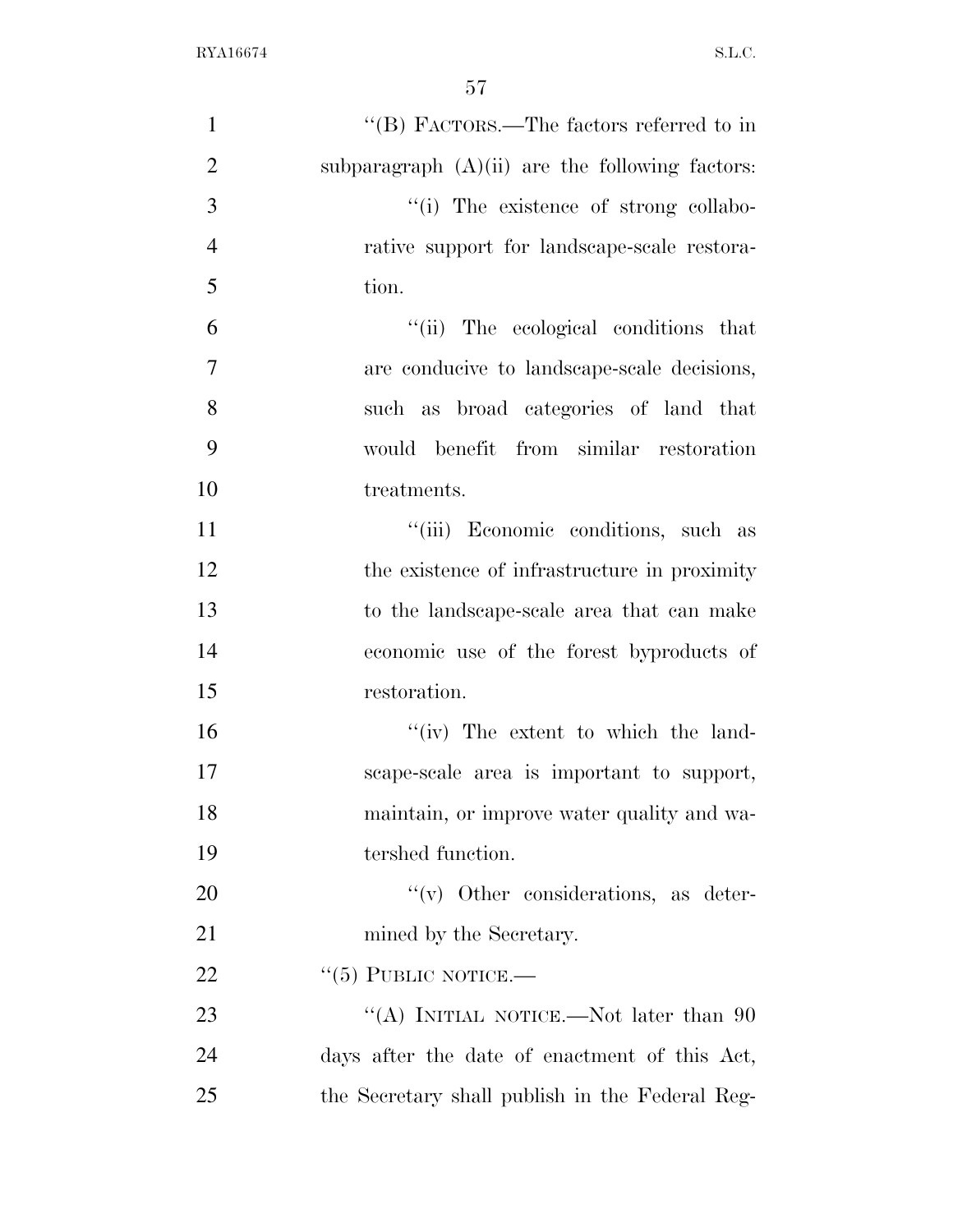| $\mathbf{1}$   | ister a notice of the process for the designation |
|----------------|---------------------------------------------------|
| $\overline{2}$ | of landscape-scale areas for the pilot program    |
| 3              | under paragraph $(2)$ .                           |
| $\overline{4}$ | "(B) FINAL NOTICE.—Not later than 1               |
| 5              | year after the date of enactment of this section, |
| 6              | the Secretary shall publish in the Federal Reg-   |
| $\overline{7}$ | ister a notice describing—                        |
| 8              | "(i) each designated landscape;                   |
| 9              | "(ii) the rationale for designating, in           |
| 10             | accordance with the requirements<br>de-           |
| 11             | scribed in paragraph (3), each designated         |
| 12             | landscape;                                        |
| 13             | "(iii) any collaborative group used to            |
| 14             | identify a designated landscape;                  |
| 15             | "(iv) an overview of any forest health            |
| 16             | problem with respect to each designated           |
| 17             | landscape;                                        |
| 18             | $f'(v)$ a discussion of the purpose of,           |
| 19             | and need for, restoration of each des-            |
| 20             | ignated landscape;                                |
| 21             | $\lq\lq$ (vi) a summary of the management         |
| 22             | actions necessary to achieve restoration of       |
| 23             | each designated landscape;                        |
| 24             | "(vii) findings relating to the short-            |
| 25             | term and long-term risks and impacts of           |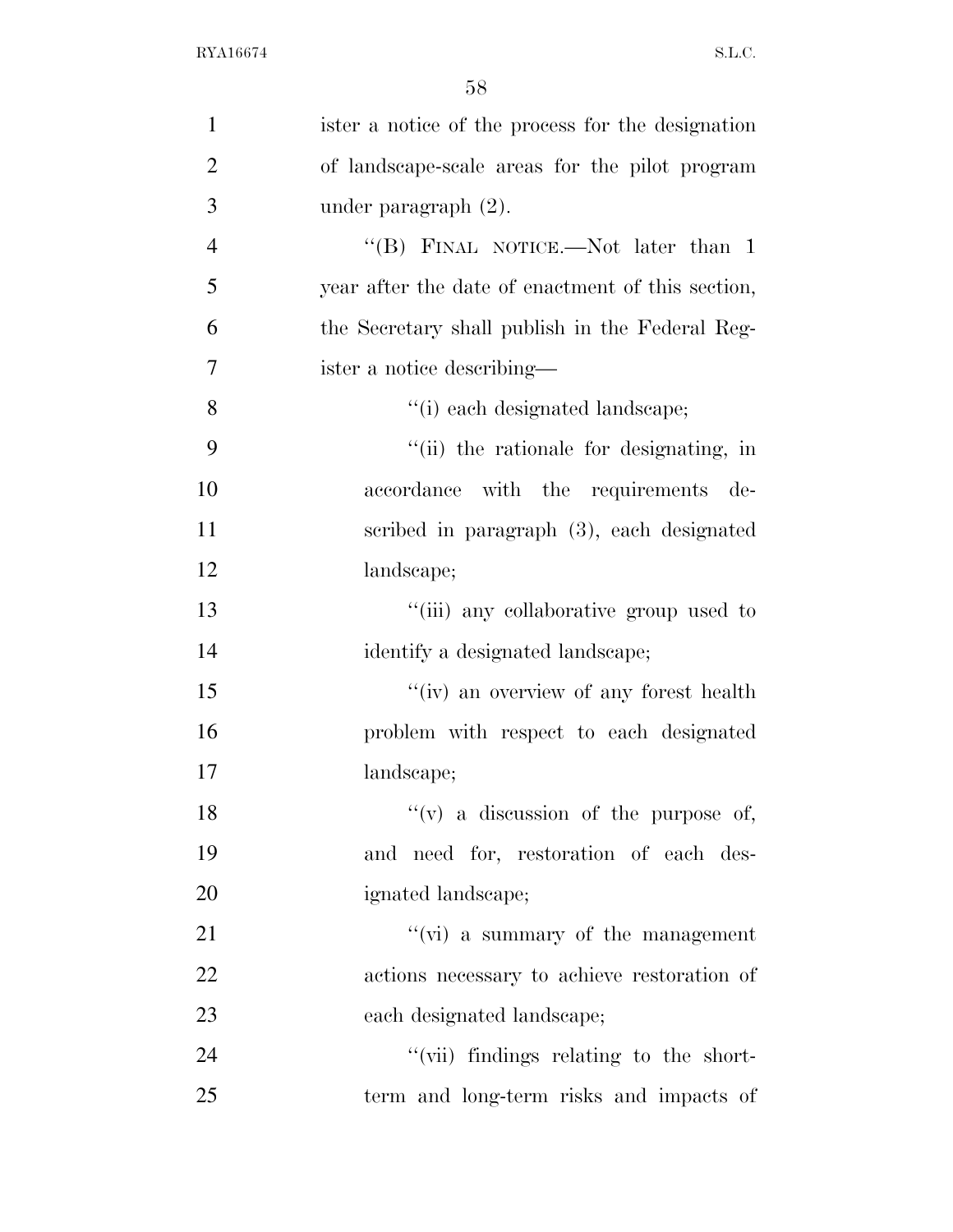| $\mathbf{1}$   | no action compared to restoration of each                 |
|----------------|-----------------------------------------------------------|
| $\overline{2}$ | designated landscape; and                                 |
| 3              | "(viii) a notice of intent to prepare an                  |
| $\overline{4}$ | environmental impact statement for treat-                 |
| 5              | ment within each designated landscape.                    |
| 6              | "(c) LANDSCAPE-SCALE ENVIRONMENTAL IMPACT                 |
| 7              | STATEMENT.—The Secretary shall prepare, for each des-     |
| 8              | ignated landscape, a landscape-scale environmental impact |
| 9              | statement for purposes of compliance with the National    |
| 10             | Environmental Policy Act of 1969 (42 U.S.C. 4321 et       |
| 11             | seq.) that—                                               |
| 12             | $\cdot$ (1) is commensurate with the geographic scope     |
| 13             | of the designated landscape;                              |
| 14             | $\lq(2)$ is sufficient to allow—                          |
| 15             | $\lq\lq$ project-scale implementation;                    |
| 16             | "(B) adaptive management, including site-                 |
| 17             | specific options, to ensure that project imple-           |
| 18             | mentation stays within the documented range of            |
| 19             | impacts;                                                  |
| 20             | "(C) site descriptions or land allocations                |
| 21             | that identify locations within the landscape in           |
| 22             | which specific restoration or maintenance treat-          |
| 23             | ments can be used appropriately; and                      |
| 24             | $\lq\lq$ ) standards and guidelines, consistent           |
| 25             | with the appropriate forest plan and project-             |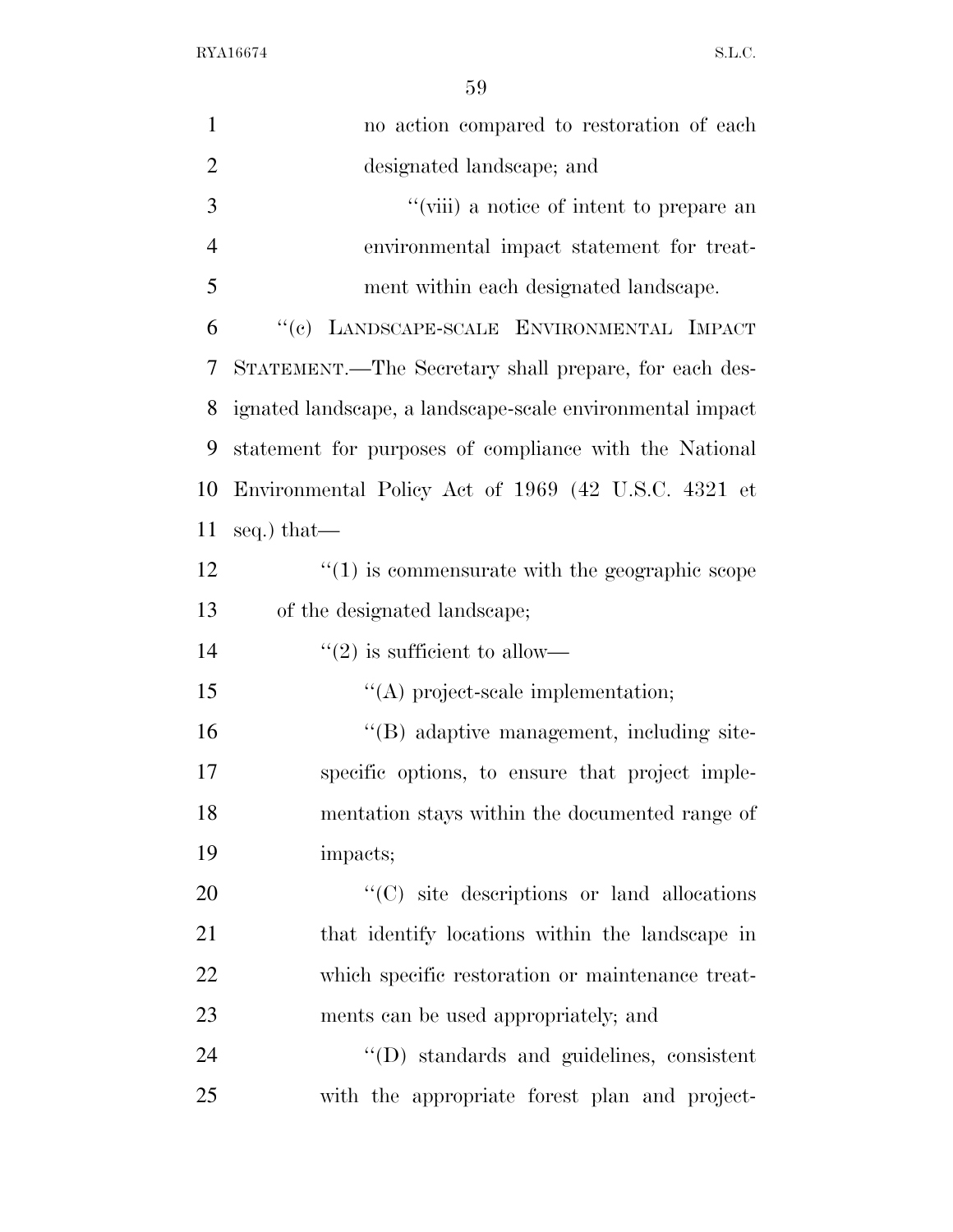| $\mathbf{1}$   | level design criteria, for management or other             |
|----------------|------------------------------------------------------------|
| $\overline{2}$ | project activities; and                                    |
| 3              | $\degree$ (3) includes—                                    |
| $\overline{4}$ | $\lq\lq$ and identification of any forest health           |
| 5              | problem;                                                   |
| 6              | $\lq\lq (B)$ an identification of the purpose of the       |
| 7              | treatment, and need, to restore to more resilient          |
| 8              | and healthy conditions, or to maintain, forest             |
| 9              | health in the designated landscape;                        |
| 10             | $\cdot$ (C) an estimate of the time needed to sat-         |
| 11             | is fy the purpose and need described in subpara-           |
| 12             | graph (B) and the scale of the restoration or              |
| 13             | maintenance treatment needed to satisfy that               |
| 14             | purpose and need;                                          |
| 15             | $\lq\lq$ a description of potential restoration            |
| 16             | or maintenance treatment that would contribute             |
| 17             | to the satisfaction of the purpose and need de-            |
| 18             | scribed in subparagraph (B); and                           |
| 19             | $\lq\lq$ (E) a description of possible changes in          |
| 20             | circumstances or new information that would                |
| 21             | require supplemental documentation under the               |
| 22             | National Environmental Policy Act of 1969 (42)             |
| 23             | U.S.C. 4321 et seq.).                                      |
| 24             | "(d) AUTHORIZATION OF APPROPRIATIONS.—There                |
| 25             | is authorized to be appropriated to carry out this section |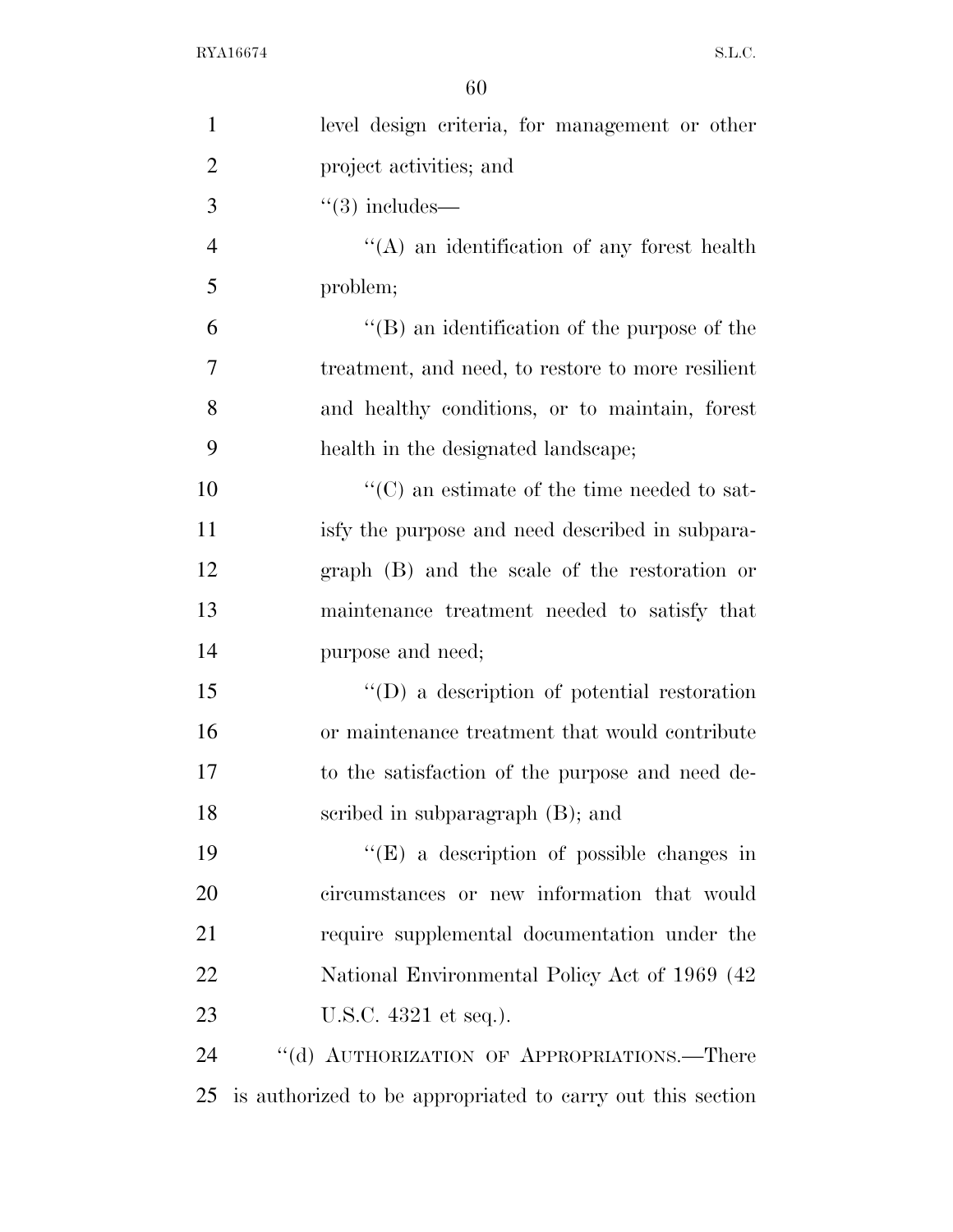\$40,000,000 for each fiscal year beginning with the first full fiscal year after the date of enactment of the Emer- gency Wildfire and Forest Management Act of 2016 through fiscal year 2018.''.

 (b) CONFORMING AMENDMENT.—The table of con- tents for the Healthy Forests Restoration Act of 2003 (16 U.S.C. prec. 6501) is amended by adding at the end of

the items relating to title VI the following:

''Sec. 602. Designation of treatment areas.

''Sec. 603. Administrative review.

''Sec. 604. Stewardship end result contracting projects.

''Sec. 605. National Forest System accelerated landscape restoration pilot program.''.

#### **SEC. 407. TENNESSEE WILDERNESS.**

(a) DEFINITIONS.—In this section:

 (1) MAP.—The term ''Map'' means the map en- titled ''Proposed Wilderness Areas and Additions-Cherokee National Forest'' and dated January 20,

- 2010.
- (2) STATE.—The term ''State'' means the State of Tennessee.

 (b) DESIGNATION OF WILDERNESS.—In accordance with the Wilderness Act (16 U.S.C. 1131 et seq.), the fol- lowing parcels of Federal land in the Cherokee National Forest in the State are designated as wilderness and as additions to the National Wilderness Preservation System: (1) Certain land comprising approximately 9,038 acres, as generally depicted as the ''Upper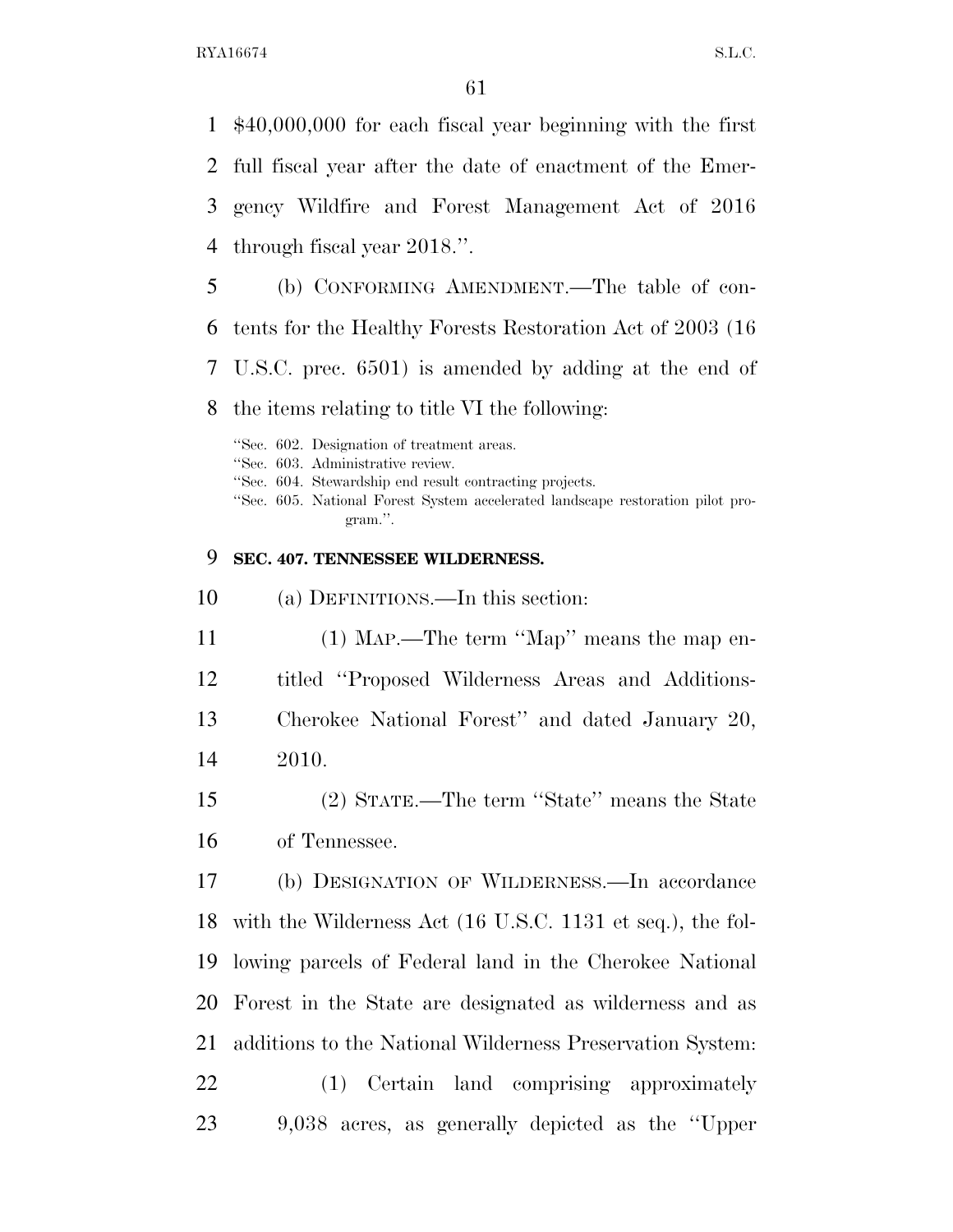Bald River Wilderness'' on the Map, which shall be known as the ''Upper Bald River Wilderness''. (2) Certain land comprising approximately 348 acres, as generally depicted as the ''Big Frog Addi- tion'' on the Map, which shall be incorporated in, and considered to be a part of, the Big Frog Wilder- ness. (3) Certain land comprising approximately 630 acres, as generally depicted as the ''Little Frog Mountain Addition NW'' on the Map, which shall be incorporated in, and considered to be a part of, the Little Frog Mountain Wilderness. (4) Certain land comprising approximately 336 acres, as generally depicted as the ''Little Frog Mountain Addition NE'' on the Map, which shall be incorporated in, and considered to be a part of, the Little Frog Mountain Wilderness. (5) Certain land comprising approximately 2,922 acres, as generally depicted as the ''Sampson Mountain Addition'' on the Map, which shall be in- corporated in, and considered to be a part of, the Sampson Mountain Wilderness. (6) Certain land comprising approximately

 4,446 acres, as generally depicted as the ''Big Lau-rel Branch Addition'' on the Map, which shall be in-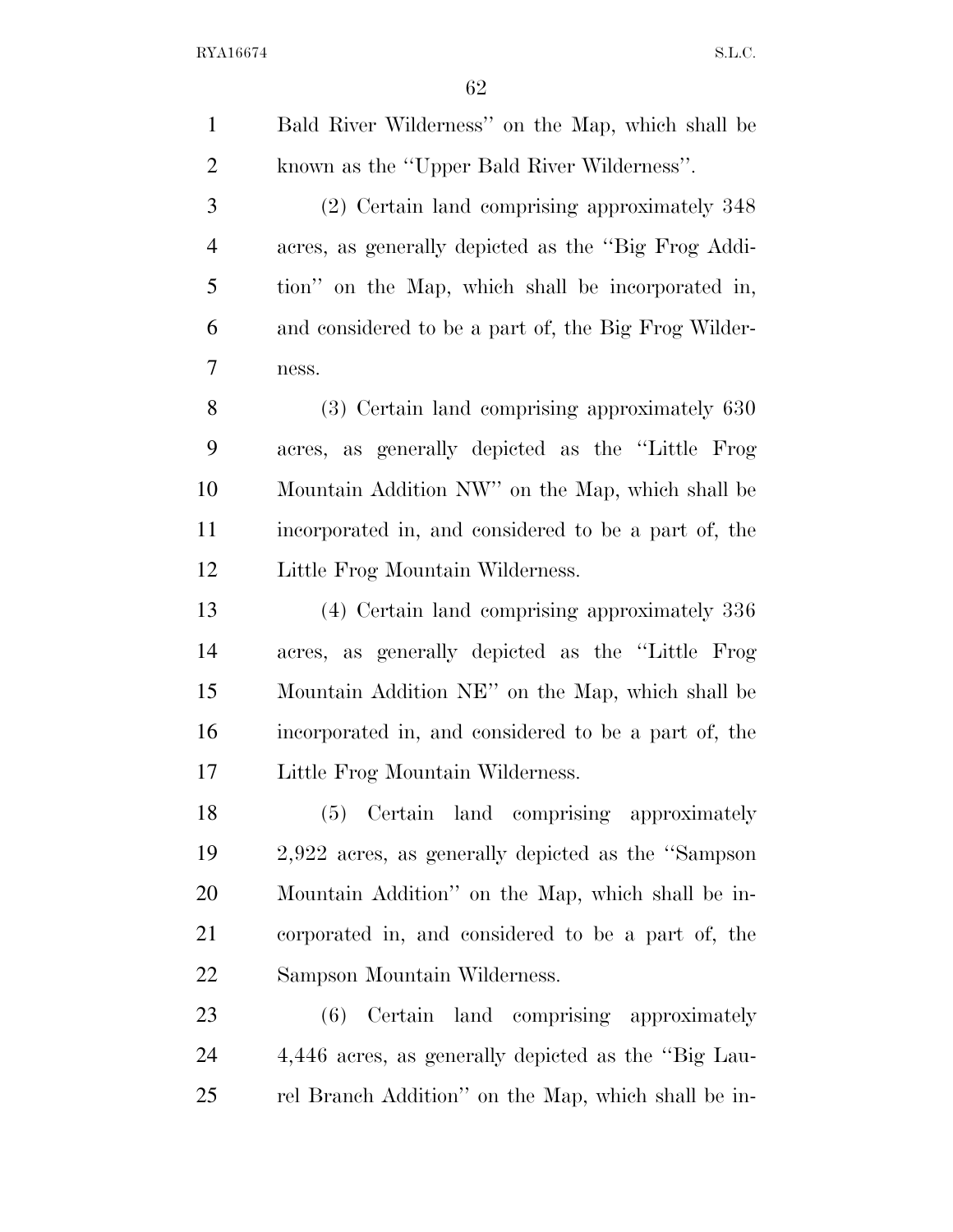corporated in, and considered to be a part of, the Big Laurel Branch Wilderness. (7) Certain land comprising approximately 1,836 acres, as generally depicted as the ''Joyce Kil- mer-Slickrock Addition'' on the Map, which shall be incorporated in, and considered to be a part of, the Joyce Kilmer-Slickrock Wilderness. (c) MAPS AND LEGAL DESCRIPTIONS.— (1) IN GENERAL.—As soon as practicable after the date of enactment of this Act, the Secretary shall file maps and legal descriptions of the wilder- ness areas designated by subsection (b) with the ap- propriate committees of Congress. (2) PUBLIC AVAILABILITY.—The maps and legal descriptions filed under paragraph (1) shall be on file and available for public inspection in the of- fice of the Chief of the Forest Service and the office of the Supervisor of the Cherokee National Forest. (3) FORCE OF LAW.—The maps and legal de-

 scriptions filed under paragraph (1) shall have the same force and effect as if included in this Act, ex- cept that the Secretary may correct typographical errors in the maps and descriptions.

24 (d) ADMINISTRATION.—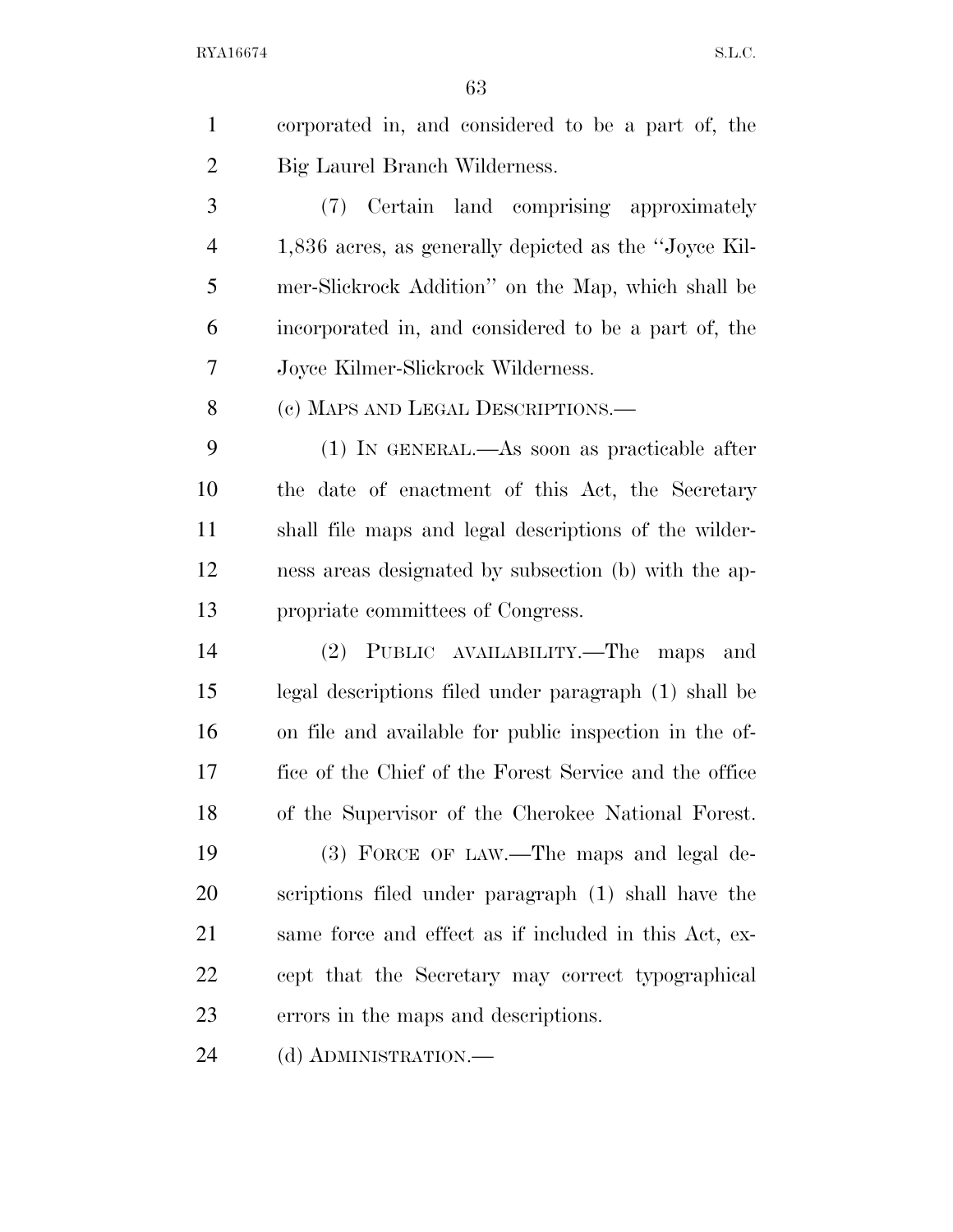| $\mathbf{1}$   | (1) IN GENERAL.—Subject to valid existing                       |
|----------------|-----------------------------------------------------------------|
| $\overline{2}$ | rights, the Federal land designated as wilderness by            |
| 3              | subsection (b) shall be administered by the Secretary           |
| $\overline{4}$ | in accordance with the Wilderness Act (16 U.S.C.                |
| 5              | 1131 et seq.), except that any reference in that Act            |
| 6              | to the effective date of that Act shall be deemed to            |
| 7              | be a reference to the date of enactment of this Act.            |
| 8              | (2) FISH AND WILDLIFE MANAGEMENT.—In ac-                        |
| 9              | cordance with section $4(d)(7)$ of the Wilderness Act           |
| 10             | $(16 \text{ U.S.C. } 1133(d)(7))$ , nothing in this section af- |
| 11             | fects the jurisdiction of the State with respect to fish        |
| 12             | and wildlife management (including the regulation of            |
| 13             | hunting, fishing, and trapping) in the wilderness               |
| 14             | areas designated by subsection (b).                             |
| 15             | SEC. 408. ADDITIONAL AUTHORITY FOR SALE OR EX-                  |
| 16             | CHANGE OF SMALL PARCELS OF NATIONAL                             |
| 17             | FOREST SYSTEM LAND.                                             |
| 18             | (a) INCREASE IN MAXIMUM VALUE OF SMALL PAR-                     |
| 19             | CELS.—Section 3 of Public Law 97–465 (commonly                  |
| 20             | known as the "Small Tract Act of 1983") (16 U.S.C.              |
| 21             | $521e$ ) is amended in the matter preceding paragraph $(1)$     |
| 22             | by striking " $$150,000"$ and inserting " $$500,000"$ .         |
| 23             | (b) ADDITIONAL CONVEYANCE PURPOSES.—Section                     |
| 24             | 3 of Public Law $97-465$ (16 U.S.C. 521e) (as amended           |
| 25             | by subsection $(a)$ ) is amended—                               |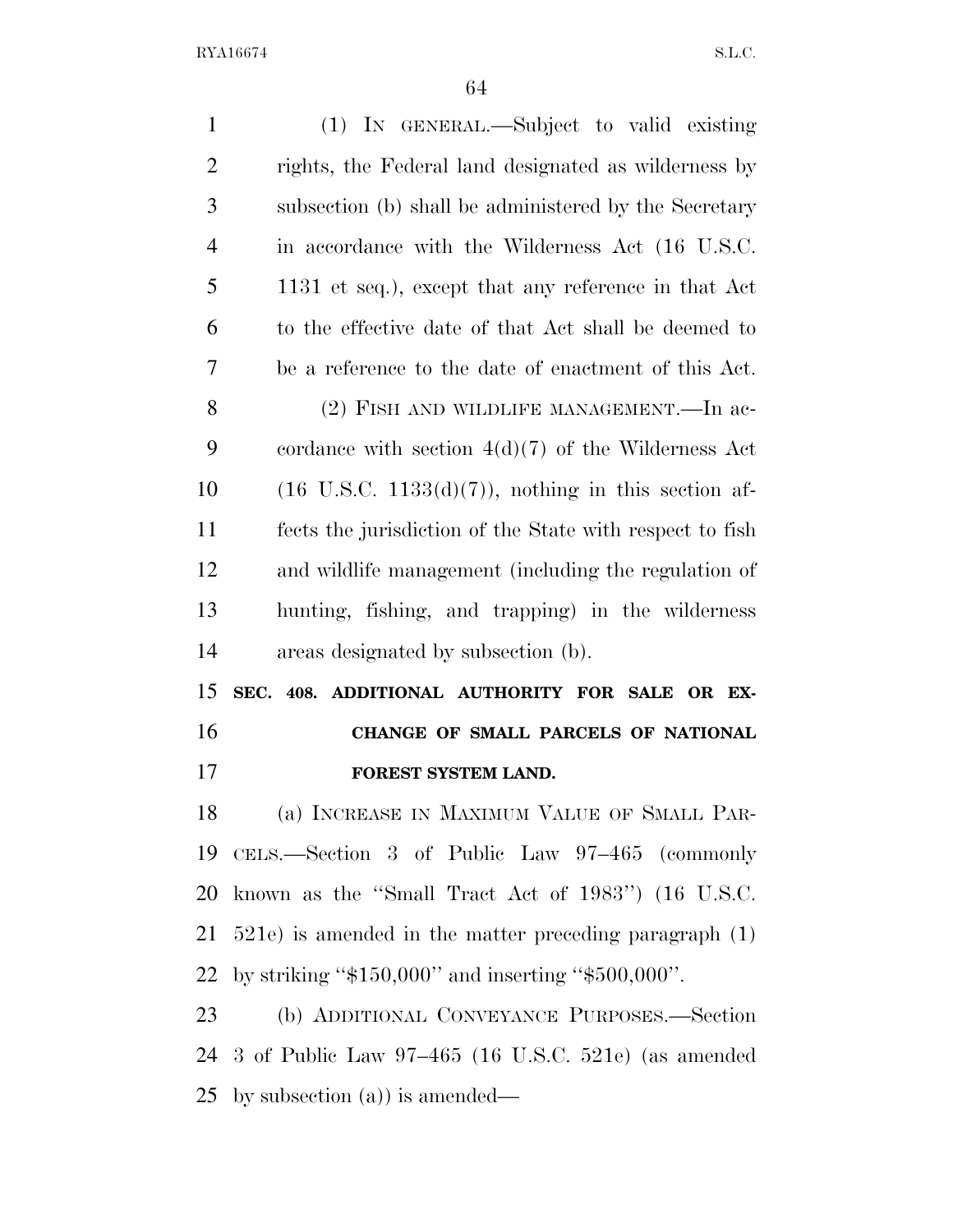| $\mathbf{1}$   | $(1)$ in paragraph $(2)$ , by striking "; or" and in-          |
|----------------|----------------------------------------------------------------|
| $\overline{2}$ | serting a semicolon;                                           |
| 3              | $(2)$ in paragraph $(3)$ , by striking the period at           |
| $\overline{4}$ | the end and inserting a semicolon; and                         |
| 5              | $(3)$ by adding at the end the following:                      |
| 6              | $\cdot$ (4) parcels of 40 acres or less that are deter-        |
| 7              | mined by the Secretary—                                        |
| 8              | "(A) to be physically isolated;                                |
| 9              | $\lq\lq$ (B) to be inaccessible; or                            |
| 10             | "(C) to have lost National Forest char-                        |
| 11             | acter;                                                         |
| 12             | $\cdot\cdot$ (5) parcels of 10 acres or less that are not eli- |
| 13             | gible for conveyance under paragraph (2) but are               |
| 14             | encroached on by a permanent habitable improve-                |
| 15             | ment for which there is no evidence that the en-               |
| 16             | croachment was intentional or negligent; or                    |
| 17             | $(6)$ parcels used as a cemetery (including a                  |
| 18             | parcel of not more than 1 acre adjacent to the parcel          |
| 19             | used as a cemetery), a landfill, or a sewage treat-            |
| 20             | ment plant under a special use authorization issued            |
| 21             | or otherwise authorized by the Secretary.".                    |
| 22             | (c) DISPOSITION OF PROCEEDS.—Section 2 of Public               |
| 23             | Law $97-465$ (16 U.S.C. 521d) is amended—                      |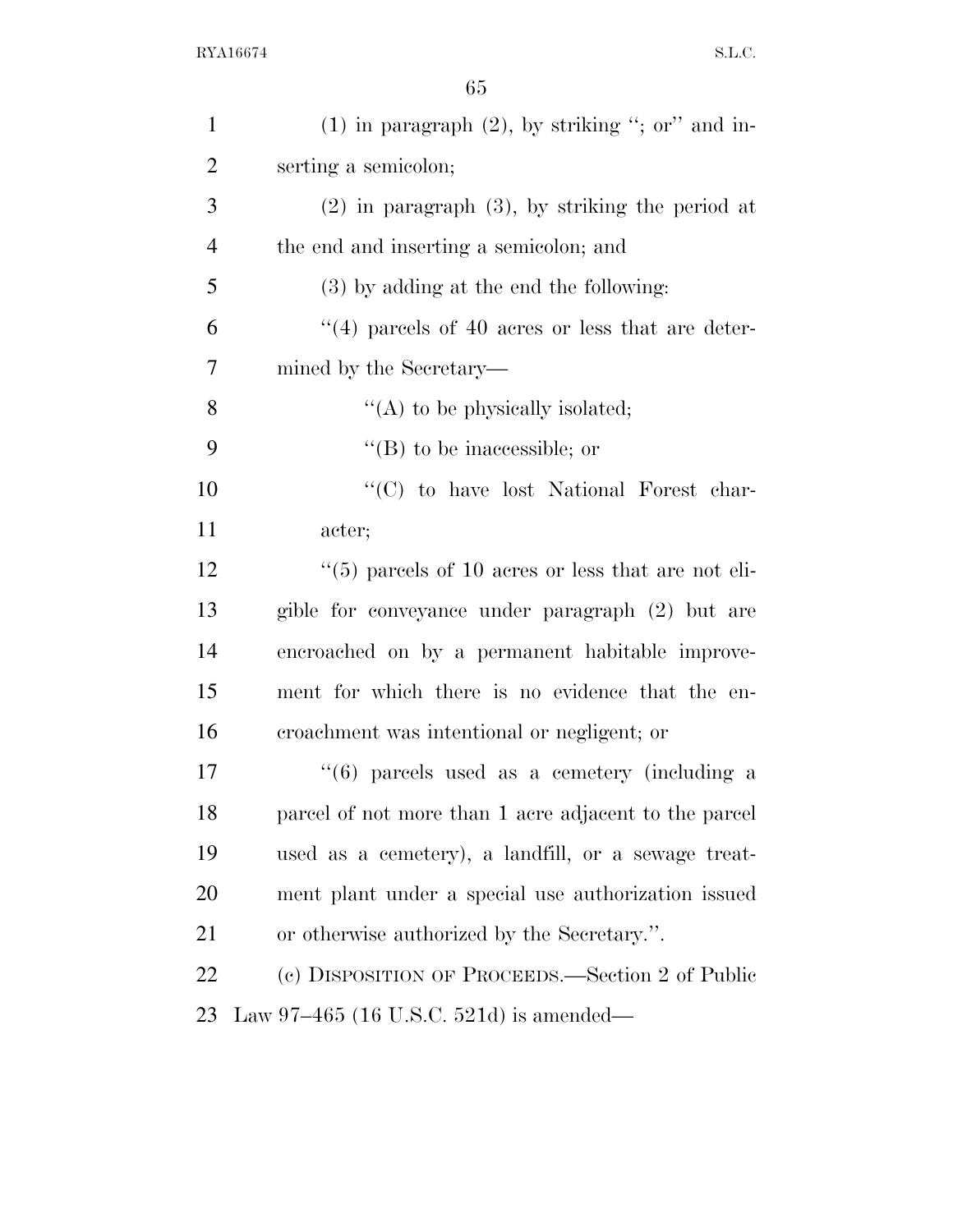| $\mathbf{1}$   | $(1)$ in the matter preceding paragraph $(1)$ , by          |
|----------------|-------------------------------------------------------------|
| $\overline{2}$ | striking "The Secretary is authorized" and inserting        |
| 3              | the following:                                              |
| $\overline{4}$ | "(a) CONVEYANCE AUTHORITY; CONSIDERATION.-                  |
| 5              | The Secretary is authorized";                               |
| 6              | $(2)$ in paragraph $(2)$ , in the second sentence, by       |
| 7              | striking "The Secretary shall insert" and inserting         |
| 8              | the following:                                              |
| 9              | "(b) INCLUSION OF TERMS, COVENANTS, CONDI-                  |
| 10             | TIONS, AND RESERVATIONS.                                    |
| 11             | " $(1)$ IN GENERAL.—The Secretary shall in-                 |
| 12             | sert";                                                      |
| 13             | $(3)$ in subsection (b) (as so designated)—                 |
| 14             | (A) by striking "convenants" and inserting                  |
| 15             | "covenants"; and                                            |
| 16             | (B) in the second sentence by striking                      |
| 17             | "The preceding sentence shall not" and insert-              |
| 18             | ing the following:                                          |
| 19             | "(2) LIMITATION.—Paragraph $(1)$ shall not";                |
| 20             | and                                                         |
| 21             | (4) by adding at the end the following:                     |
| 22             | "(c) DISPOSITION OF PROCEEDS.—                              |
| 23             | "(1) DEPOSIT IN SISK FUND.—The net pro-                     |
| 24             | ceeds derived from any sale or exchange conducted           |
| 25             | under paragraph $(4)$ , $(5)$ , or $(6)$ of section 3 shall |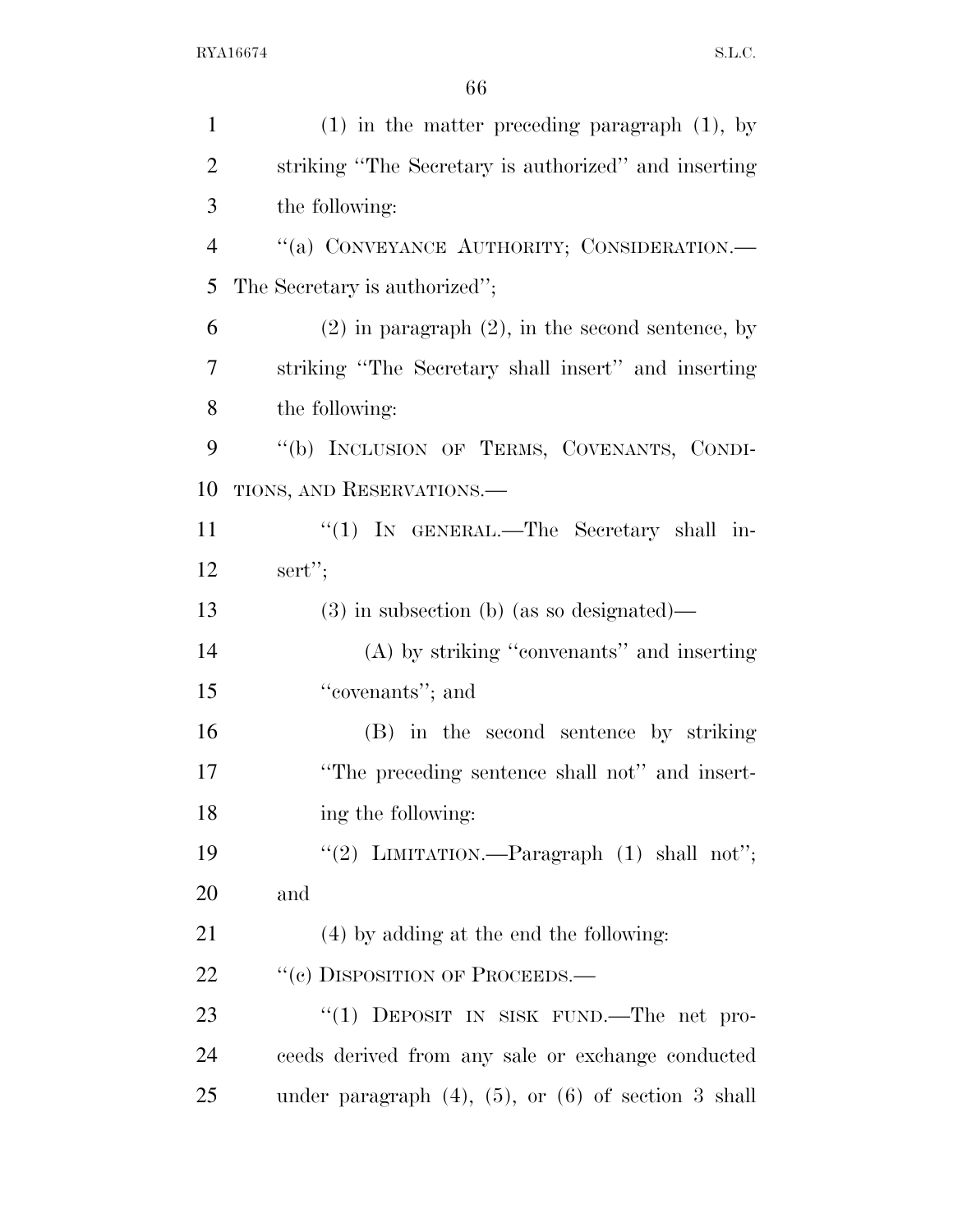| $\mathbf{1}$   | be deposited in the fund established under Public    |
|----------------|------------------------------------------------------|
| $\overline{2}$ | Law $90-171$ (commonly known as the 'Sisk Act')      |
| 3              | $(16 \text{ U.S.C. } 484a).$                         |
| $\overline{4}$ | "(2) USE.—Amounts deposited under para-              |
| 5              | graph (1) shall be available to the Secretary until  |
| 6              | expended for-                                        |
| $\overline{7}$ | $\lq\lq$ the acquisition of land or interests in     |
| 8              | land for administrative sites for the National       |
| 9              | Forest System in the State from which the            |
| 10             | amounts were derived;                                |
| 11             | $\lq\lq$ (B) the acquisition of land or interests in |
| 12             | land for inclusion in the National Forest Sys-       |
| 13             | tem in that State, including land or interests in    |
| 14             | land that enhance opportunities for recreational     |
| 15             | access;                                              |
| 16             | "(C) the performance of deferred mainte-             |
| 17             | nance on administrative sites for the National       |
| 18             | Forest System in that State or other deferred        |
| 19             | maintenance activities in that State that en-        |
| 20             | hance opportunities for recreational access; or      |
| 21             | $\lq\lq$ the reimbursement of the Secretary          |
| 22             | for costs incurred in preparing a sale conducted     |
| 23             | under the authority of section 3 if the sale is      |
| 24             | a competitive sale.".                                |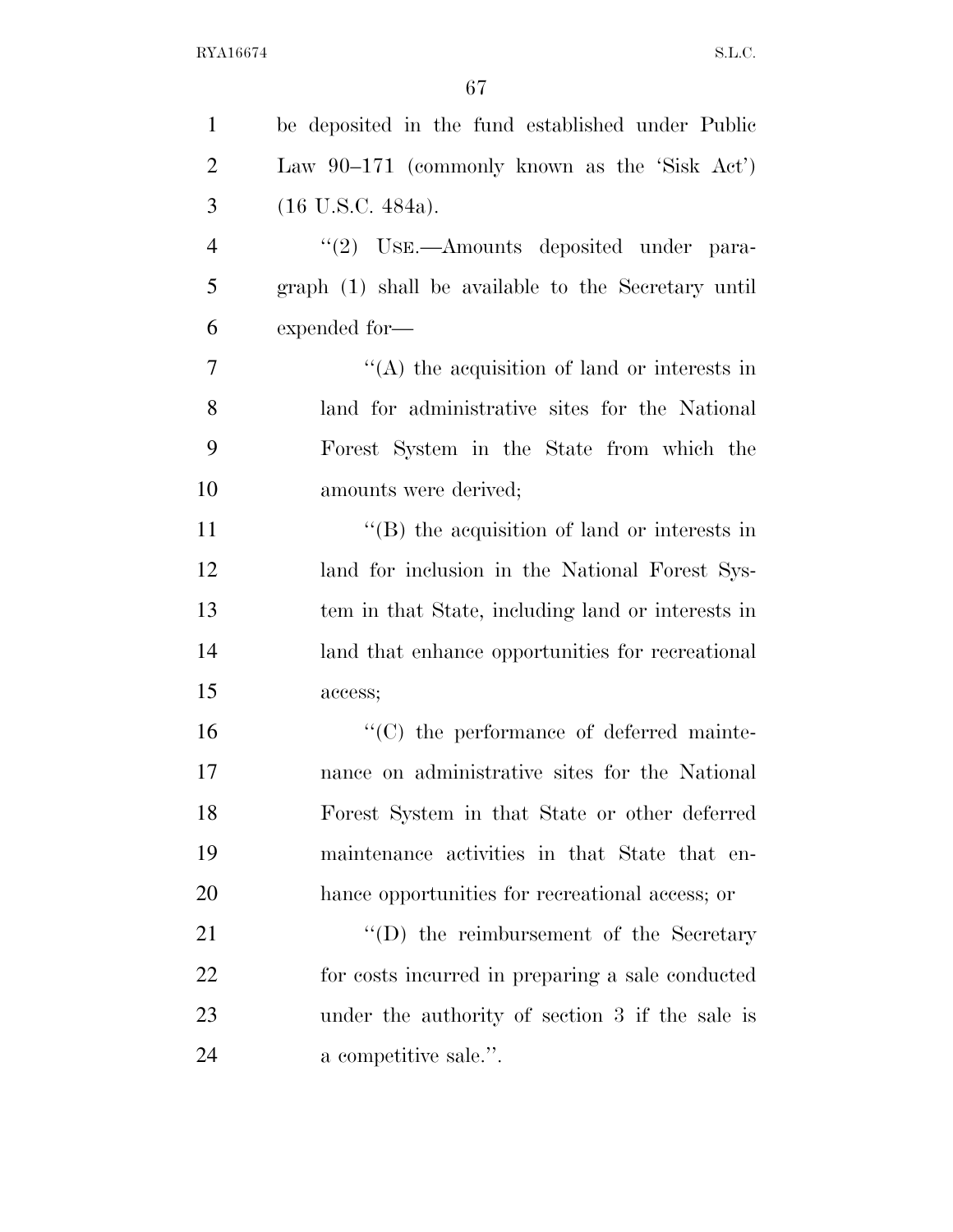## **SEC. 409. EXTENSION OF AUTHORIZATION FOR CONVEY- ANCE OF FOREST SERVICE ADMINISTRATIVE SITES.**

 Section 503(f) of the Forest Service Facility Realign- ment and Enhancement Act of 2005 (16 U.S.C. 580d note; Public Law 109–54) is amended by striking ''2016'' and inserting ''2018''.

# **TITLE V—KISATCHIE NATIONAL FOREST LAND CONVEYANCE**

### **SEC. 501. SHORT TITLE.**

 This title may be cited as the ''Kisatchie National Forest Land Conveyance Act of 2016''.

### **SEC. 502. FINDING.**

 Congress finds that it is in the public interest to au- thorize the conveyance of certain Federal land in the Kisatchie National Forest in the State of Louisiana for market value consideration.

### **SEC. 503. DEFINITIONS.**

### In this title:

 (1) COLLINS CAMP PROPERTIES.—The term ''Collins Camp Properties'' means Collins Camp Properties, Inc., a corporation incorporated under 23 the laws of the State.

 (2) SECRETARY.—The term ''Secretary'' means the Secretary of Agriculture.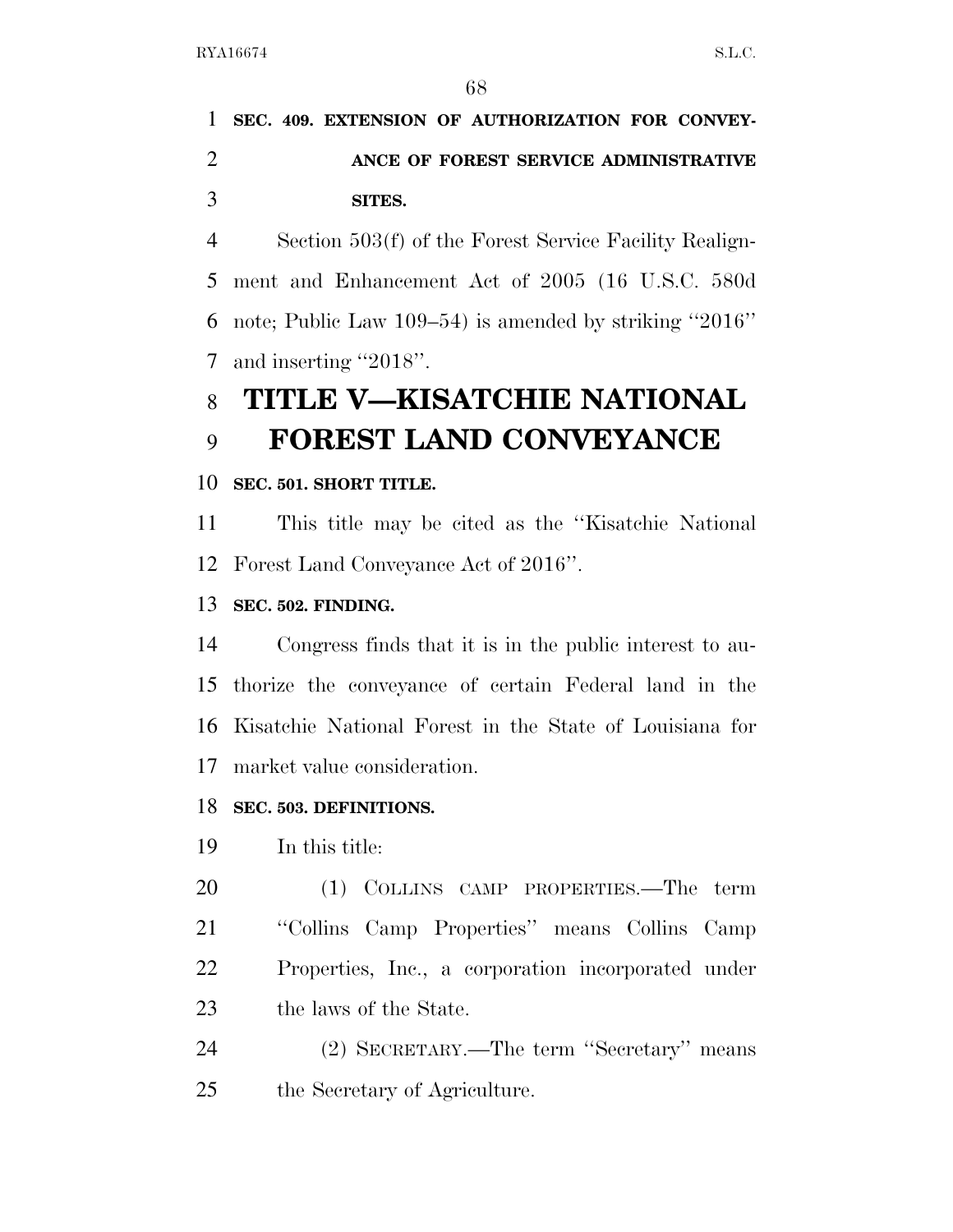| $\mathbf{1}$   | (3) STATE.—The term "State" means the State                  |
|----------------|--------------------------------------------------------------|
| $\overline{2}$ | of Louisiana.                                                |
| 3              | SEC. 504. AUTHORIZATION OF CONVEYANCES.                      |
| $\overline{4}$ | (a) AUTHORIZATION.—                                          |
| 5              | (1) IN GENERAL.—Subject to valid existing                    |
| 6              | rights and subsection (b), the Secretary may convey          |
| 7              | the Federal land described in paragraph (2) by quit-         |
| 8              | claim deed at public or private sale, including com-         |
| 9              | petitive sale by auction, bid, or other methods.             |
| 10             | (2) DESCRIPTION OF LAND.—The Federal land                    |
| 11             | referred to in paragraph $(1)$ consists of —                 |
| 12             | $(A)$ all Federal land within sec. 9, T. 10                  |
| 13             | N., R. 5 W., Winn Parish, Louisiana; and                     |
| 14             | $(B)$ a 2.16-acre parcel of Federal land lo-                 |
| 15             | cated in the SW1/4 of sec. 4, T. 10 N., R. 5 W.,             |
| 16             | Winn Parish, Louisiana, as depicted on a cer-                |
| 17             | tificate of survey dated March 7, 2007, by Glen              |
| 18             | L. Cannon, P.L.S. 4436.                                      |
| 19             | (b) FIRST RIGHT OF PURCHASE.—Subject to valid                |
| 20             | existing rights and section 506, during the 1-year period    |
| 21             | beginning on the date of enactment of this Act, on the       |
| 22             | provision of consideration by the Collins Camp Properties    |
| 23             | to the Secretary, the Secretary shall convey, by quitclaim   |
| 24             | deed, to Collins Camp Properties all right, title and inter- |
| 25             | est of the United States in and to-                          |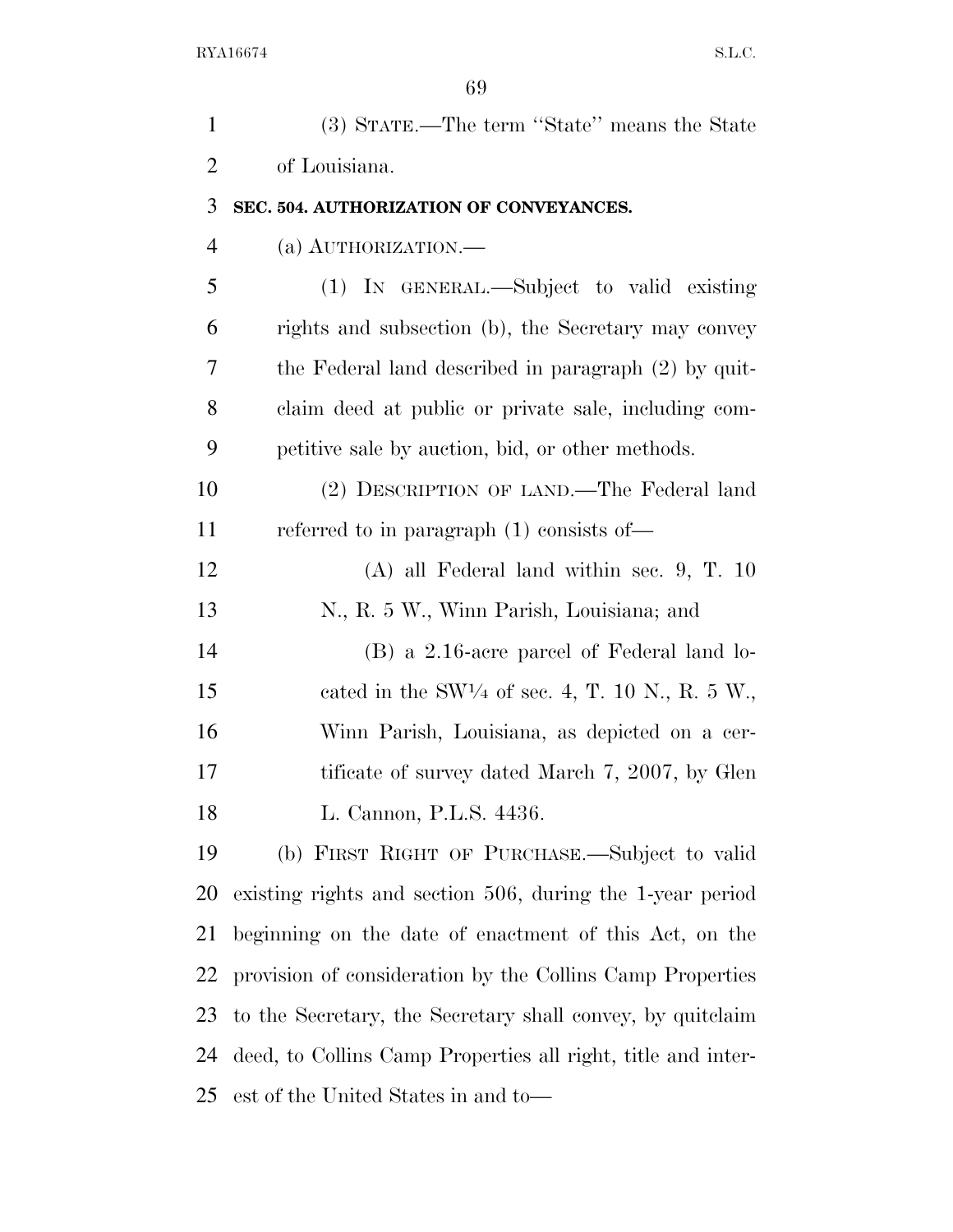| $\mathbf{1}$   | $(1)$ not more than 47.92 acres of Federal land          |
|----------------|----------------------------------------------------------|
| $\overline{2}$ | comprising the Collins Campsites within sec. 9, T.       |
| 3              | 10 N., R. 5 W., in Winn Parish, Louisiana, as gen-       |
| $\overline{4}$ | erally depicted on a certificate of survey dated Feb-    |
| 5              | ruary 28, 2007, by Glen L. Cannon, P.L.S. 4436;          |
| 6              | and                                                      |
| 7              | (2) the parcel of Federal land described in sub-         |
| 8              | section $(a)(2)(B)$ .                                    |
| 9              | (c) TERMS AND CONDITIONS.—The Secretary may—             |
| 10             | (1) configure the Federal land to be conveyed            |
| 11             | under this title—                                        |
| 12             | $(A)$ to maximize the marketability of the               |
| 13             | conveyance; or                                           |
| 14             | (B) to achieve management objectives; and                |
| 15             | $(2)$ establish any terms and conditions for the         |
| 16             | conveyances under this title that the Secretary de-      |
| 17             | termines to be in the public interest.                   |
| 18             | (d) CONSIDERATION.—Consideration for a convey-           |
| 19             | ance of Federal land under this title shall be—          |
| 20             | $(1)$ in the form of cash; and                           |
| 21             | $(2)$ in an amount equal to the market value of          |
| 22             | the Federal land being conveyed, as determined           |
| 23             | under subsection (e).                                    |
| 24             | (e) MARKET VALUE.—The market value of the Fed-           |
| 25             | eral land conveyed under this title shall be determined— |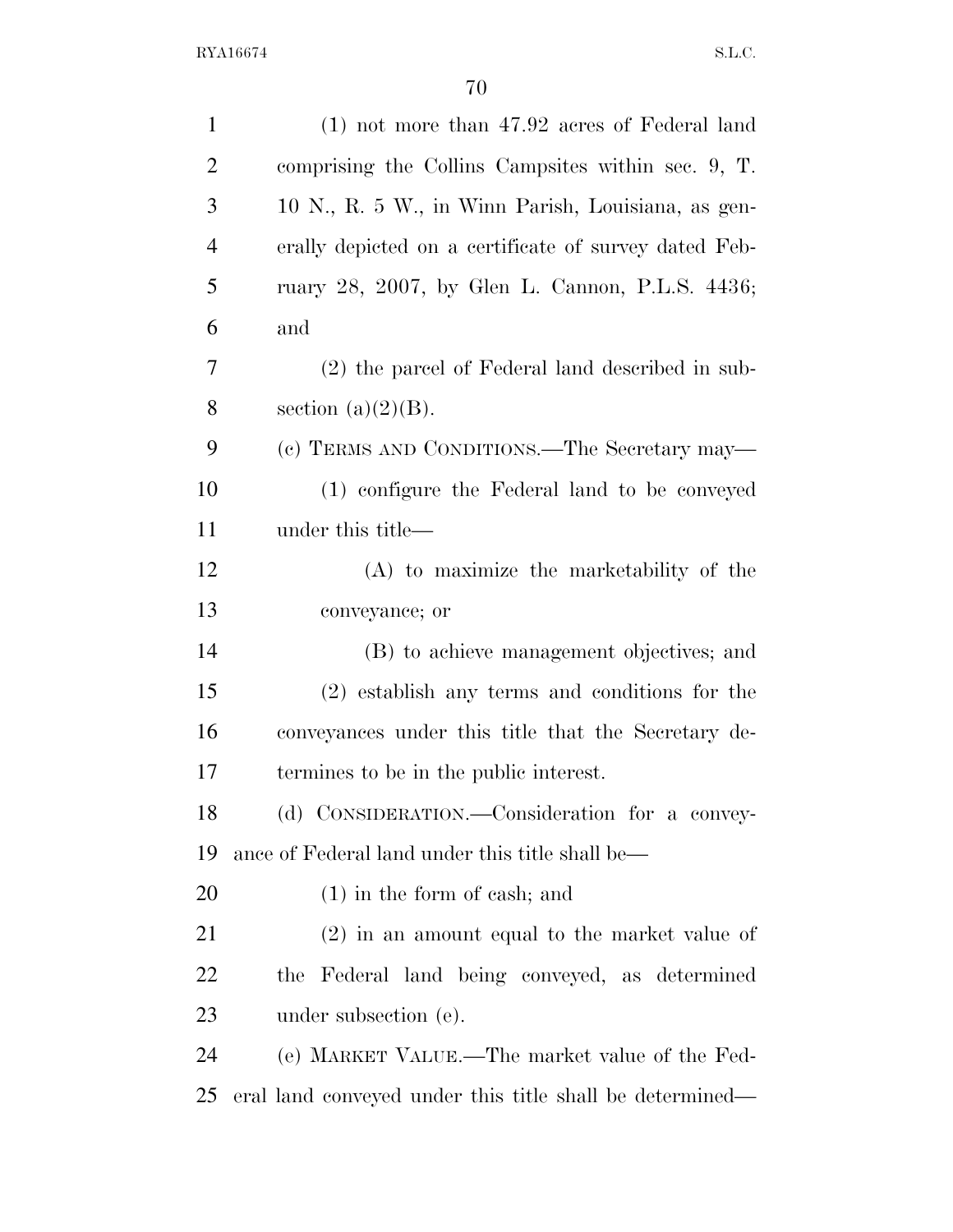| $\mathbf{1}$   | (1) in the case of Federal land conveyed under      |
|----------------|-----------------------------------------------------|
| $\overline{2}$ | subsection (b), by an appraisal that is—            |
| 3              | (A) conducted in accordance with the Uni-           |
| $\overline{4}$ | form Appraisal Standards for Federal Land Ac-       |
| 5              | quisitions; and                                     |
| 6              | (B) approved by the Secretary; or                   |
| 7              | $(2)$ if conveyed by a method other than the        |
| 8              | methods described in subsection (b), by competitive |
| 9              | sale.                                               |
| 10             | (f) HAZARDOUS SUBSTANCES.—                          |
| 11             | $(1)$ In GENERAL.—                                  |
| 12             | (A) DISCLOSURE AND REMEDIATION.-In                  |
| 13             | any conveyance of Federal land under this title     |
| 14             | to Collins Camp Properties, or any occupant re-     |
| 15             | siding on the Federal land under a special use      |
| 16             | permit issued by the Forest Service, the Sec-       |
| 17             | retary shall meet disclosure requirements for       |
| 18             | hazardous substances, pollutants, and contami-      |
| 19             | nants, but shall not otherwise be required to re-   |
| 20             | mediate or abate the hazardous substances, pol-     |
| 21             | lutants, or contaminants.                           |
| 22             | INDEMNIFICATION.—Collins<br>(B)<br>Camp             |
| 23             | Properties, or any occupant residing on the         |
| 24             | Federal land conveyed under this title under a      |
| 25             | special use permit issued by the Forest Service,    |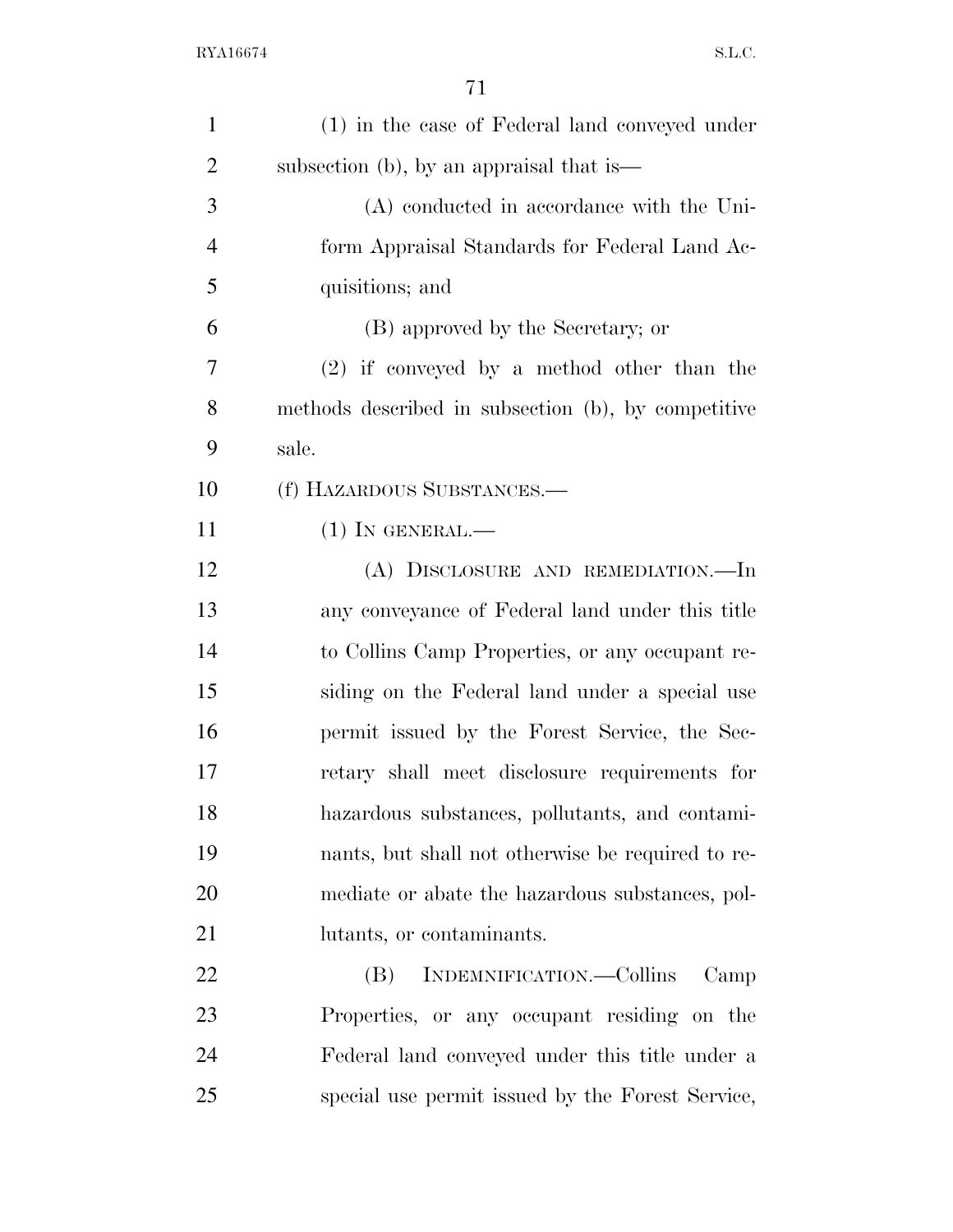1 that acquires the Federal land shall agree, as a condition of the conveyance, to indemnify and hold harmless the United States for costs asso- ciated with the remediation or abatement of any hazardous substances, pollutants, or contami-nants located on the acquired land.

 (2) EFFECT.—Nothing in this section otherwise affects the application of the Comprehensive Envi- ronmental Response, Compensation, and Liability Act of 1980 (42 U.S.C. 9601 et seq.) to the convey-ances of Federal land.

#### **SEC. 505. PROCEEDS FROM THE SALE OF LAND.**

 (a) DEPOSIT OF RECEIPTS.—The Secretary shall de- posit the proceeds of a conveyance of Federal land under section 504 in the fund established under Public Law 90– 171 (commonly known as the ''Sisk Act'') (16 U.S.C. 484a).

 (b) USE OF FUNDS.—Amounts deposited under sub- section (a) shall be available to the Secretary until ex- pended, without further appropriation, for the acquisition of land and interests in land in the Kisatchie National Forest in the State.

#### **SEC. 506. ADMINISTRATION.**

 (a) COSTS.—As a condition of a conveyance of Fed-eral land to Collins Camp Properties under section 504,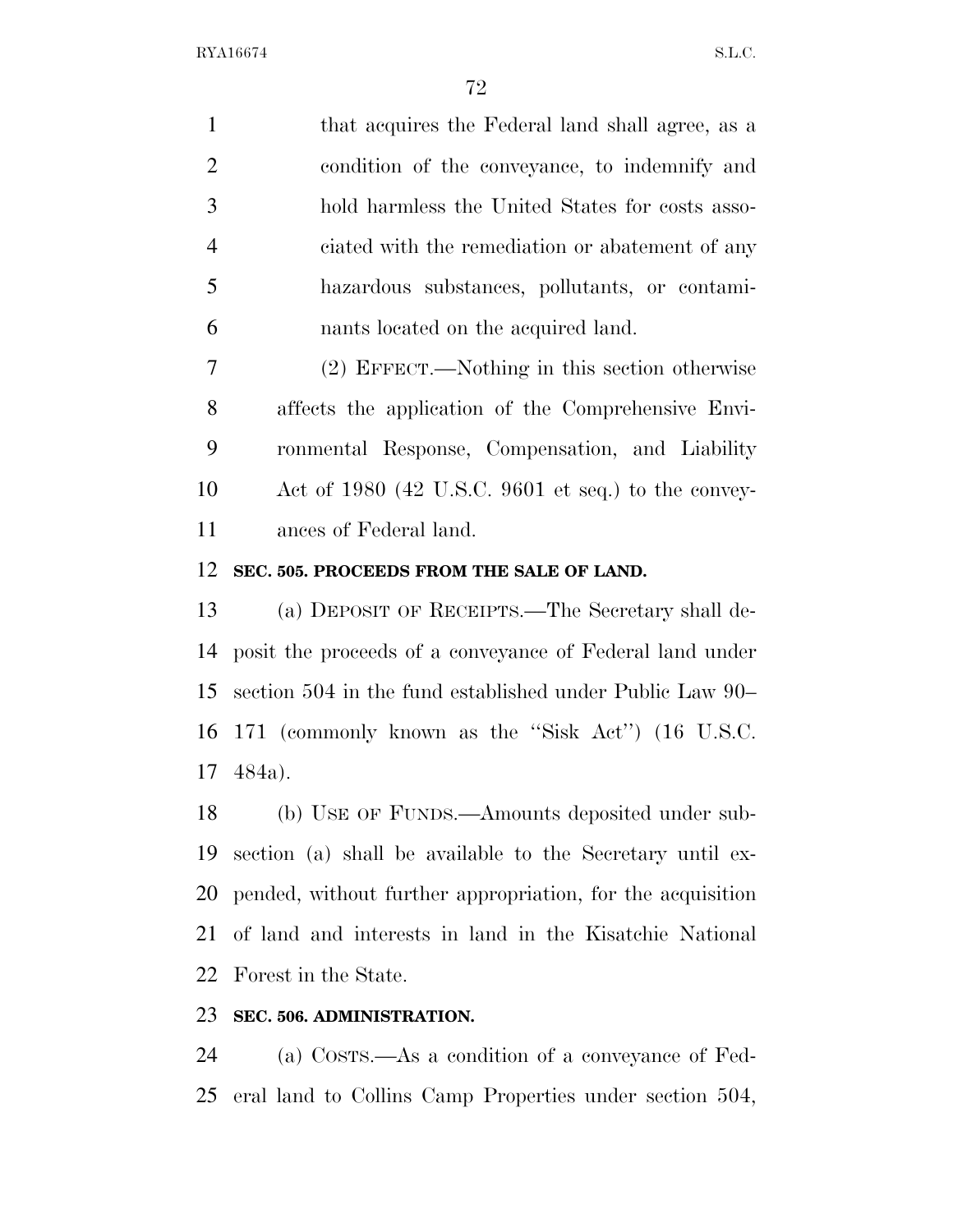the Secretary shall require Collins Camp Properties to pay at closing—

- (1) reasonable appraisal costs; and
- (2) the cost of any administrative and environ- mental analyses required by law (including regula-tions).
- (b) PERMITS.—

 (1) IN GENERAL.—An offer by Collins Camp Properties for the acquisition of the Federal land under section 504 shall be accompanied by a written statement from each holder of a Forest Service spe- cial use authorization with respect to the Federal land that specifies that the holder agrees to relin- quish the special use authorization on the convey-ance of the Federal land to Collins Camp Properties.

 (2) SPECIAL USE AUTHORIZATIONS.—If any holder of a special use authorization described in paragraph (1) fails to provide a written authoriza- tion in accordance with that paragraph, the Sec- retary shall require, as a condition of the convey- ance, that Collins Camp Properties administer the special use authorization according to the terms of the special use authorization until the date on which the special use authorization expires.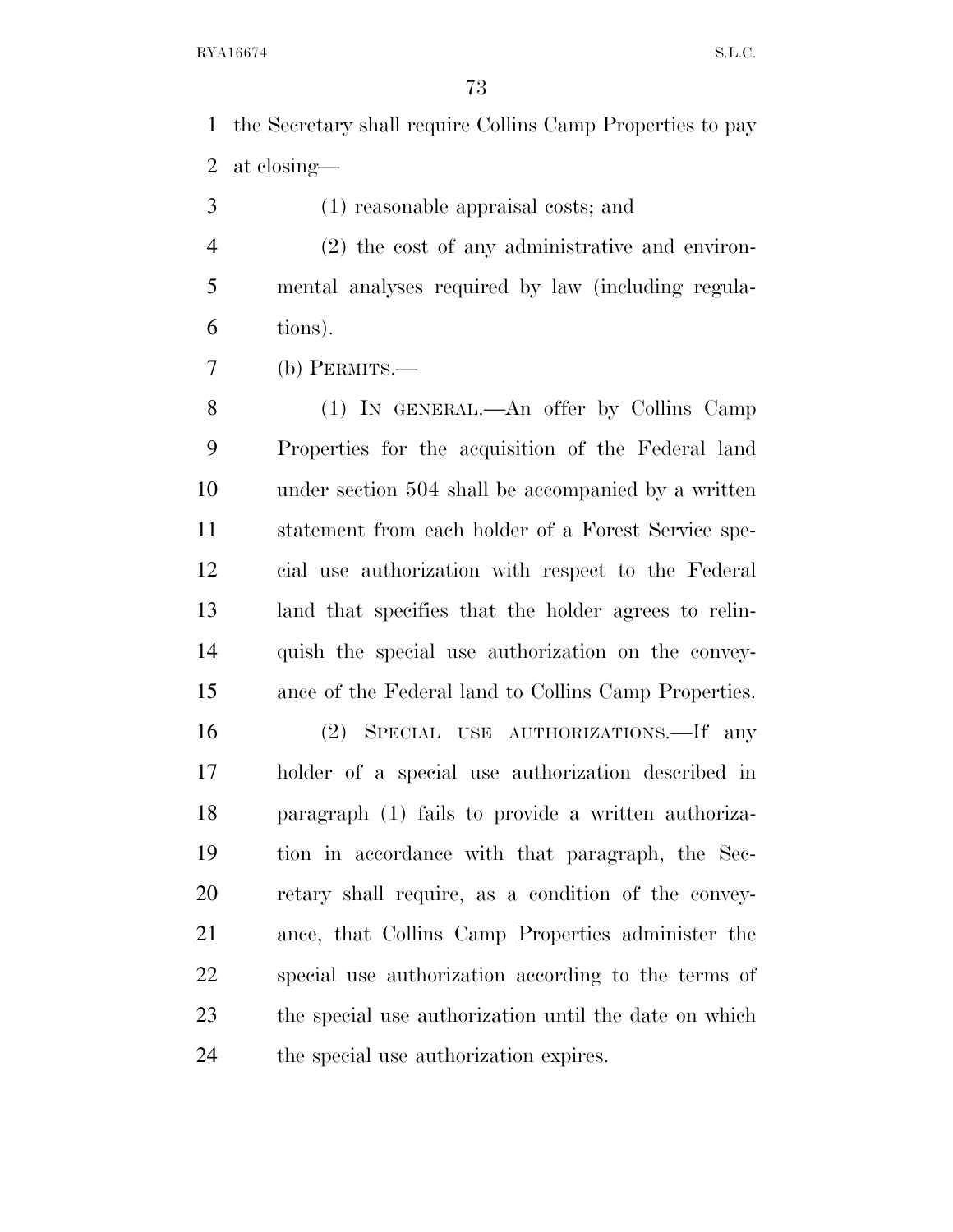# **TITLE VI—CHATTAHOOCHEE- OCONEE NATIONAL FOREST LAND ADJUSTMENT**

#### **SEC. 601. SHORT TITLE.**

This title may be cited as the ''Chattahoochee-Oconee

National Forest Land Adjustment Act of 2016''.

### **SEC. 602. FINDINGS.**

Congress finds that—

- (1) certain National Forest System land in the State of Georgia consists of isolated tracts that—
- (A) are inefficient to manage; or
- (B) have lost the principal value of the tracts for the National Forest System;
- (2) the disposal of the land described in para-graph (1) would be in the public interest; and
- (3) the best use of proceeds from the sale of land authorized under this title is the purchase by the Secretary of land in the State of Georgia for the National Forest System.

## **SEC. 603. DEFINITION OF SECRETARY.**

 In this title, the term ''Secretary'' means the Sec-retary of Agriculture.

## **SEC. 604. LAND CONVEYANCE AUTHORITY.**

 (a) IN GENERAL.—Subject to valid existing rights, the Secretary is authorized to sell or exchange all right,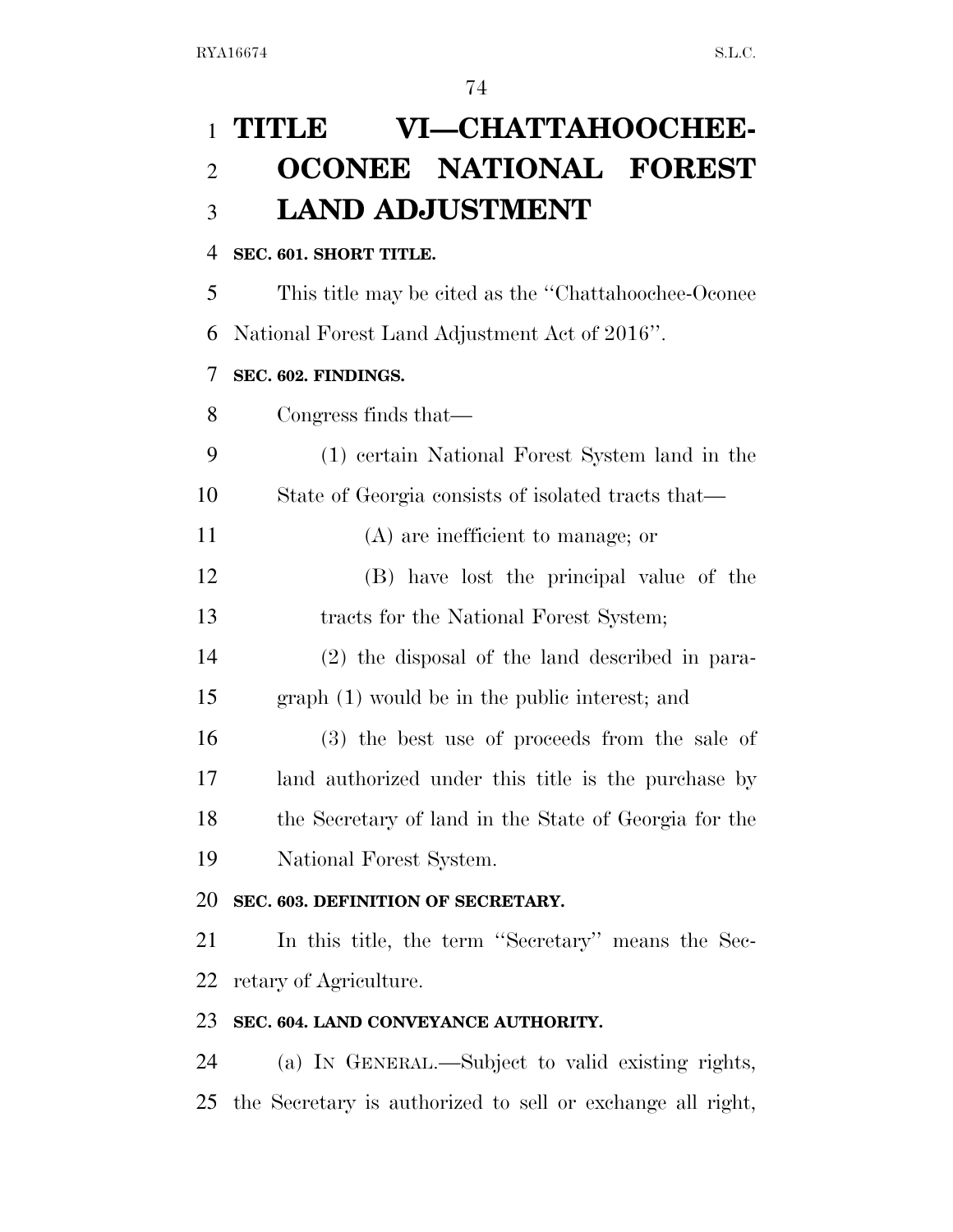title, and interest of the United States in and to the Na- tional Forest System land described in subsection (b) under terms and conditions that the Secretary may pre-scribe.

#### (b) LAND AUTHORIZED FOR DISPOSAL.—

 (1) IN GENERAL.—The land referred to in sub- section (a) consists of 30 tracts of land totaling ap- proximately 3,841 acres generally depicted on 2 maps entitled ''Priority Land Adjustments, State of Georgia, U.S. Forest Service–Southern Region, Oconee and Chattahoochee National Forests, U.S. Congressional Districts–8, 9, 10 & 14'' and dated September 24, 2013.

 (2) INSPECTION OF MAPS.—The maps described in paragraph (1) shall be on file and available for public inspection in the Office of the Forest Super- visor, Chattahoochee-Oconee National Forest, until the land is sold or exchanged under subsection (a). (3) MODIFICATION OF BOUNDARIES.—The Sec- retary may modify the boundaries of the land de- scribed in paragraph (1) based on land management considerations.

(c) FORM OF CONVEYANCE.—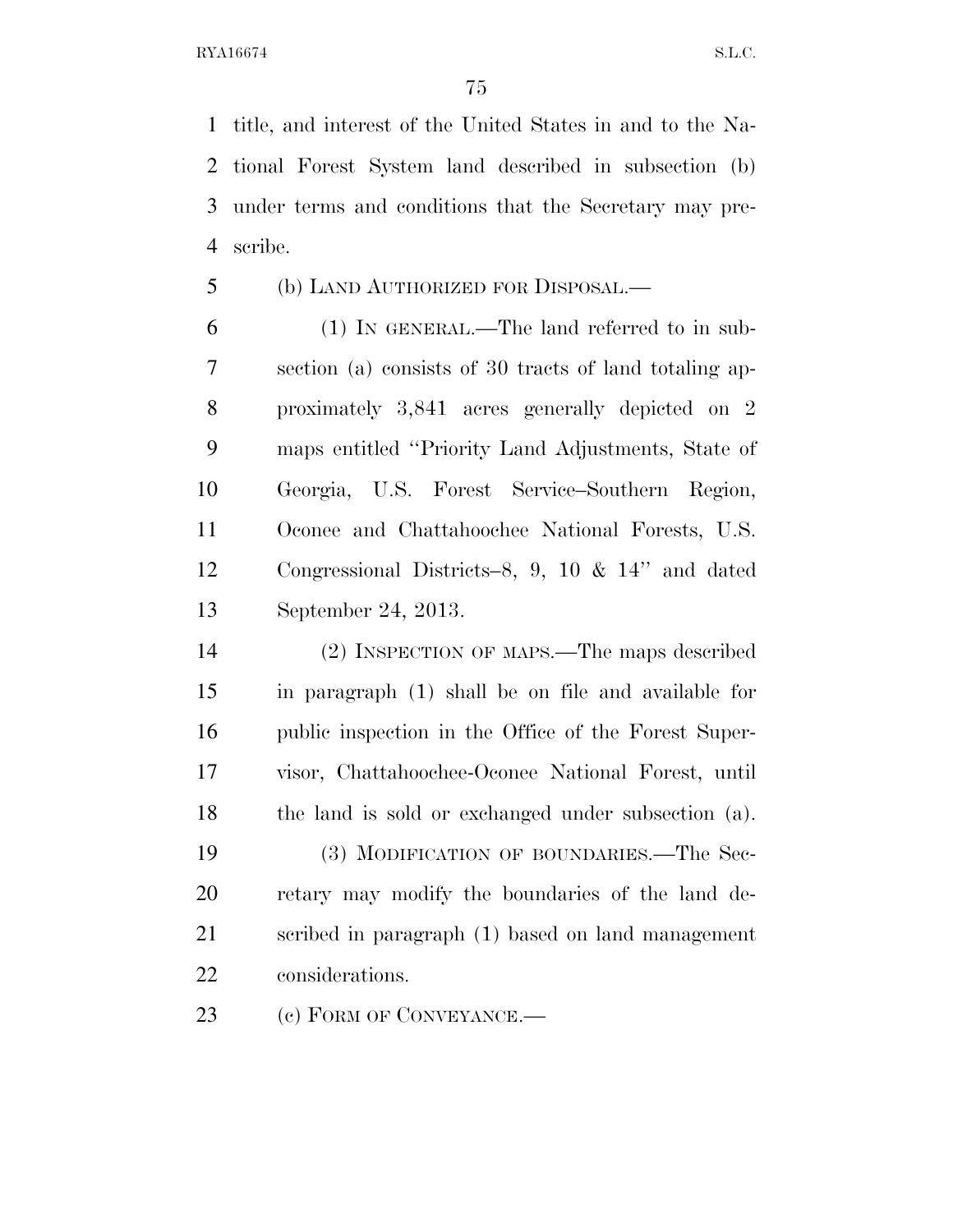| $\mathbf{1}$   | (1) QUITCLAIM DEED.—The Secretary shall              |
|----------------|------------------------------------------------------|
| $\overline{2}$ | convey land sold or exchanged under subsection (a)   |
| 3              | by quite laim deed.                                  |
| $\overline{4}$ | (2) RESERVATIONS.—The Secretary may re-              |
| 5              | serve any right-of-way or other right or interest in |
| 6              | land sold or exchanged under subsection (a) that the |
| 7              | Secretary considers necessary—                       |
| 8              | (A) for management purposes; or                      |
| 9              | (B) to protect the public interest.                  |
| 10             | (d) VALUATION.—                                      |
| 11             | (1) MARKET VALUE.—The Secretary may not              |
| 12             | sell or exchange land under subsection (a) for less  |
| 13             | than market value, as determined by appraisal or     |
| 14             | through a competitive bidding process.               |
| 15             | (2) APPRAISAL REQUIREMENTS.—An appraisal             |
| 16             | under paragraph $(1)$ shall be—                      |
| 17             | $(A)$ consistent with—                               |
| 18             | (i) the Uniform Appraisal Standards                  |
| 19             | for Federal Land Acquisitions; or                    |
| 20             | (ii) the Uniform Standards of Profes-                |
| 21             | sional Appraisal Practice; and                       |
| 22             | (B) subject to the approval of the Sec-              |
| 23             | retary.                                              |
| 24             | (e) CONSIDERATION.—                                  |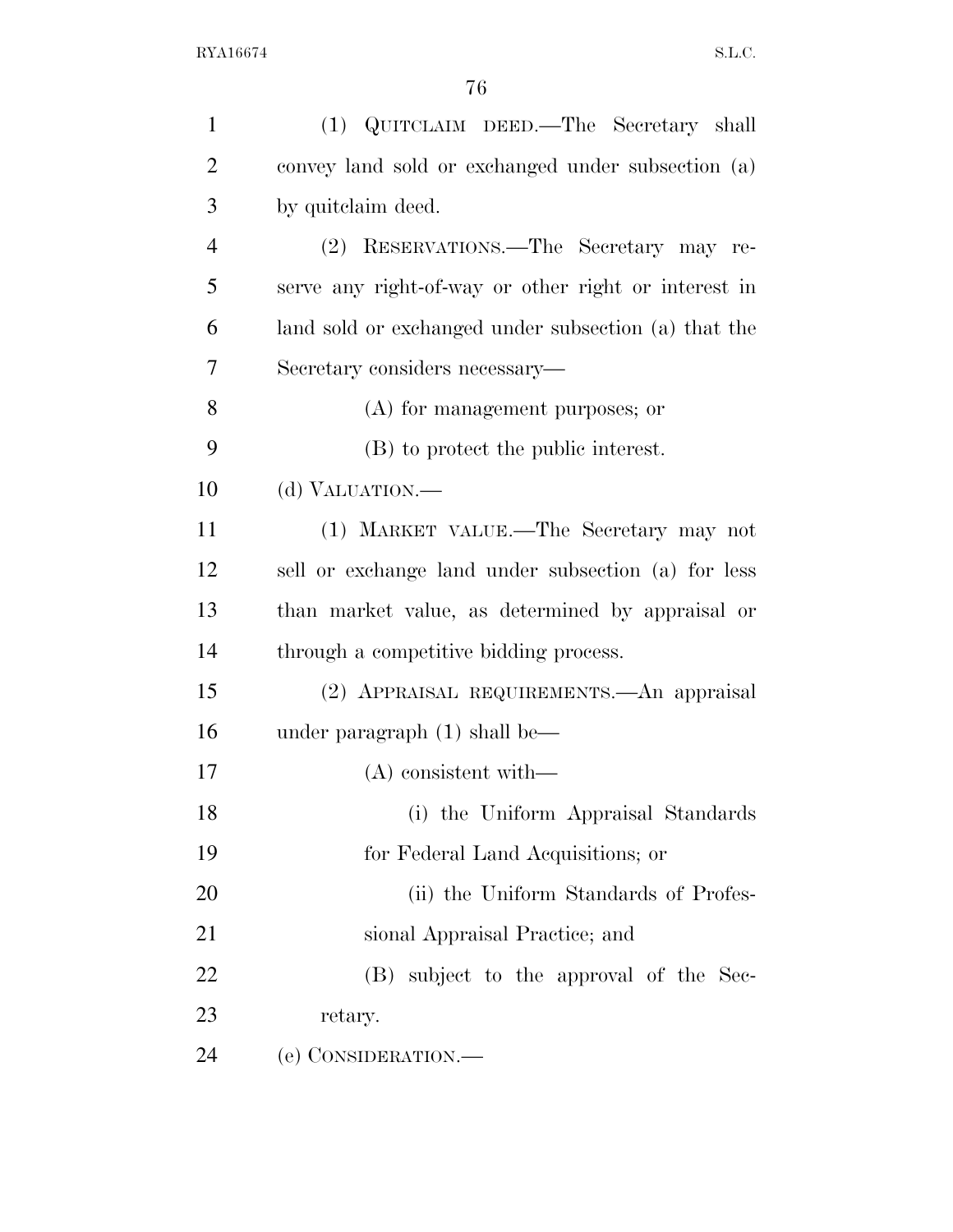| $\mathbf{1}$   | (1) CASH.—Consideration for a sale of land or           |
|----------------|---------------------------------------------------------|
| $\overline{2}$ | equalization of an exchange under subsection (a)        |
| 3              | shall be paid in cash.                                  |
| $\overline{4}$ | EXCHANGE.—Notwithstanding<br>(2)<br>section             |
| 5              | 206(b) of the Federal Land Policy and Management        |
| 6              | Act of 1976 (43 U.S.C. 1716(b)), the Secretary may      |
| 7              | accept a cash equalization payment in excess of 25      |
| 8              | percent of the value of land exchanged under sub-       |
| 9              | section (a).                                            |
| 10             | (f) METHOD OF SALE.—                                    |
| 11             | (1) OPTIONS.—The Secretary may sell land                |
| 12             | under subsection (a) at public or private sale, includ- |
| 13             | ing competitive sale by auction, bid, or otherwise, in  |
| 14             | accordance with any terms, conditions, or procedures    |
| 15             | the Secretary determines are in the best interest of    |
| 16             | the United States.                                      |
| 17             | (2) SOLICITATIONS.—The Secretary may—                   |
| 18             | (A) make public or private solicitations for            |
| 19             | the sale or exchange of land under subsection           |
| 20             | $(a)$ ; and                                             |
| 21             | (B) reject any offer that the Secretary de-             |
| 22             | termines is not—                                        |
| 23             | (i) adequate; or                                        |
| 24             | (ii) in the public interest.                            |
| 25             | (g) BROKERS.—The Secretary may—                         |